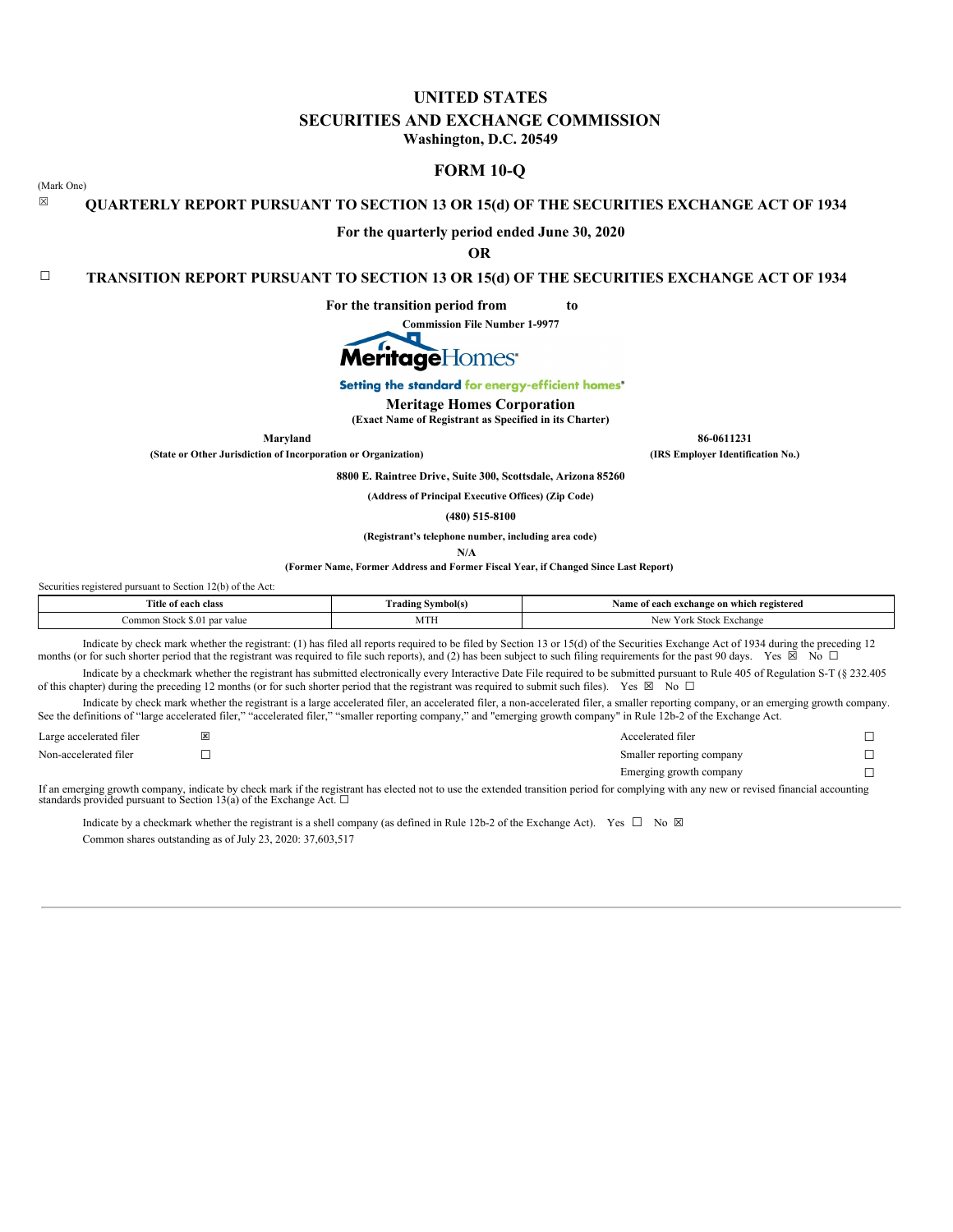#### **MERITAGE HOMES CORPORATION FORM 10-Q FOR THE QUARTER ENDED JUNE 30, 2020 TABLE OF CONTENTS**

## **PART I. FINANCIAL [INFORMATION](#page-2-0)**

| <b>Item 1. Financial Statements</b>                                                                       |                 |
|-----------------------------------------------------------------------------------------------------------|-----------------|
| Unaudited Consolidated Balance Sheets as of June 30, 2020 and December 31, 2019                           | $\overline{3}$  |
| Unaudited Consolidated Income Statements for the Three Months and Six Months Ended June 30, 2020 and 2019 | $\overline{4}$  |
| Unaudited Consolidated Statements of Cash Flows for the Six Months Ended June 30, 2020 and 2019           | <u>5</u>        |
| <b>Notes to Unaudited Consolidated Financial Statements</b>                                               | $\underline{6}$ |
| <u>Item 2. Management's Discussion and Analysis of Financial Condition and Results of Operations</u>      | 22              |
| <b>Item 3. Quantitative and Qualitative Disclosures About Market Risk</b>                                 | 38              |
| <b>Item 4. Controls and Procedures</b>                                                                    | 38              |
| <b>PART II. OTHER INFORMATION</b>                                                                         |                 |
| <b>Item 1. Legal Proceedings</b>                                                                          | <u>39</u>       |
| <b>Item 1A. Risk Factors</b>                                                                              | 39              |
| <b>Item 2. Unregistered Sales of Equity Securities and Use of Proceeds</b>                                | 40              |
| Items 3-5. Not Applicable                                                                                 |                 |
| <b>Item 6. Exhibits</b>                                                                                   | 41              |
| <b>SIGNATURES</b>                                                                                         | 42              |
| <b>INDEX OF EXHIBITS</b>                                                                                  | 42              |
|                                                                                                           |                 |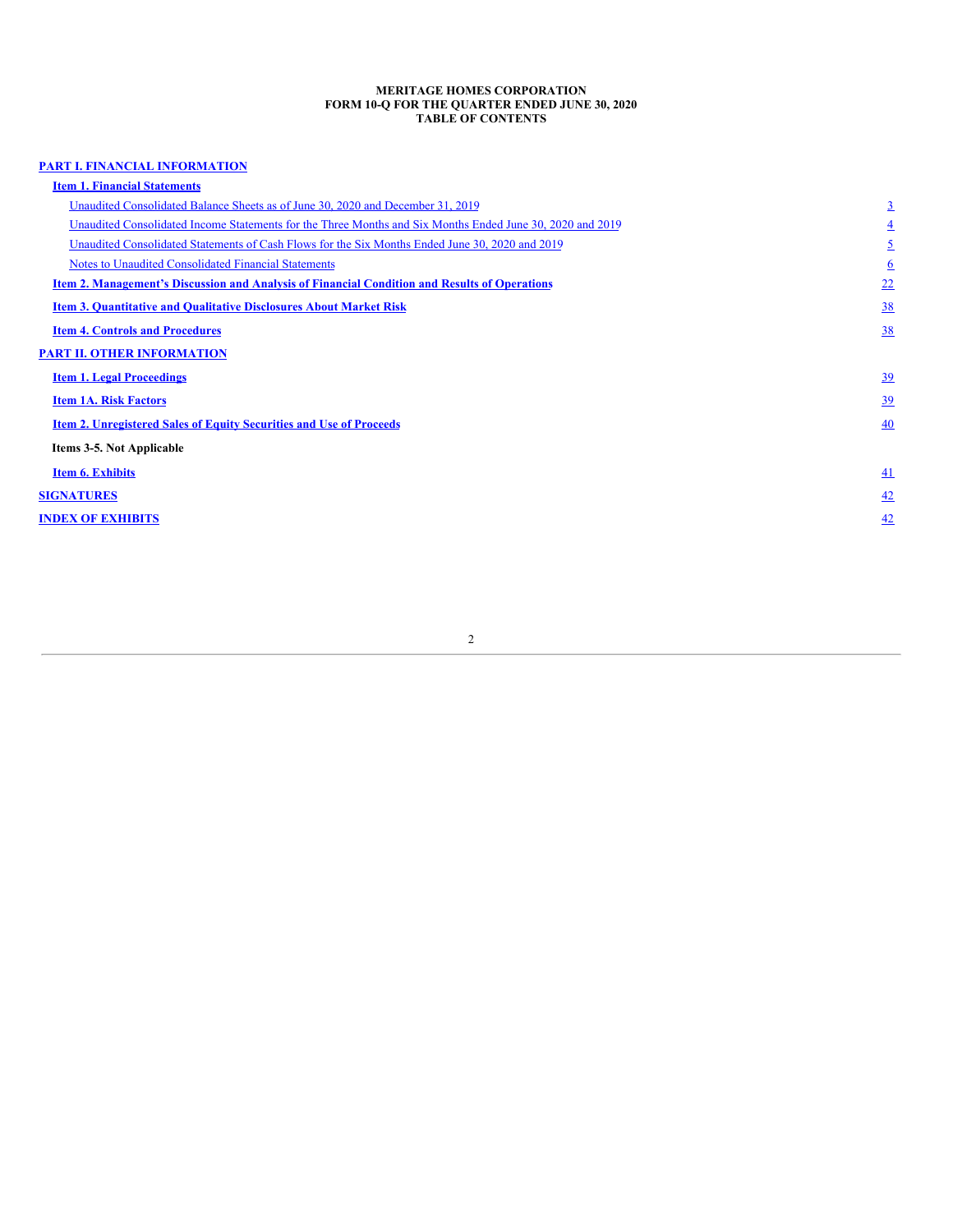### **PART I - FINANCIAL INFORMATION**

### <span id="page-2-2"></span><span id="page-2-1"></span><span id="page-2-0"></span>**Item 1. Financial Statements**

### **MERITAGE HOMES CORPORATION AND SUBSIDIARIES UNAUDITED CONSOLIDATED BALANCE SHEETS (in thousands, except share amounts)**

|                                                                                                                                                                                | June 30, 2020   |    | December 31, 2019 |
|--------------------------------------------------------------------------------------------------------------------------------------------------------------------------------|-----------------|----|-------------------|
| <b>Assets</b>                                                                                                                                                                  |                 |    |                   |
| Cash and cash equivalents                                                                                                                                                      | \$<br>484,622   | S. | 319,466           |
| Other receivables                                                                                                                                                              | 93,872          |    | 88,492            |
| Real estate                                                                                                                                                                    | 2,733,428       |    | 2,744,361         |
| Deposits on real estate under option or contract                                                                                                                               | 47,832          |    | 50.901            |
| Investments in unconsolidated entities                                                                                                                                         | 3,646           |    | 4,443             |
| Property and equipment, net                                                                                                                                                    | 46,299          |    | 50,606            |
| Deferred tax asset                                                                                                                                                             | 26,468          |    | 25,917            |
| Prepaids, other assets and goodwill                                                                                                                                            | 105,561         |    | 114,063           |
| Total assets                                                                                                                                                                   | \$<br>3,541,728 | \$ | 3,398,249         |
| <b>Liabilities</b>                                                                                                                                                             |                 |    |                   |
| Accounts payable                                                                                                                                                               | \$<br>167,235   | \$ | 155,024           |
| <b>Accrued liabilities</b>                                                                                                                                                     | 249,208         |    | 226,008           |
| Home sale deposits                                                                                                                                                             | 23,247          |    | 24,246            |
| Loans payable and other borrowings                                                                                                                                             | 20,889          |    | 22,876            |
| Senior notes, net                                                                                                                                                              | 996,548         |    | 996,105           |
| <b>Total liabilities</b>                                                                                                                                                       | 1,457,127       |    | 1,424,259         |
| <b>Stockholders' Equity</b>                                                                                                                                                    |                 |    |                   |
| Preferred stock, par value \$0.01. Authorized 10,000,000 shares; none issued and outstanding at June 30, 2020 and<br>December 31, $2019$                                       |                 |    |                   |
| Common stock, par value \$0.01. Authorized 125,000,000 shares; 37,603,517 and 38,199,111 shares issued and<br>outstanding at June 30, 2020 and December 31, 2019, respectively | 377             |    | 382               |
| Additional paid-in capital                                                                                                                                                     | 454,138         |    | 505,352           |
| Retained earnings                                                                                                                                                              | 1,630,086       |    | 1,468,256         |
| Total stockholders' equity                                                                                                                                                     | 2,084,601       |    | 1,973,990         |
| Total liabilities and stockholders' equity                                                                                                                                     | \$<br>3,541,728 | S  | 3,398,249         |

<span id="page-2-3"></span>See accompanying notes to unaudited consolidated financial statements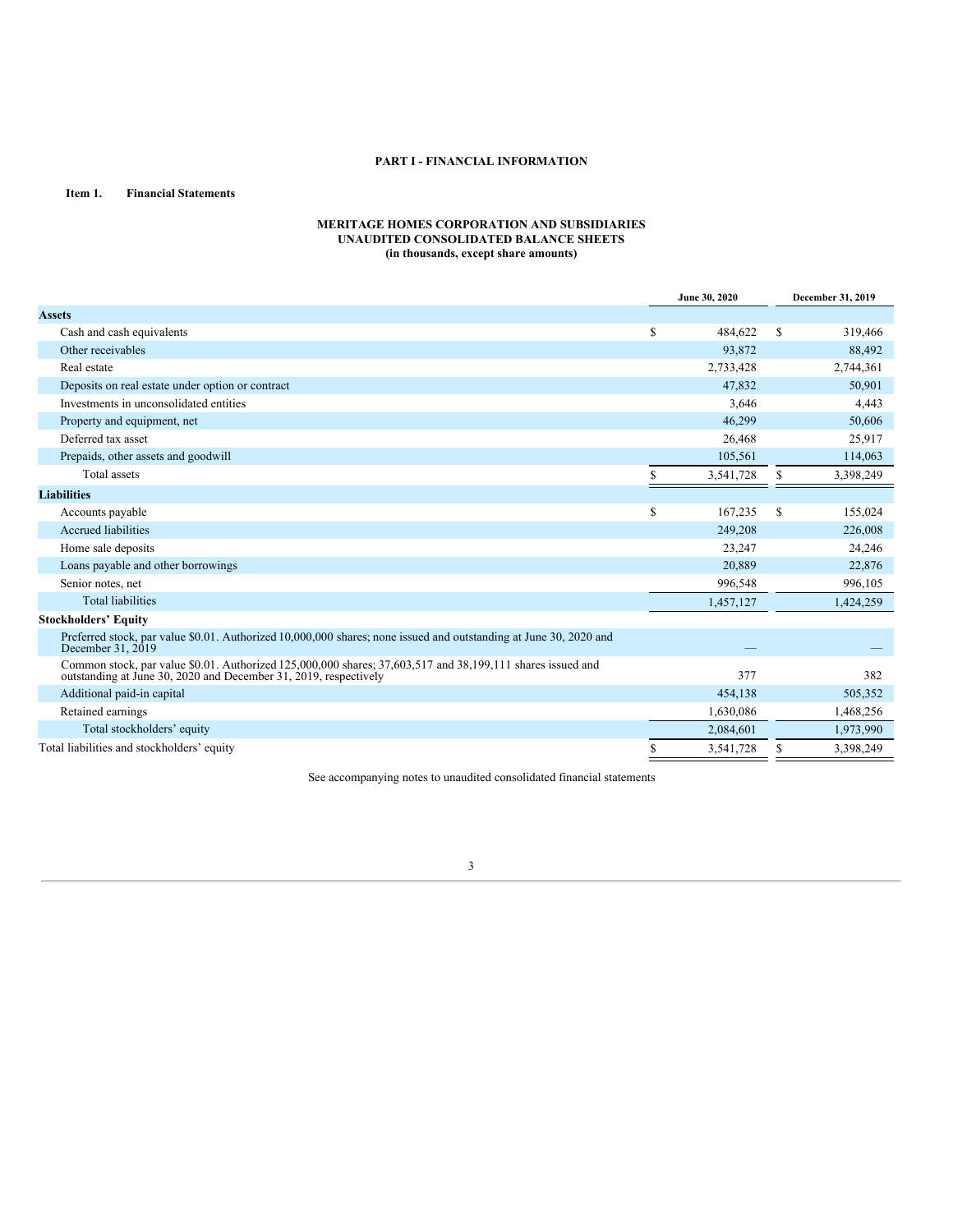### **MERITAGE HOMES CORPORATION AND SUBSIDIARIES UNAUDITED CONSOLIDATED INCOME STATEMENTS (in thousands, except per share amounts)**

|                                                                         |      | <b>Three Months Ended June 30.</b> |      |            |              | Six Months Ended June 30, |              |               |  |
|-------------------------------------------------------------------------|------|------------------------------------|------|------------|--------------|---------------------------|--------------|---------------|--|
|                                                                         |      | 2020                               |      | 2019       |              | 2020                      |              | 2019          |  |
| <b>Homebuilding:</b>                                                    |      |                                    |      |            |              |                           |              |               |  |
| Home closing revenue                                                    | \$   | 1,031,591                          | \$   | 863,053    | S            | 1,922,008                 | \$           | 1,561,703     |  |
| Land closing revenue                                                    |      | 1,488                              |      | 1,557      |              | 12,084                    |              | 11,052        |  |
| Total closing revenue                                                   |      | 1,033,079                          |      | 864,610    |              | 1,934,092                 |              | 1,572,755     |  |
| Cost of home closings                                                   |      | (810, 895)                         |      | (703, 935) |              | (1,522,952)               |              | (1, 286, 123) |  |
| Cost of land closings                                                   |      | (2,936)                            |      | (3,299)    |              | (13, 149)                 |              | (12, 428)     |  |
| Total cost of closings                                                  |      | (813, 831)                         |      | (707, 234) |              | (1, 536, 101)             |              | (1,298,551)   |  |
| Home closing gross profit                                               |      | 220,696                            |      | 159,118    |              | 399,056                   |              | 275,580       |  |
| Land closing gross loss                                                 |      | (1, 448)                           |      | (1,742)    |              | (1,065)                   |              | (1,376)       |  |
| Total closing gross profit                                              |      | 219,248                            |      | 157,376    |              | 397,991                   |              | 274,204       |  |
| <b>Financial Services:</b>                                              |      |                                    |      |            |              |                           |              |               |  |
| Revenue                                                                 |      | 4,478                              |      | 4,160      |              | 8,390                     |              | 7,388         |  |
| Expense                                                                 |      | (1,758)                            |      | (1,720)    |              | (3, 493)                  |              | (3,224)       |  |
| Earnings from financial services unconsolidated entities and other, net |      | 1,069                              |      | 3,591      |              | 1,730                     |              | 6,569         |  |
| Financial services profit                                               |      | 3,789                              |      | 6,031      |              | 6,627                     |              | 10,733        |  |
| Commissions and other sales costs                                       |      | (70, 408)                          |      | (60, 125)  |              | (131, 581)                |              | (112,680)     |  |
| General and administrative expenses                                     |      | (36,176)                           |      | (34,779)   |              | (70, 346)                 |              | (68, 345)     |  |
| Interest expense                                                        |      | (2,105)                            |      | (3,197)    |              | (2,121)                   |              | (7, 282)      |  |
| Other income, net                                                       |      | 1,514                              |      | 2,368      |              | 2,125                     |              | 3,414         |  |
| Earnings before income taxes                                            |      | 115,862                            |      | 67,674     |              | 202,695                   |              | 100,044       |  |
| Provision for income taxes                                              |      | (25, 184)                          |      | (16, 846)  |              | (40, 865)                 |              | (23, 804)     |  |
| Net earnings                                                            | \$   | 90,678                             | \$   | 50,828     | \$           | 161,830                   | \$           | 76,240        |  |
| Earnings per common share:                                              |      |                                    |      |            |              |                           |              |               |  |
| <b>Basic</b>                                                            | \$   | 2.41                               | \$   | 1.33       | S            | 4.28                      | \$           | 2.00          |  |
| Diluted                                                                 | $\$$ | 2.38                               | $\$$ | 1.31       | $\mathbb{S}$ | 4.20                      | $\mathbb{S}$ | 1.97          |  |
| Weighted average number of shares:                                      |      |                                    |      |            |              |                           |              |               |  |
| <b>Basic</b>                                                            |      | 37,599                             |      | 38.266     |              | 37.842                    |              | 38,136        |  |
| Diluted                                                                 |      | 38,169                             |      | 38,889     |              | 38,512                    |              | 38,789        |  |

<span id="page-3-0"></span>See accompanying notes to unaudited consolidated financial statements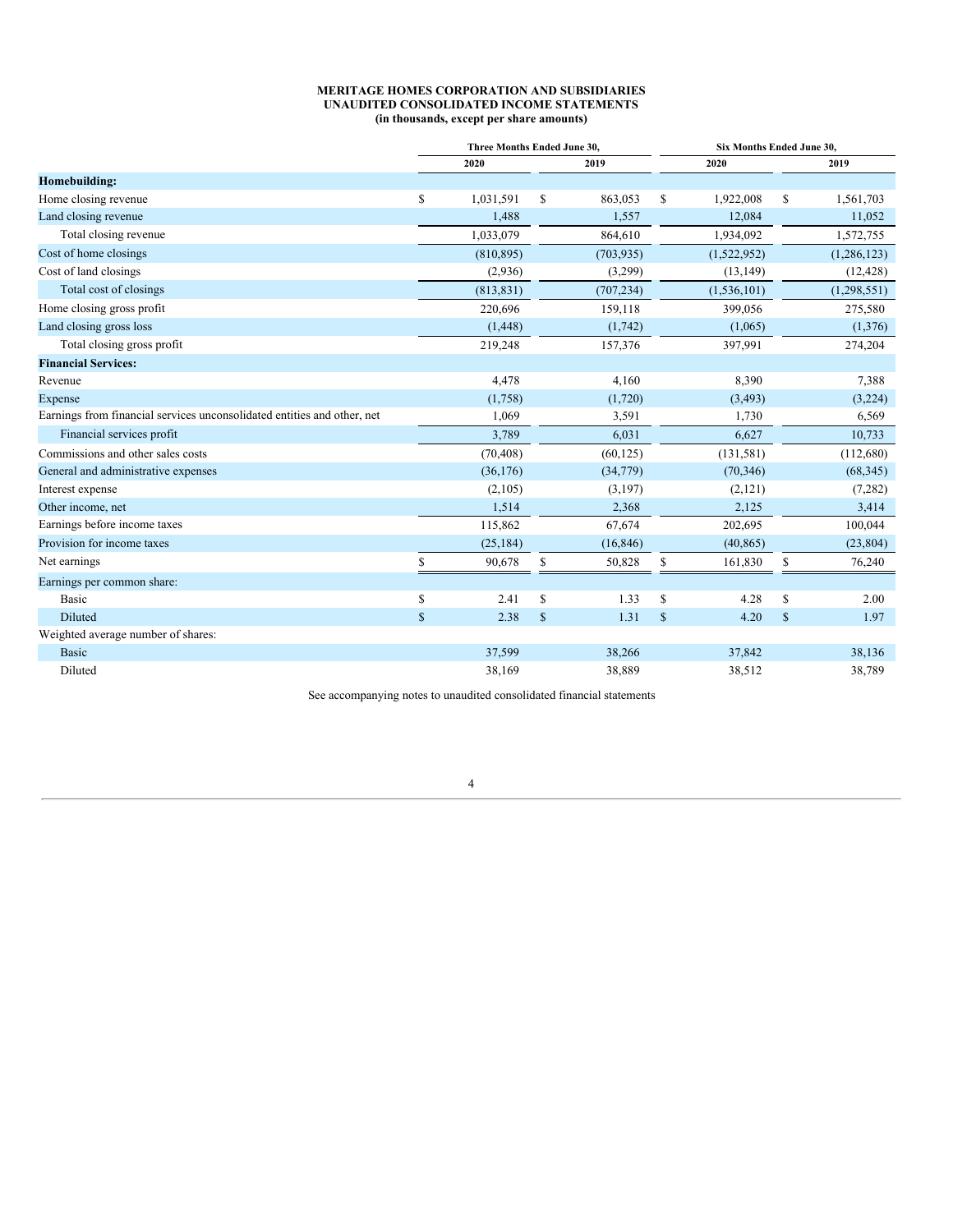#### **MERITAGE HOMES CORPORATION AND SUBSIDIARIES UNAUDITED CONSOLIDATED STATEMENTS OF CASH FLOWS (in thousands)**

|                                                                                     | <b>Six Months Ended June 30,</b> |           |               |           |  |  |
|-------------------------------------------------------------------------------------|----------------------------------|-----------|---------------|-----------|--|--|
|                                                                                     |                                  | 2020      |               | 2019      |  |  |
| Cash flows from operating activities:                                               |                                  |           |               |           |  |  |
| Net earnings                                                                        | \$                               | 161,830   | <sup>\$</sup> | 76,240    |  |  |
| Adjustments to reconcile net earnings to net cash provided by operating activities: |                                  |           |               |           |  |  |
| Depreciation and amortization                                                       |                                  | 14,551    |               | 12,381    |  |  |
| Stock-based compensation                                                            |                                  | 9,594     |               | 10,062    |  |  |
| Equity in earnings from unconsolidated entities                                     |                                  | (1,691)   |               | (5,828)   |  |  |
| Distributions of earnings from unconsolidated entities                              |                                  | 1,491     |               | 8,508     |  |  |
| Other                                                                               |                                  | 2,548     |               | 4,305     |  |  |
| Changes in assets and liabilities:                                                  |                                  |           |               |           |  |  |
| Decrease in real estate                                                             |                                  | 9,655     |               | 5,439     |  |  |
| Decrease in deposits on real estate under option or contract                        |                                  | 2,225     |               | 5,096     |  |  |
| Decrease/(increase) in other receivables, prepaids and other assets                 |                                  | 3,469     |               | (28)      |  |  |
| Increase/(decrease) in accounts payable and accrued liabilities                     |                                  | 34,772    |               | (6, 439)  |  |  |
| (Decrease)/increase in home sale deposits                                           |                                  | (999)     |               | 3,613     |  |  |
| Net cash provided by operating activities                                           |                                  | 237,445   |               | 113,349   |  |  |
| Cash flows from investing activities:                                               |                                  |           |               |           |  |  |
| Investments in unconsolidated entities                                              |                                  | (3)       |               | (1, 112)  |  |  |
| Distributions of capital from unconsolidated entities                               |                                  | 1,000     |               | 7,250     |  |  |
| Purchases of property and equipment                                                 |                                  | (10, 343) |               | (12, 132) |  |  |
| Proceeds from sales of property and equipment                                       |                                  | 259       |               | 192       |  |  |
| Maturities/sales of investments and securities                                      |                                  | 632       |               | 566       |  |  |
| Payments to purchase investments and securities                                     |                                  | (632)     |               | (566)     |  |  |
| Net cash used in investing activities                                               |                                  | (9,087)   |               | (5,802)   |  |  |
| Cash flows from financing activities:                                               |                                  |           |               |           |  |  |
| Repayment of loans payable and other borrowings                                     |                                  | (2,389)   |               | (2,629)   |  |  |
| Repurchase of shares                                                                |                                  | (60, 813) |               | (8,957)   |  |  |
| Net cash used in financing activities                                               |                                  | (63,202)  |               | (11, 586) |  |  |
| Net increase in cash and cash equivalents                                           |                                  | 165,156   |               | 95,961    |  |  |
| Cash and cash equivalents, beginning of period                                      |                                  | 319,466   |               | 311,466   |  |  |
| Cash and cash equivalents, end of period                                            | \$                               | 484,622   | \$            | 407,427   |  |  |

<span id="page-4-0"></span>See Supplemental Disclosure of Cash Flow Information in Note 13.

See accompanying notes to unaudited consolidated financial statements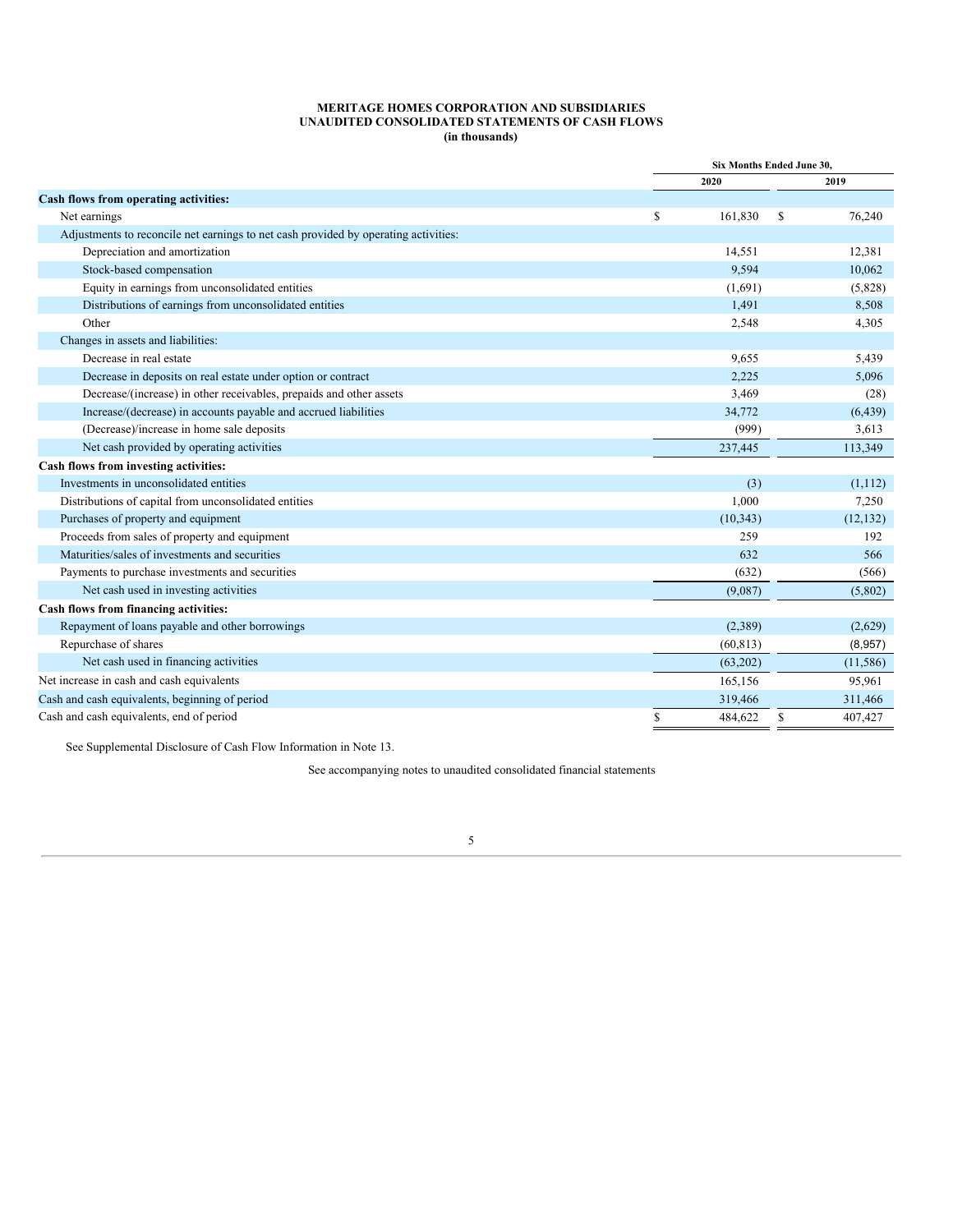### **MERITAGE HOMES CORPORATION AND SUBSIDIARIES NOTES TO UNAUDITED CONSOLIDATED FINANCIAL STATEMENTS**

### **NOTE 1 — ORGANIZATION AND BASIS OF PRESENTATION**

*Organization.* Meritage Homes is a leading designer and builder of single-family homes. We primarily build in historically high-growth regions of the United States and offer a variety of homes that are designed to appeal primarily to first-time and first move-up buyers. We have homebuilding operations in three regions: West, Central and East, which are comprised of nine states: Arizona, California, Colorado, Texas, Florida, Georgia, North Carolina, South Carolina and Tennessee. We also operate a wholly-owned title company, Carefree Title Agency, Inc. ("Carefree Title"). Carefree Title's core business includes title insurance and closing/settlement services we offer to our homebuyers. Beginning in the fourth quarter of 2019, we commenced operations of wholly owned Meritage Homes Insurance Agency, Inc. ("Meritage Insurance"). Meritage Insurance works in collaboration with insurance companies nationwide to offer homeowners insurance and other insurance products to our homebuyers. We commenced our homebuilding operations in 1985 through our predecessor company known as Monterey Homes. Meritage Homes Corporation was incorporated in the state of Maryland in 1988 under the name of Homeplex Mortgage Investments Corporation and was merged with Monterey Homes in 1996, at which time our name was changed to Monterey Homes Corporation and later ultimately to Meritage Homes Corporation.

Our homebuilding activities are conducted under the name of Meritage Homes in each of our homebuilding markets. In limited cases, we also offer luxury homes under the brand name of Monterey Homes that are currently in close-out stages. At June 30, 2020, we were actively selling homes in 237 communities, with base prices ranging from approximately \$183,000 to \$1,300,000.

**Basis of Presentation**. The accompanying unaudited consolidated financial statements have been prepared in accordance with accounting principles generally accepted in the United States ("GAAP") for interim financial information and with the instructions to Form 10-Q and Article 10 of Regulation S-X. Accordingly, they do not include all of the information and footnotes required by GAAP for complete financial statements. These financial statements should be read in conjunction with the consolidated financial statements in our Annual Report on Form 10-K for the year ended December 31, 2019. The unaudited consolidated financial statements include the accounts of Meritage Homes Corporation and those of our consolidated subsidiaries, partnerships and other entities in which we have a controlling financial interest, and of variable interest entities (see Note 3) in which we are deemed the primary beneficiary (collectively, "us", "we", "our" and "the Company"). Intercompany balances and transactions have been eliminated in consolidation. In the opinion of management, the accompanying unaudited consolidated financial statements include all normal and recurring adjustments that are considered necessary for the fair presentation of our results for the interim periods presented. Results for interim periods are not necessarily indicative of results to be expected for the full fiscal year.

*Cash and Cash Equivalents.*Liquid investments with an initial maturity of three months or less are classified as cash equivalents.Amounts in transit from title companies or closing agents for home closings of approximately \$68.4 million and \$54.5 million are included in cash and cash equivalents at June 30, 2020 and December 31, 2019, respectively.

*Real Estate.* Real estate is stated at cost unless the asset is determined to be impaired, at which point the inventory is written down to fair value as required by Accounting Standards Codification ("ASC") 360-10, *Property, Plant and Equipment*("ASC 360-10")*.* Inventory includes the costs of land acquisition, land development, home construction, capitalized interest, real estate taxes, and capitalized direct overhead costs incurred during development, less impairments, if any. Land and development costs are typically allocated and transferred to homes when home construction begins. Home construction costs are accumulated on a per-home basis, while selling and marketing costs are expensed as incurred. Cost of home closings includes the specific construction costs of the home and all related allocated land acquisition, land development and other common costs (both incurred and estimated to be incurred) that are allocated based upon the total number of homes expected to be closed in each community or phase. Any changes to the estimated total development costs of a community or phase are allocated to the remaining homes in that community or phase. When a home closes, we may have incurred costs for goods and services that have not yet been paid. An accrued liability to capture such obligations is recorded in connection with the home closing and charged directly to Cost of home closings.

We rely on certain estimates to determine our construction and land development costs. Construction and land costs are comprised of direct and allocated costs, including estimated future costs. In determining these costs, we compile project budgets that are based on a variety of assumptions, including future construction schedules and costs to be incurred. It is possible that actual results could differ from budgeted amounts for various reasons, including construction and weather delays, labor or material shortages, increases in costs that have not yet been committed, changes in governmental requirements, or other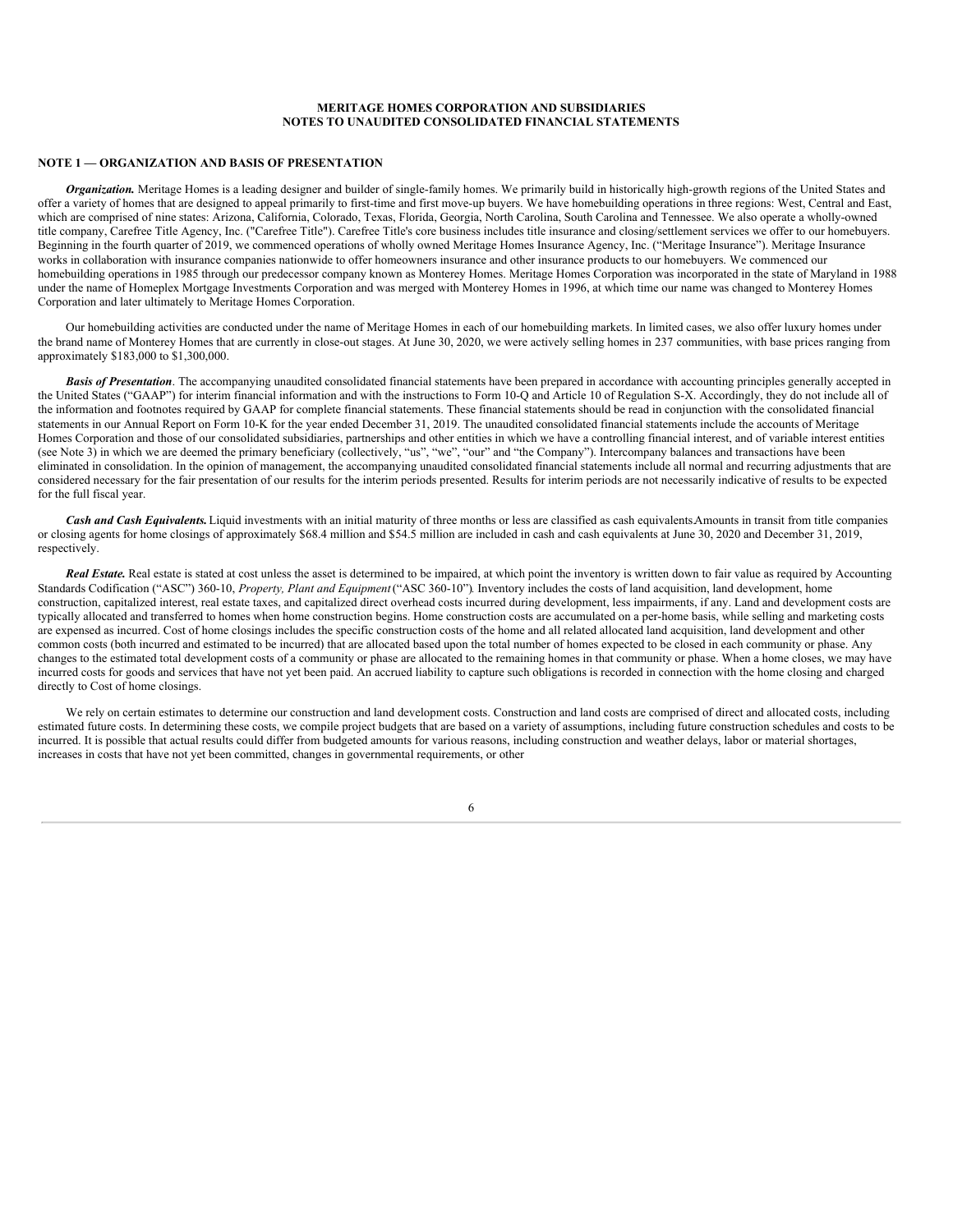unanticipated issues or delays encountered during construction and development and other factors beyond our control. To address uncertainty in these budgets, we assess, update and revise project budgets on a regular basis, utilizing the most current information available to estimate home construction and land development costs.

Typically, a community's life cycle ranges fromthree to five years, commencing with the acquisition of the land, continuing through the land development phase, if applicable, and concluding with the sale, construction and closing of the homes. Actual community lives will vary based on the size of the community, the sales absorption rate and whether the land purchased was raw, partially-developed or in finished status. Master-planned communities encompassing several phases and super-block land parcels may have significantly longer lives and projects involving smaller finished lot purchases may be shorter.

All of our land inventory and related real estate assets are reviewed for recoverability, as our inventory is considered "long-lived" in accordance with GAAP. Impairment charges are recorded to write down an asset to its estimated fair value if the undiscounted cash flows expected to be generated by the asset are lower than its carrying amount. Our determination of fair value is based on projections and estimates. Changes in these expectations may lead to a change in the outcome of our impairment analysis, and actual results may also differ from our assumptions. Such an analysis is conducted if there is an indication of a decline in value of our land and real estate assets. If an impairment of a community is required, the impairment charges are allocated to each lot on a straight-line basis.

*Deposits.* Deposits paid for land options and purchase contracts are recorded and classified as Deposits on real estate under option or contract until the related land is purchased. Deposits are reclassified as a component of Real estate at the time the deposit is applied to the acquisition price of the land based on the terms of the underlying agreements. To the extent they are non-refundable, deposits are charged to expense if the land acquisition contract is terminated or no longer considered probable. Since our acquisition contracts typically do not require specific performance, we do not consider such contracts to be contractual obligations to purchase the land and our total exposure under such contracts is limited to the loss of the non-refundable deposits and any ancillary capitalized costs. Our Deposits on real estate under option or contract were \$47.8 million and \$50.9 million as of June 30, 2020 and December 31, 2019, respectively.

*Goodwill.* In accordance with ASC 350,*Intangibles, Goodwill and Other*("ASC 350"), we analyze goodwill on an annual basis (or whenever indication of impairment exists) through a qualitative assessment to determine whether it is necessary to perform a goodwill impairment test. Such qualitative factors include: (1) macroeconomic conditions, such as a deterioration in general economic conditions, (2) industry and market considerations such as deterioration in the environment in which the entity operates, (3) cost factors such as increases in raw materials and labor costs, and (4) overall financial performance such as negative or declining cash flows or a decline in actual or planned revenue or earnings. If the qualitative analysis determines that additional impairment testing is required, impairment testing in accordance with ASC 350 would be initiated. We continually evaluate our qualitative inputs to assess whether events and circumstances have occurred that indicate the goodwill balance may not be recoverable. See Note 9 for additional information on our goodwill assets.

Leases. We lease certain office space and equipment for use in our operations. We assess each of these contracts to determine whether the arrangement contains a lease as defined by ASC 842, *Leases* ("ASC 842"). In order to meet the definition of a lease under ASC 842, the contractual arrangement must convey to us the right to control the use of an identifiable asset for a period of time in exchange for consideration. Leases that meet the criteria of ASC 842 are recorded on our consolidated balance sheet as right-ofuse ("ROU") assets and lease liabilities. ROU assets are classified within Prepaids, other assets and goodwill on our consolidated balance sheet, while lease liabilities are classified within Accrued liabilities on our consolidated balance sheet.

The table below outlines our ROU assets and lease liabilities (in thousands):

|                   | As of         |   |                   |  |  |
|-------------------|---------------|---|-------------------|--|--|
|                   | June 30, 2020 |   | December 31, 2019 |  |  |
| <b>ROU</b> assets | 23,936        | Φ | 26,332            |  |  |
| Lease liabilities | 31,182        |   | 34,231            |  |  |

*Of -Balance Sheet Arrangements - Joint Ventures*. We may participate in land development joint ventures as a means of accessing larger parcels of land and lot positions, expanding our market opportunities, managing our risk profile and leveraging our capital base, although our participation in such ventures is currently very limited. See Note 4 for additional discussion of our investments in unconsolidated entities*.*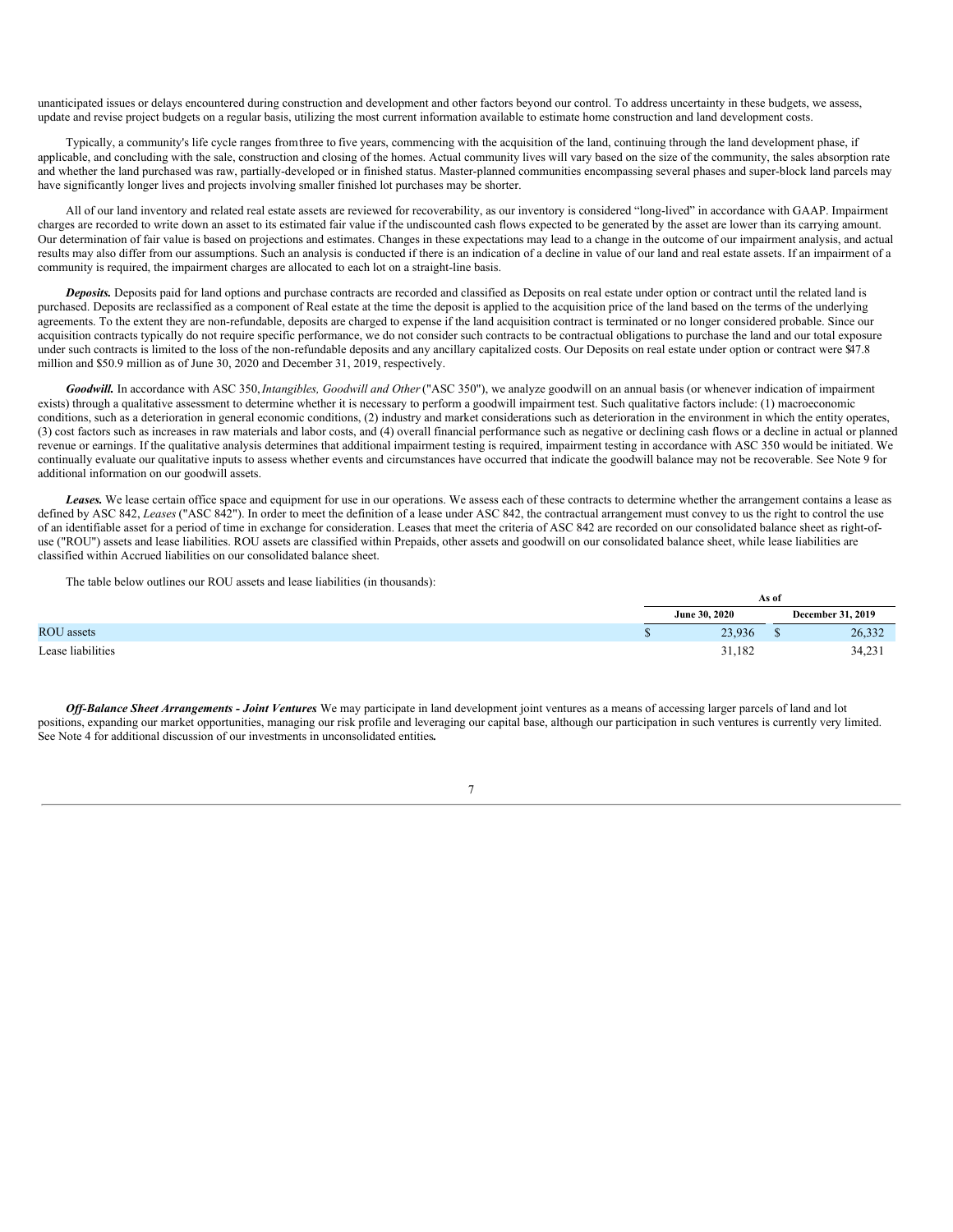Off-Balance Sheet Arrangements - Other. In the normal course of business, we may acquire lots from various development entities pursuant to option and purchase agreements. The purchase price generally approximates the market price at the date the contract is executed (with possible future escalators). See Note 3 for additional information on these off-balance sheet arrangements.

*Surety Bonds and Letters of Credit.*We may provide surety bonds or letters of credit in support of our obligations relating to the development of our projects and other corporate purposes. Surety bonds are generally posted in lieu of letters of credit or cash deposits. The amount of these obligations outstanding at any time varies depending on the stage and level of completion of our development activities. Bonds are generally not released until all applicable development activities under the bond are complete. In the event a bond or letter of credit is drawn upon, we would be obligated to reimburse the issuer for any amounts advanced under the bond or letter of credit. We believe it is unlikely that any significant amounts of these bonds or letters of credit will be drawn upon.

The table below outlines our surety bond and letter of credit obligations (in thousands):

|                                                            | As of |             |               |                                                   |                   |             |   |                                                   |  |  |
|------------------------------------------------------------|-------|-------------|---------------|---------------------------------------------------|-------------------|-------------|---|---------------------------------------------------|--|--|
|                                                            |       |             | June 30, 2020 |                                                   | December 31, 2019 |             |   |                                                   |  |  |
|                                                            |       | Outstanding |               | <b>Estimated work</b><br>remaining to<br>complete |                   | Outstanding |   | <b>Estimated work</b><br>remaining to<br>complete |  |  |
| Sureties:                                                  |       |             |               |                                                   |                   |             |   |                                                   |  |  |
| Sureties related to owned projects and lots under contract |       | 437,963     |               | 176,195                                           | S                 | 405,017     | S | 186,986                                           |  |  |
| <b>Total Sureties</b>                                      |       | 437,963     |               | 176,195                                           |                   | 405,017     | Ж | 186,986                                           |  |  |
| Letters of Credit ("LOCs"):                                |       |             |               |                                                   |                   |             |   |                                                   |  |  |
| LOCs for land development                                  |       | 66,715      |               | N/A                                               |                   | 57,192      |   | N/A                                               |  |  |
| LOCs for general corporate operations                      |       | 3,750       |               | N/A                                               |                   | 3,750       |   | N/A                                               |  |  |
| <b>Total LOCs</b>                                          |       | 70,465      |               | N/A                                               |                   | 60.942      |   | N/A                                               |  |  |

*Accrued Liabilities*. Accrued liabilities at June 30, 2020 and December 31, 2019 consisted of the following (in thousands):

|                                                                         | 73 U.         |         |              |                   |
|-------------------------------------------------------------------------|---------------|---------|--------------|-------------------|
|                                                                         | June 30, 2020 |         |              | December 31, 2019 |
| Accruals related to real estate development and construction activities |               | 78,210  | <sup>S</sup> | 74,448            |
| Payroll and other benefits                                              |               | 50,874  |              | 67,734            |
| Accrued interest                                                        |               | 8,610   |              | 8,758             |
| Accrued taxes                                                           |               | 38,766  |              | 8,459             |
| Warranty reserves                                                       |               | 21,578  |              | 22,015            |
| Lease liabilities                                                       |               | 31,182  |              | 34,231            |
| Other accruals                                                          |               | 19,988  |              | 10,363            |
| Total                                                                   |               | 249,208 |              | 226,008           |

**As of**

*Warranty Reserves.* We provide home purchasers with limited warranties against certain building defects and we have certain obligations related to those postconstruction warranties for closed homes. The specific terms and conditions of these limited warranties vary by state, but overall the nature of the warranties include a complete workmanship and materials warranty for the first year after the close of the home, a major mechanical warranty for two years after the close of the home and a structural warranty that typically extends up to 10 years after the close of the home. With the assistance of an actuary, we have estimated the reserves for the structural warranty based on the number of homes still under warranty and historical data and trends for our communities. We may use industry data with respect to similar product types and geographic areas in markets where our experience is incomplete to draw a meaningful conclusion. We regularly review our warranty reserves and adjust them, as necessary, to reflect changes in trends as information becomes available. Based on such reviews of warranty costs incurred, we did not adjust the warranty reserve balance in the three or six months ended June 30, 2020 or 2019. Included in the warranty reserve balances at June 30, 2020 and December 31, 2019 reflected in the table below are case-specific reserves for a warranty matter related to alleged stucco defects in Florida and water drainage issues in a single community in Florida. See Note 15 in the accompanying unaudited financial statements for additional information regarding these case-specific reserves.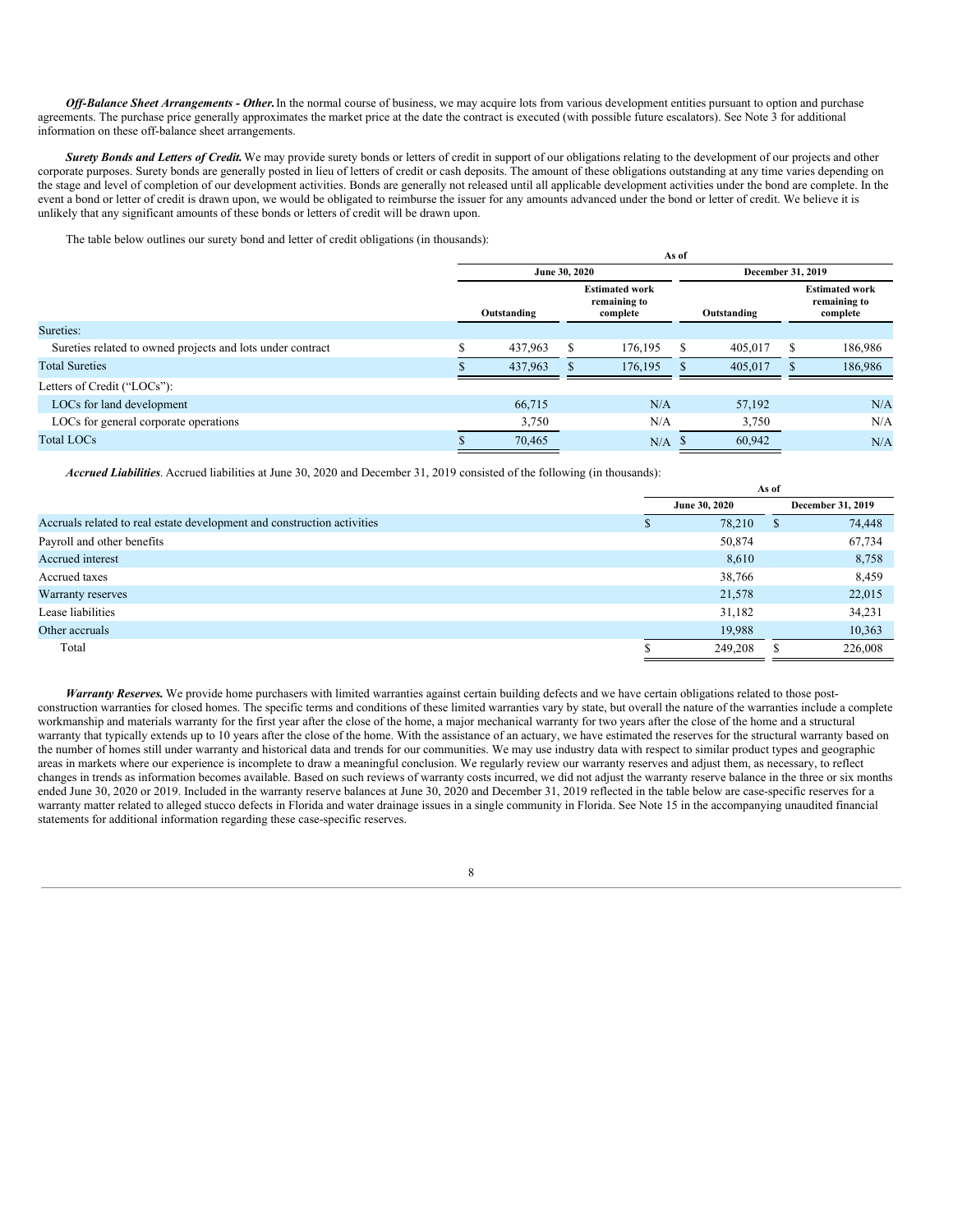A summary of changes in our warranty reserves follows (in thousands):

|                                               | Three Months Ended June 30. |         |  |                          | Six Months Ended June 30. |          |  |          |
|-----------------------------------------------|-----------------------------|---------|--|--------------------------|---------------------------|----------|--|----------|
|                                               |                             | 2020    |  | 2019                     |                           | 2020     |  | 2019     |
| Balance, beginning of period                  |                             | 22,090  |  | 23,213                   |                           | 22,015   |  | 24,552   |
| Additions to reserve from new home deliveries |                             | 4,218   |  | 3,888                    |                           | 8,028    |  | 7,275    |
| Warranty claims                               |                             | (4,730) |  | (6, 174)                 |                           | (8, 465) |  | (10,900) |
| Adjustments to pre-existing reserves          |                             | __      |  | $\overline{\phantom{a}}$ |                           | _        |  |          |
| Balance, end of period                        |                             | 21,578  |  | 20.927                   |                           | 21.578   |  | 20,927   |

Warranty reserves are included in Accrued liabilities on the accompanying unaudited consolidated balance sheets, and additions and adjustments to the reserves, if any, are included in Cost of home closings within the accompanying unaudited consolidated income statements. These reserves are intended to cover costs associated with our contractual and statutory warranty obligations, which include, among other items, claims involving defective workmanship and materials. We believe that our total reserves, coupled with our contractual relationships and rights with our trade partners and the general liability insurance we maintain, are sufficient to cover our general warranty obligations. However, as unanticipated changes in legal, weather, environmental or other conditions could have an impact on our actual warranty costs, future costs could differ significantly from our estimates.

*Revenue Recognition.* In accordance with ASC 606,*Revenue from Contracts with Customers,* we apply the following steps in determining the timing and amount of revenue to recognize: (1) identify the contract with our customer; (2) identify the performance obligation(s) in the contract; (3) determine the transaction price; (4) allocate the transaction price to the performance obligations in the contract, if applicable; and (5) recognize revenue when (or as) we satisfy the performance obligation. The performance obligation and subsequent revenue recognition for our three sources of revenue are outlined below:

- Revenue from closings of residential real estate is recognized when closings have occurred, the risks and rewards of ownership are transferred to the buyer, and we have no continuing involvement with the property, which is generally upon the close of escrow. Revenue is reported net of any discounts and incentives.
- Revenue from land sales is recognized when a significant down payment is received, title passes, and collectability of the receivable, if any, is reasonably assured, and we have no continuing involvement with the property, which is generally upon the close of escrow.
- Revenue from financial services is recognized when closings have occurred and all financial services have been rendered, which is generally upon the close of escrow.

Home closing and land sale revenue expected to be recognized in any future year related to remaining performance obligations (if any) and contract liabilities expected to be recognized as revenue, excluding revenue pertaining to contracts that have an original expected duration of one year or less, is not material. Revenue from financial services includes estimated insurance policy renewal commissions. Our performance obligations are satisfied upon issuance of the initial policy with a third party broker, accordingly, related contract assets for these estimated future renewal commissions are included in Prepaids, other assets and goodwill totaling \$0.5 million at June 30, 2020, withno such assets at December 31, 2019. Our three sources of revenue are disaggregated by type in the accompanying unaudited consolidated income statements.

### *Recent Accounting Pronouncements.*

In August 2018, the Financial Accounting Standards Board ("FASB") issued Accounting Standards Update ("ASU") No. 2018-15,*Intangibles - Goodwill and Other -* Internal-Use Software (Subtopic 350-40): Customer's Accounting for Implementation Costs Incurred in a Cloud Computing Arrangement that is a Service Contract ("ASU 2018-15"), which aligns the requirements for capitalizing implementation costs incurred in a hosting arrangement that is a service contract with the requirements for capitalizing implementation costs incurred to develop or obtain internal-use software. Entities will need to consider both the nature of the costs and the phase of development in which the implementation costs are incurred to determine whether the costs should be capitalized or expensed. ASU 2018-15 was effective for us beginning January 1, 2020 on a prospective basis to all implementation costs incurred after the date of adoption. The adoption of ASU 2018-15 did not have a material impact on our financial statement disclosures.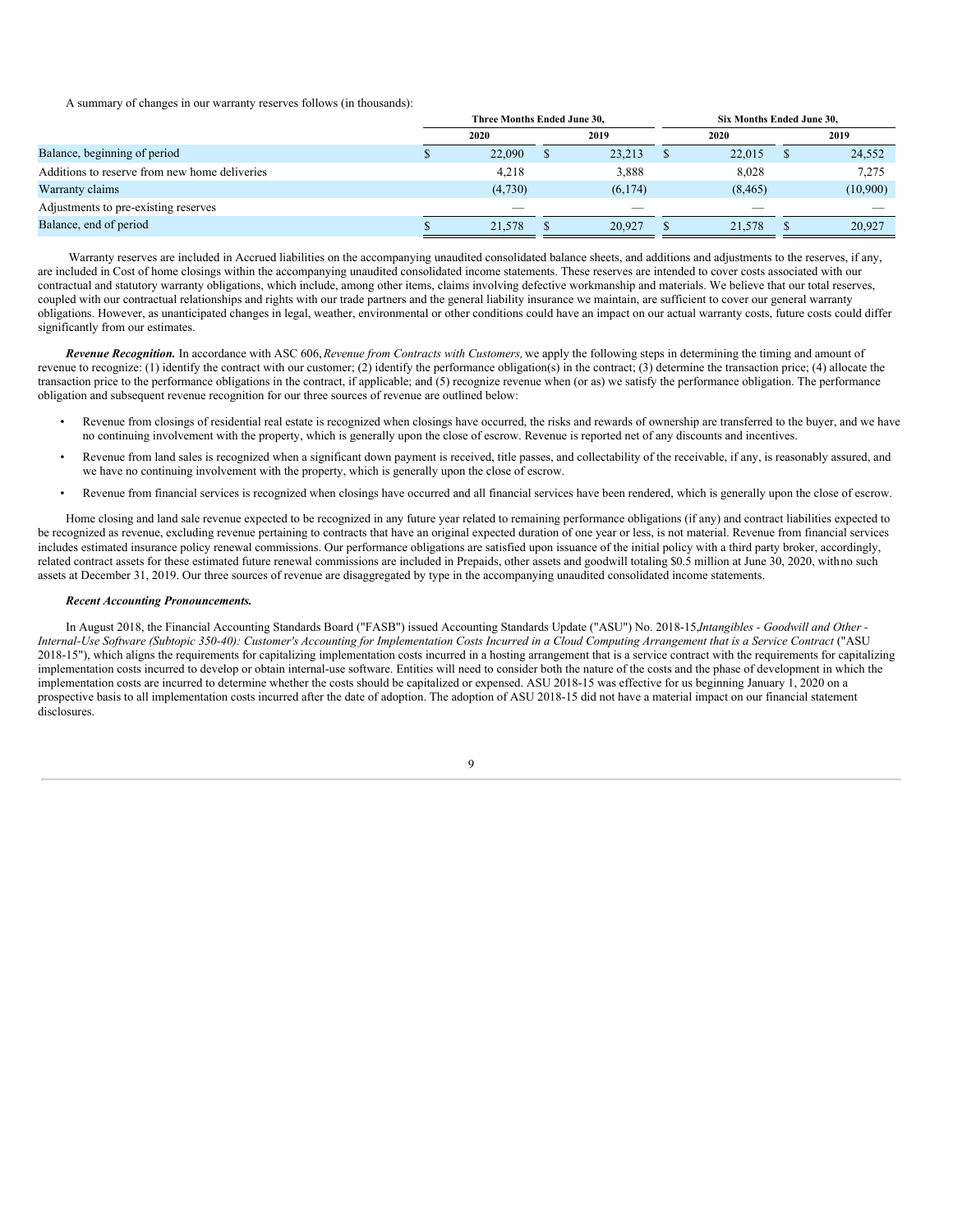In August 2018, the FASB issued ASU No. 2018-13, Fair Value Measurement (Topic 820): Disclosure Framework - Changes to the Disclosure Requirements for Fair *Value Measurement* ("ASU 2018-13"), which eliminates, adds, and modifies certain disclosure requirements for fair value measurements. Entities will no longer be required to disclose the amount of and reasons for transfers between Level 1 and Level 2 of the fair value hierarchy, but public companies will be required to disclose the range and weighted average used to develop significant unobservable inputs for Level 3 fair value measurements. ASU 2018-13 was effective for us beginning January 1, 2020. As we currently only have Level 2 financial instruments, the adoption of ASU 2018-13 did not have a material impact on our financial statement disclosures.

### **NOTE 2 — REAL ESTATE AND CAPITALIZED INTEREST**

Real estate consists of the following (in thousands):

|                                                            | As of |               |  |                   |  |
|------------------------------------------------------------|-------|---------------|--|-------------------|--|
|                                                            |       | June 30, 2020 |  | December 31, 2019 |  |
| Homes under contract under construction (1)                |       | 847,606       |  | 564,762           |  |
| Unsold homes, completed and under construction $(1)$       |       | 444,057       |  | 686,948           |  |
| Model homes $(1)$                                          |       | 101.804       |  | 121,340           |  |
| Finished home sites and home sites under development $(2)$ |       | 1.339.961     |  | 1,371,311         |  |
| Total                                                      |       | 2,733,428     |  | 2,744,361         |  |

(1) Includes the allocated land and land development costs associated with each lot for these homes.

(2) Includes raw land, land held for development and land held for sale, less impairments, if any. Land held for development primarily reflects land and land development costs related to land where development activity is not currently underway but is expected to begin in the future. For these parcels, we have chosen not to currently develop certain land holdings as they typically represent a portion or phases of a larger land parcel that we plan to build out over several years. We do not capitalize interest for inactive assets, and all ongoing costs of land ownership (i.e. property taxes, homeowner association dues, etc.) are expensed as incurred.

Subject to sufficient qualifying assets, we capitalize our development period interest costs incurred in connection with our real estate development and construction activities. Capitalized interest is allocated to active real estate when incurred and charged to cost of closings when the related property is delivered. A summary of our capitalized interest is as follows (in thousands):

|                                                      | Three Months Ended June 30. |           |  |          | Six Months Ended June 30. |          |  |          |
|------------------------------------------------------|-----------------------------|-----------|--|----------|---------------------------|----------|--|----------|
|                                                      |                             | 2020      |  | 2019     |                           | 2020     |  | 2019     |
| Capitalized interest, beginning of period            |                             | 78,162    |  | 89.414   |                           | 82,014   |  | 88,454   |
| Interest incurred                                    |                             | 17.550    |  | 21.465   |                           | 34,085   |  | 42,908   |
| Interest expensed                                    |                             | (2,105)   |  | (3,197)  |                           | (2,121)  |  | (7,282)  |
| Interest amortized to cost of home and land closings |                             | (20, 725) |  | (19,375) |                           | (41,096) |  | (35,773) |
| Capitalized interest, end of period                  |                             | 72,882    |  | 88,307   |                           | 72.882   |  | 88,307   |

### **NOTE 3 — VARIABLE INTEREST ENTITIES AND CONSOLIDATED REAL ESTATE NOT OWNED**

We enter into purchase and option agreements for land or lots as part of the normal course of business. These purchase and option agreements enable us to acquire properties at one or multiple future dates at pre-determined prices. We believe these acquisition structures reduce our financial risk associated with land acquisitions and allow us to better leverage our balance sheet.

Based on the provisions of the relevant accounting guidance, we have concluded that when we enter into a purchase or option agreement to acquire land or lots from an entity, a variable interest entity, or "VIE", may be created. We evaluate all purchase and option agreements for land to determine whether they are a VIE. ASC 810, *Consolidation*, requires that for each VIE, we assess whether we are the primary beneficiary and, if so, consolidate the VIE in our financial statements and reflect such assets and liabilities as Real estate not owned. The liabilities related to consolidated VIEs are generally excluded from our debt covenant calculations.

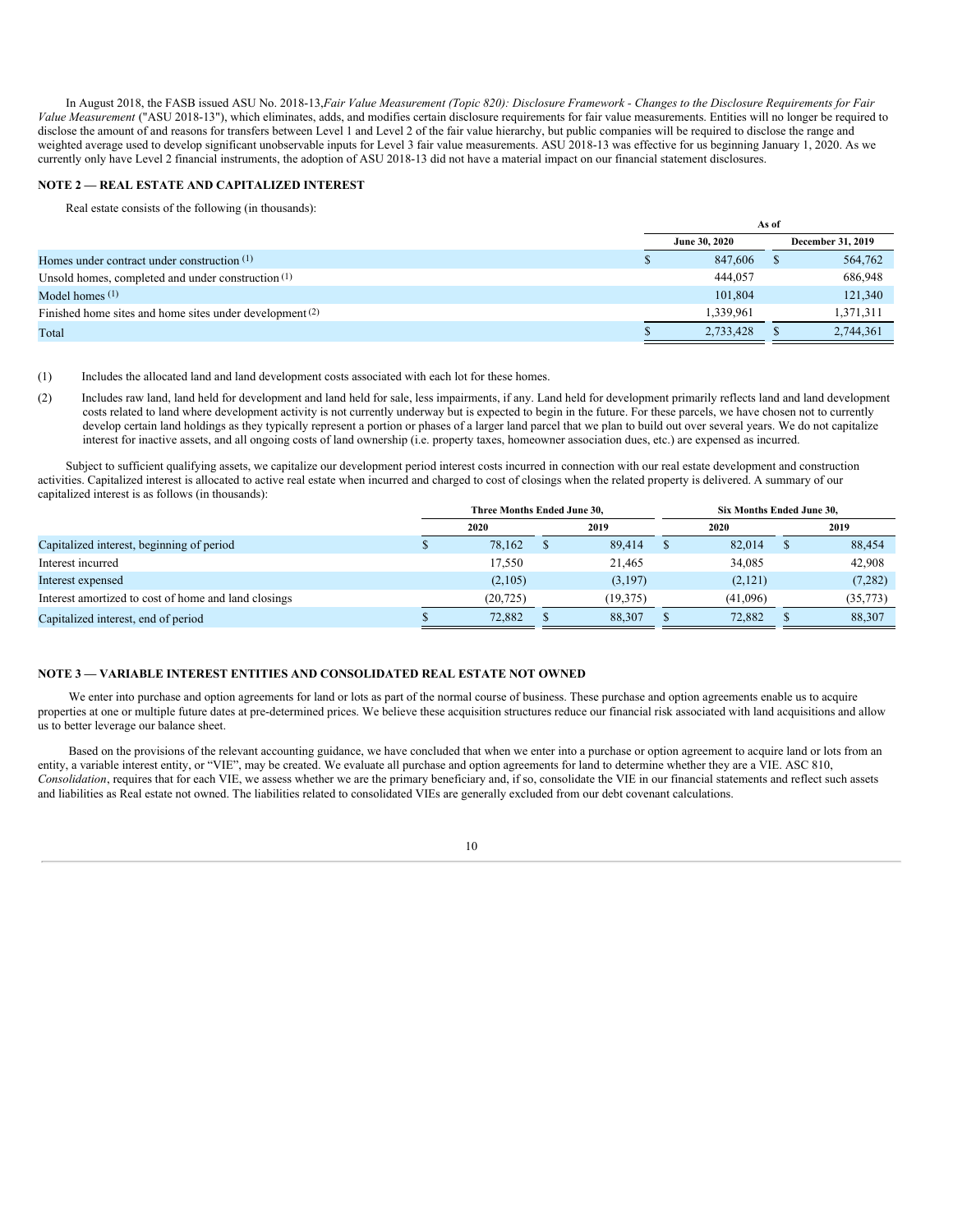In order to determine if we are the primary beneficiary, we must first assess whether we have the ability to control the activities of the VIE that most significantly impact its economic performance. Such activities include, but are not limited to: the ability to determine the budget and scope of land development work, if any; the ability to control financing decisions for the VIE; the ability of the VIE to acquire additional land or dispose of land not under contract with Meritage; and the ability to change or amend the existing option contract with the VIE. If we are not determined to control such activities, we are not considered the primary beneficiary of the VIE. If we do have the ability to control such activities, we will continue our analysis to determine if we are also expected to absorb a potentially significant amount of the VIE's losses or, if no party absorbs the majority of such losses, if we will benefit from a potentially significant amount of the VIE's expected gains.

In substantially all cases, creditors of the entities with which we have option agreements have no recourse against us and the maximum exposure to loss in our option agreements is limited to non-refundable option deposits and any capitalized pre-acquisition costs. Often, we are at risk for items over budget related to land development on property we have under option if we are the land developer. In these cases, we have contracted to complete development at a fixed cost for subsequent purchase, but on behalf of the land owner, and any budget savings or shortfalls are typically borne by us. Some of our option deposits may be refundable to us if certain contractual conditions are not performed by the party selling the lots.

The table below presents a summary of our lots under option at June 30, 2020 (dollars in thousands):

|                                                                                  | <b>Projected Number</b><br>of Lots | Purchase<br>Price | Option/<br><b>Earnest Money</b><br>Deposits-Cash |
|----------------------------------------------------------------------------------|------------------------------------|-------------------|--------------------------------------------------|
| Purchase and option contracts recorded on balance sheet as Real estate not owned |                                    |                   |                                                  |
| Option contracts — non-refundable deposits, committed (1)                        | 6,715                              | 347.701           | 28,393                                           |
| Purchase contracts — non-refundable deposits, committed (1)                      | 6,612                              | 182,935           | 13,084                                           |
| Purchase and option contracts — refundable deposits, committed                   | 3,870                              | 113,119           | 1,375                                            |
| Total committed                                                                  | 17,197                             | 643,755           | 42,852                                           |
| Purchase and option contracts — refundable deposits, uncommitted (2)             | 13.354                             | 448,244           | 4,980                                            |
| Total lots under contract or option                                              | 30.551                             | 1.091.999         | 47,832                                           |
| Total purchase and option contracts not recorded on balance sheet(3)             | 30,551                             | 1.091.999         | (4)<br>47.832                                    |

(1) Deposits are non-refundable except if certain contractual conditions are not performed by the selling party.

(2) Deposits are refundable at our sole discretion. We have not completed our acquisition evaluation process and we have not internally committed to purchase these lots.

(3) Except for our specific performance contracts recorded on our balance sheet as Real estate not owned (if any), none of our purchase or option contracts require us to purchase lots.

(4) Amount is reflected on our unaudited consolidated balance sheet in Deposits on real estate under option or contract as of June 30, 2020.

Generally, our options to purchase lots remain effective so long as we purchase a pre-established minimum number of lots each month or quarter, as determined by the respective agreement. Although the pre-established number is typically structured to approximate our expected rate of home construction starts and sales absorptions, during a weakened homebuilding market, we may purchase lots at an absorption level that exceeds our sales and home starts pace in order to meet the pre-established minimum number of lots or we will work to restructure our original contract to include terms that more accurately reflect our revised orders pace expectations.

### **NOTE 4 - INVESTMENTS IN UNCONSOLIDATED ENTITIES**

We may enter into land development joint ventures as a means of accessing larger parcels of land, expanding our market opportunities, managing our risk profile and leveraging our capital base. While purchasing land through a joint venture can be beneficial, currently we do not view joint ventures as a primary source of land acquisitions. Our joint venture partners are generally other homebuilders, land sellers or other real estate investors. We generally do not have a controlling interest in these ventures, which means our joint venture partners could cause the venture to take actions we disagree with or fail to take actions we believe should be undertaken, including the sale of the underlying property to repay debt or recoup all or part of the partners' investments. Based on the structure of each joint venture, it may or may not be consolidated into our results. As of June 30, 2020, we had one active equity-method land venture with limited operations.

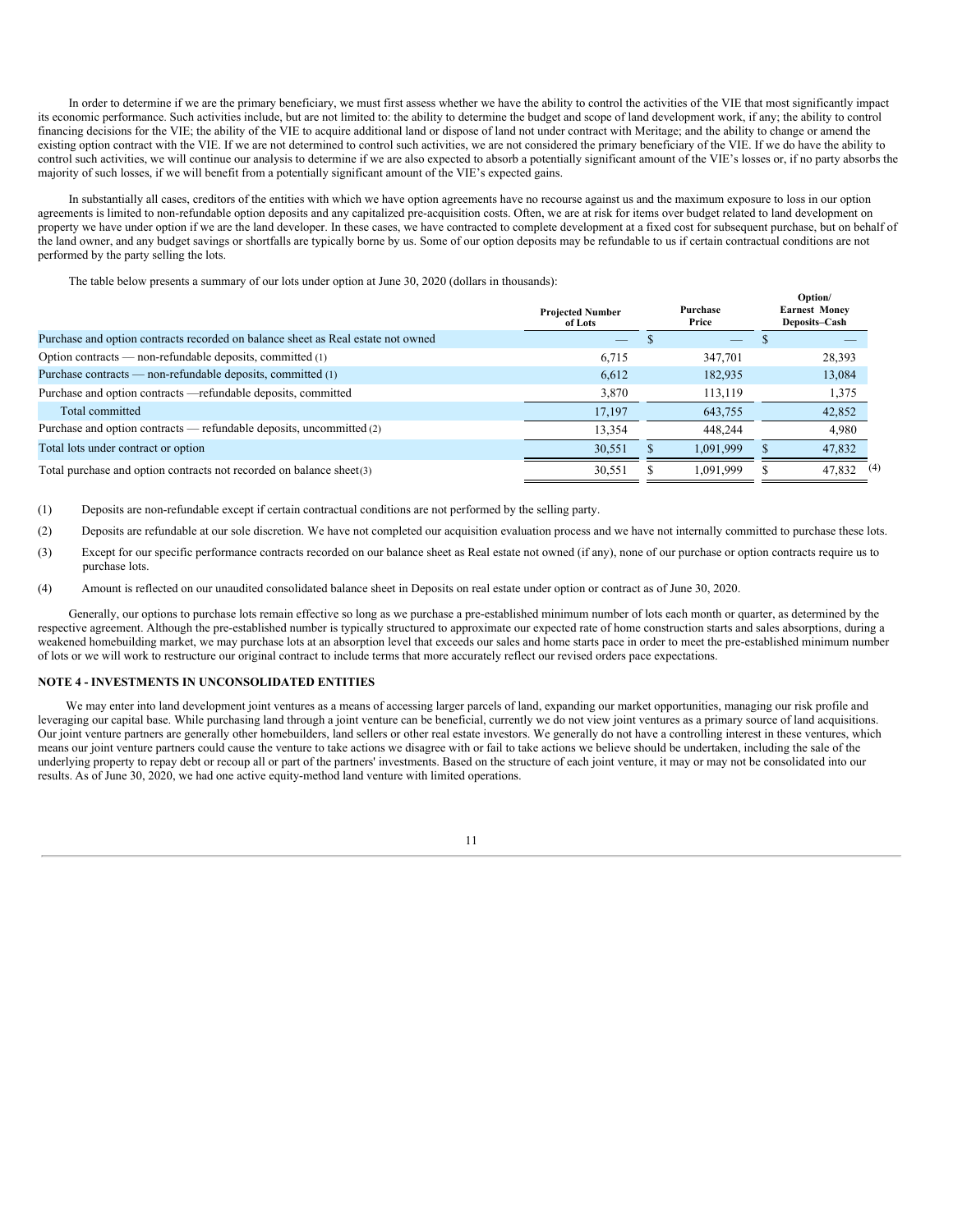As of June 30, 2020, we also participated inone mortgage joint venture, which is engaged in mortgage activities and provides services to both our homebuyers as well as other buyers. Our investment in this mortgage joint venture as of June 30, 2020 and December 31, 2019 was \$0.4 million and \$0.7 million, respectively.

Summarized condensed combined financial information related to unconsolidated joint ventures that are accounted for using the equity method was as follows (in thousands):

|                                        |             | As of         |              |                   |  |  |
|----------------------------------------|-------------|---------------|--------------|-------------------|--|--|
|                                        |             | June 30, 2020 |              | December 31, 2019 |  |  |
| <b>Assets:</b>                         |             |               |              |                   |  |  |
| Cash                                   | S           | 8,842         | -S           | 6,329             |  |  |
| Real estate                            |             | 6,079         |              | 6,654             |  |  |
| Other assets                           |             | 3,486         |              | 4,382             |  |  |
| Total assets                           |             | 18,407        | -8           | 17,365            |  |  |
| Liabilities and equity:                |             |               |              |                   |  |  |
| Accounts payable and other liabilities | $\mathbf S$ | 8,655         | - \$         | 6,580             |  |  |
| Equity of:                             |             |               |              |                   |  |  |
| Meritage $(1)$                         |             | 4,691         |              | 5,678             |  |  |
| Other                                  |             | 5,061         |              | 5,107             |  |  |
| Total liabilities and equity           |             | 18,407        | <sup>S</sup> | 17,365            |  |  |
|                                        |             |               |              |                   |  |  |

|                                               | Three Months Ended June 30. |         | Six Months Ended June 30. |          |      |         |  |  |
|-----------------------------------------------|-----------------------------|---------|---------------------------|----------|------|---------|--|--|
|                                               | 2020                        | 2019    |                           | 2020     | 2019 |         |  |  |
| Revenue                                       | 10.550                      | 10.846  |                           | 17.273   |      | 19,844  |  |  |
| Costs and expenses                            | (7.944)                     | (3,599) |                           | (13.807) |      | (9,715) |  |  |
| Net earnings of unconsolidated entities       | 2.606                       | 7.247   |                           | 3.466    |      | 10.129  |  |  |
| Meritage's share of pre-tax earnings $(1)(2)$ | .048                        | 3,654   |                           | 1.735    |      | 5,828   |  |  |

(1) Balance represents Meritage's interest, as reflected in the financial records of the respective joint ventures. This balance may differ from the balance reported in our consolidated financial statements due to the following reconciling items: (i) timing differences for revenue and distributions recognition, (ii) step-up basis and corresponding amortization, (iii) capitalization of interest on qualified assets, (iv) income deferrals as discussed in Note (2) below and (v) the cessation of allocation of losses from joint ventures in which we have previously written down our investment balance to zero and where we have no commitment to fund additional losses.

(2) Our share of pre-tax earnings is recorded in Earnings from financial services unconsolidated entities and other, net and Other income, net on our unaudited consolidated income statements and excludes joint venture profit related to lots we purchased from the joint ventures, if any. Such profit is deferred until homes are delivered by us and title passes to a homebuyer.

### **NOTE 5 — LOANS PAYABLE AND OTHER BORROWINGS**

Loans payable and other borrowings consist of the following (in thousands):

|                                                                                                                                                                                           | As of         |                   |        |  |  |  |
|-------------------------------------------------------------------------------------------------------------------------------------------------------------------------------------------|---------------|-------------------|--------|--|--|--|
|                                                                                                                                                                                           | June 30, 2020 | December 31, 2019 |        |  |  |  |
| Other borrowings, real estate notes payable $(1)$                                                                                                                                         | 20.889        |                   | 22,876 |  |  |  |
| \$780.0 million unsecured revolving credit facility with interest approximating LIBOR (approximately 0.16% at June 30,<br>2020) plus 1.375% or Prime (3.25% at June 30, 2020) plus 0.375% |               |                   |        |  |  |  |
| Total                                                                                                                                                                                     | 20.889        |                   | 22,876 |  |  |  |
|                                                                                                                                                                                           |               |                   |        |  |  |  |

(1) Reflects balance of non-recourse non-interest bearing notes payable in connection with land purchases.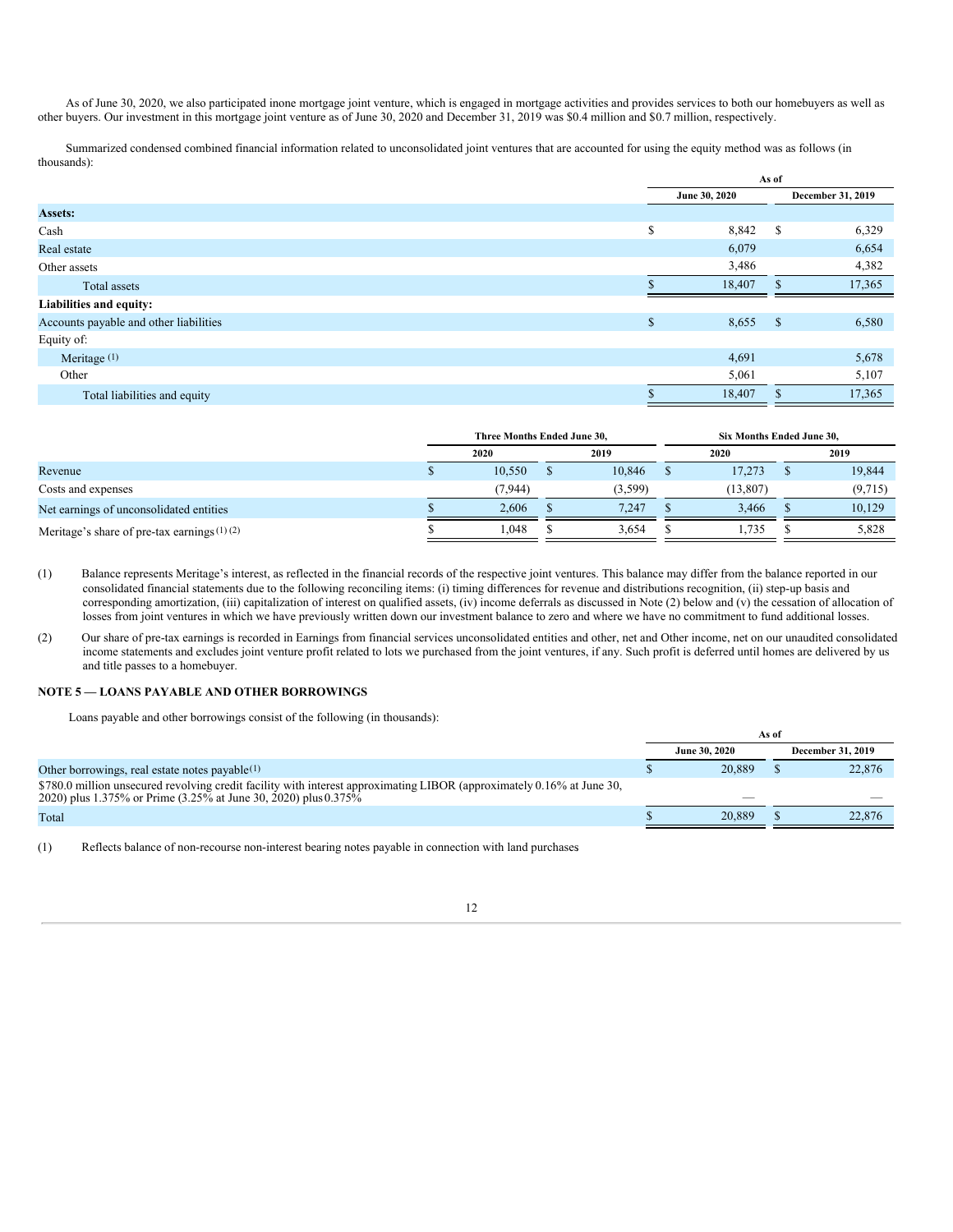The Company entered into an amended and restated unsecured revolving credit facility ("Credit Facility") in 2014 that has been amended from time to time. In June 2019 the Credit Facility was amended, extending the maturity date to July 2023, along with minor administrative changes. The Credit Facility's aggregate commitment is \$780.0 million with an accordion feature permitting the size of the facility to increase to a maximum of \$880.0 million, subject to certain conditions, including the availability of additional bank commitments. Borrowings under the Credit Facility are unsecured, but availability is subject to, among other things, a borrowing base. The Credit Facility also contains certain financial covenants, including (a) a minimum tangible net worth requirement of \$1.1 billion (which amount is subject to increase over time based on subsequent earnings and proceeds from equity offerings), and (b) a maximum leverage covenant that prohibits the leverage ratio (as defined therein) from exceeding 60%. In addition, we are required to maintain either (i) an interest coverage ratio (EBITDA to interest expense, as defined therein) of at least 1.50 to 1.00 or (ii) liquidity (as defined therein) of an amount not less than our consolidated interest incurred during the trailing 12 months. We were in compliance with all Credit Facility covenants as of June 30, 2020.

We had no outstanding borrowings under the Credit Facility as of June 30, 2020 and December 31, 2019. During the second quarter of 2020 we repaid the entire \$500.0 million outstanding balance on our Credit Facility, and had no additional borrowings during the three months ended June 30, 2020. There wereno borrowings or repayments in the second quarter of 2019. As of June 30, 2020, we had outstanding letters of credit issued under the Credit Facility totaling \$70.5 million, leaving \$709.5 million available under the Credit Facility to be drawn.

### **NOTE 6 — SENIOR NOTES, NET**

Senior notes, net consist of the following (in thousands):

|                                                                                                                                                                 |               | As of             |
|-----------------------------------------------------------------------------------------------------------------------------------------------------------------|---------------|-------------------|
|                                                                                                                                                                 | June 30, 2020 | December 31, 2019 |
| $7.00\%$ senior notes due 2022                                                                                                                                  | 300,000       | 300,000           |
| $6.00\%$ senior notes due 2025. At June 30, 2020 and December 31, 2019 there was approximately \$1,023 and \$4,432 in<br>net unamortized premium, respectively. | 404.023       | 404,432           |
| $5.125\%$ senior notes due 2027                                                                                                                                 | 300,000       | 300,000           |
| Net debt issuance costs                                                                                                                                         | (7, 475)      | (8,327)           |
| Total                                                                                                                                                           | 996,548       | 996,105           |

The indentures for all of our senior notes contain covenants including, among others, limitations on the amount of secured debt we may incur, and limitations on sale and leaseback transactions and mergers. We believe we are in compliance with all such covenants as of June 30, 2020.

Obligations to pay principal and interest on the senior notes are guaranteed by substantially all of our wholly-owned subsidiaries (each a "Guarantor" and, collectively, the "Guarantor Subsidiaries"), each of which is directly or indirectly 100% owned by Meritage Homes Corporation. Such guarantees are full and unconditional, and joint and several. In the event of a sale or other disposition of all of the assets of any Guarantor, by way of merger, consolidation or otherwise, or a sale or other disposition of all of the equity interests of any Guarantor then held by Meritage and its subsidiaries, then that Guarantor may be released and relieved of any obligations under its note guarantee. There are no significant restrictions on our ability of the ability of any Guarantor to obtain funds from their respective subsidiaries, as applicable, by dividend or loan. We do not provide separate financial statements of the Guarantor Subsidiaries because Meritage (the parent company) has no independent assets or operations and the guarantees are full and unconditional and joint and several. Subsidiaries of Meritage Homes Corporation that are non-guarantor subsidiaries are, individually and in the aggregate, minor.

### **NOTE 7 — FAIR VALUE DISCLOSURES**

We account for non-recurring fair value measurements of our non-financial assets and liabilities in accordance with ASC 820-10*Fair Value Measurement* ("ASC 820"). This guidance defines fair value, establishes a framework for measuring fair value and addresses required disclosures about fair value measurements. This standard establishes a three-level hierarchy for fair value measurements based upon the significant inputs used to determine fair value. Observable inputs are those which are obtained from market participants external to the company while unobservable inputs are generally developed internally, utilizing management's estimates, assumptions and specific knowledge of the assets/liabilities and related markets. The three levels are defined as follows:

• Level 1 — Valuation is based on quoted prices in active markets for identical assets and liabilities.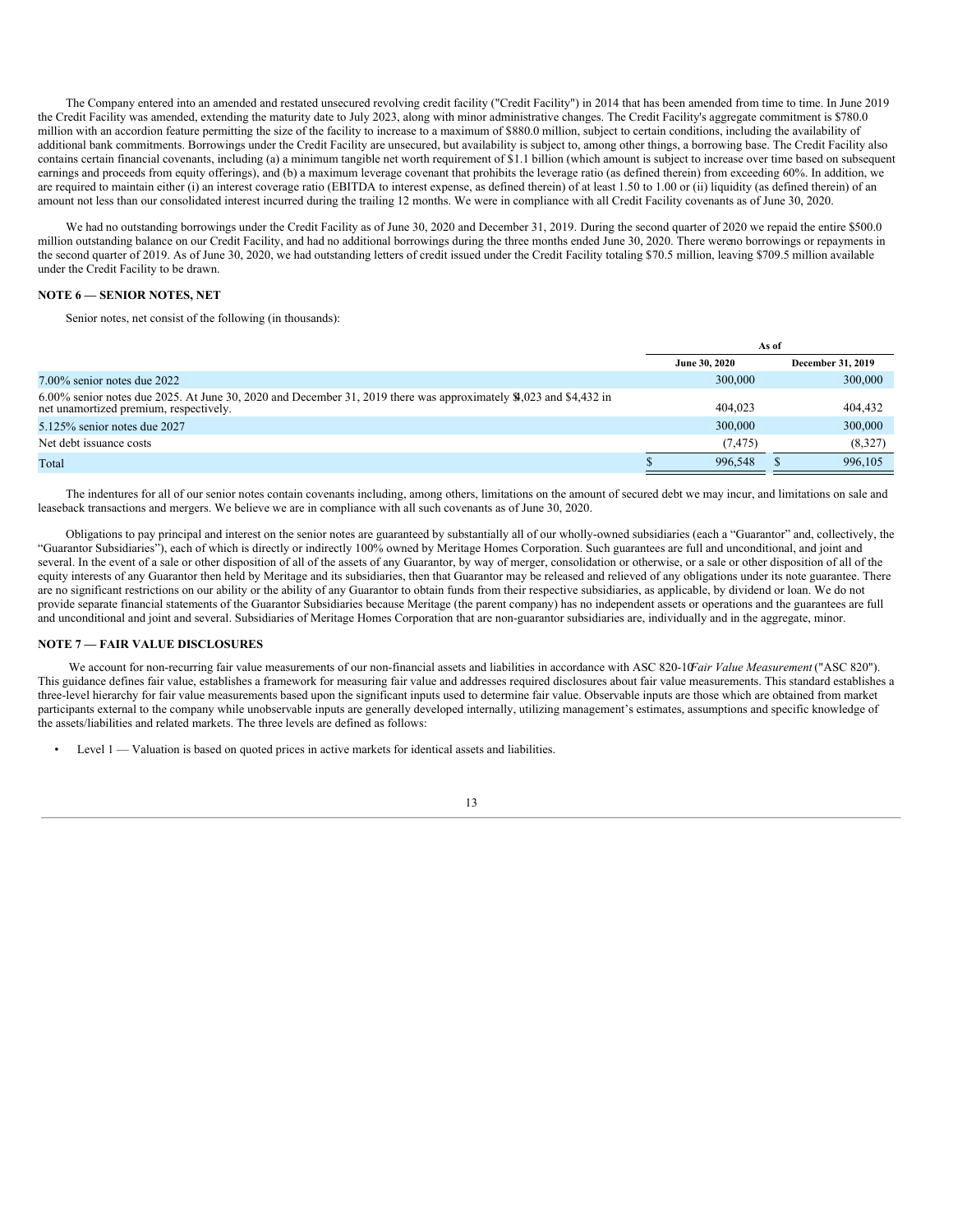- Level 2 Valuation is determined from quoted prices for similar assets or liabilities in active markets, quoted prices for identical or similar instruments in markets that are not active, or by model-based techniques in which all significant inputs are observable in the market.
- Level 3 Valuation is derived from model-based techniques in which at least one significant input is unobservable and based on the company's own estimates about the assumptions that market participants would use to value the asset or liability.

*Financial Instruments*: The fair value of our fixed-rate debt is derived from quoted market prices by independent dealers (level 2 inputs as per the discussion above) and is as follows (in thousands):

|                        | As of                  |   |                                |                   |                        |  |                                |  |  |  |  |
|------------------------|------------------------|---|--------------------------------|-------------------|------------------------|--|--------------------------------|--|--|--|--|
|                        | June 30, 2020          |   |                                | December 31, 2019 |                        |  |                                |  |  |  |  |
|                        | Aggregate<br>Principal |   | <b>Estimated Fair</b><br>Value |                   | Aggregate<br>Principal |  | <b>Estimated Fair</b><br>Value |  |  |  |  |
| $7.00\%$ senior notes  | 300,000                | S | 316,140                        |                   | 300,000                |  | 327,390                        |  |  |  |  |
| $6.00\%$ senior notes  | 400,000                | S | 427,000                        |                   | 400,000                |  | 449,200                        |  |  |  |  |
| $5.125\%$ senior notes | 300,000                |   | 308,490                        |                   | 300,000                |  | 319,500                        |  |  |  |  |

Due to the short-term nature of other financial assets and liabilities, including our Loans payable and other borrowings, we consider the carrying amounts of our other short-term financial instruments to approximate fair value.

### **NOTE 8 — EARNINGS PER SHARE**

Basic and diluted earnings per common share were calculated as follows (in thousands, except per share amounts):

|                                                     |        | Three Months Ended June 30. | Six Months Ended June 30, |         |  |        |  |
|-----------------------------------------------------|--------|-----------------------------|---------------------------|---------|--|--------|--|
|                                                     | 2020   | 2019                        | 2020                      |         |  | 2019   |  |
| Basic weighted average number of shares outstanding | 37,599 | 38,266                      |                           | 37,842  |  | 38,136 |  |
| Effect of dilutive securities:                      |        |                             |                           |         |  |        |  |
| Unvested restricted stock                           | 570    | 623                         |                           | 670     |  | 653    |  |
| Diluted average shares outstanding                  | 38,169 | 38,889                      |                           | 38,512  |  | 38,789 |  |
| Net earnings                                        | 90,678 | 50.828                      |                           | 161,830 |  | 76,240 |  |
| Basic earnings per share                            | 2.41   | 1.33                        |                           | 4.28    |  | 2.00   |  |
| Diluted earnings per share                          | 2.38   | 1.31                        |                           | 4.20    |  | 1.97   |  |

### **NOTE 9 — ACQUISITIONS AND GOODWILL**

Goodwill. In prior years, we have entered new markets through the acquisition of the homebuilding assets and operations of local/regional homebuilders in Georgia, South Carolina and Tennessee. As a result of these transactions, we recorded approximately \$33.0 million of goodwill. Goodwill represents the excess of the purchase price of our acquisitions over the fair value of the net assets acquired. Our acquisitions were recorded in accordance with ASC 805, *Business Combinations*, and ASC 820, using the acquisition method of accounting. The purchase price for acquisitions is allocated based on estimated fair value of the assets and liabilities at the date of the acquisition. The combined excess purchase price of our acquisitions over the fair value of the net assets is classified as goodwill and is included on our consolidated balance sheet in Prepaids, other assets and goodwill. In accordance with ASC 350, we assess the recoverability of goodwill annually, or more frequently, if impairment indicators are present.

|                              | West |                          | Central                  | East |        | <b>Financial Services</b> |                          | Corporate |                          | Total |        |
|------------------------------|------|--------------------------|--------------------------|------|--------|---------------------------|--------------------------|-----------|--------------------------|-------|--------|
| Balance at December 31, 2019 |      | $\overline{\phantom{a}}$ | $\overline{\phantom{a}}$ |      | 32.962 |                           | $-$                      |           | $\overline{\phantom{a}}$ |       | 32,962 |
| Additions                    |      | $\sim$                   | $\sim$                   |      | $\sim$ |                           | _                        |           | $\overline{\phantom{a}}$ |       | $-$    |
| Balance at June 30, 2020     |      | $\overline{\phantom{a}}$ | $\overline{\phantom{a}}$ |      | 32,962 |                           | $\overline{\phantom{a}}$ |           | $\overline{\phantom{a}}$ |       | 32,962 |

<sup>14</sup>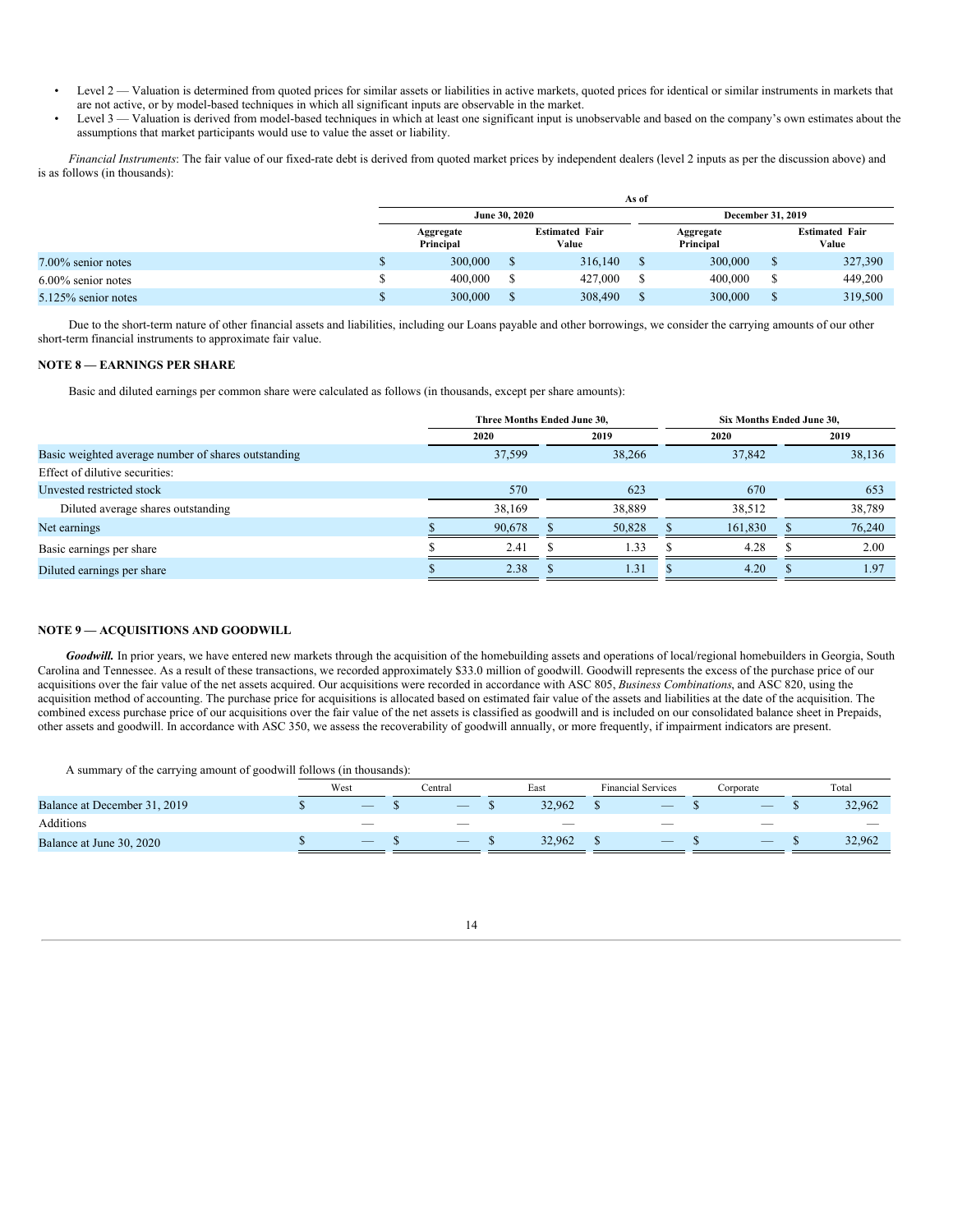## **NOTE 10 — STOCKHOLDERS' EQUITY**

A summary of changes in stockholders' equity is presented below (in thousands):

|                                  | Six Months Ended June 30, 2020 |   |                                                                                    |          |                |    |           |   |           |  |  |  |
|----------------------------------|--------------------------------|---|------------------------------------------------------------------------------------|----------|----------------|----|-----------|---|-----------|--|--|--|
|                                  |                                |   |                                                                                    |          | (In thousands) |    |           |   |           |  |  |  |
|                                  | Number of<br><b>Shares</b>     |   | <b>Additional</b><br>Paid-In<br>Retained<br>Common<br>Stock<br>Capital<br>Earnings |          |                |    | Total     |   |           |  |  |  |
| Balance at December 31, 2019     | 38,199                         | S | 382                                                                                | <b>S</b> | 505,352        | \$ | 1,468,256 | S | 1,973,990 |  |  |  |
| Net earnings                     |                                |   |                                                                                    |          |                |    | 71,152    |   | 71,152    |  |  |  |
| Stock-based compensation expense |                                |   |                                                                                    |          | 6,437          |    |           |   | 6,437     |  |  |  |
| Issuance of stock                | 398                            |   | 4                                                                                  |          | (4)            |    |           |   |           |  |  |  |
| Share repurchases                | (1,000)                        |   | (10)                                                                               |          | (60, 803)      |    |           |   | (60, 813) |  |  |  |
| Balance at March 31, 2020        | 37,597                         | S | 376                                                                                | <b>S</b> | 450,982        | \$ | 1,539,408 |   | 1,990,766 |  |  |  |
| Net earnings                     |                                |   |                                                                                    |          |                |    | 90,678    |   | 90,678    |  |  |  |
| Stock-based compensation expense |                                |   |                                                                                    |          | 3,157          |    |           |   | 3,157     |  |  |  |
| Issuance of stock                | 6                              |   |                                                                                    |          | (1)            |    |           |   |           |  |  |  |
| Balance at June 30, 2020         | 37,603                         | S | 377                                                                                | \$.      | 454,138        |    | 1,630,086 |   | 2,084,601 |  |  |  |

|                                  | Six Months Ended June 30, 2019 |                        |     |     |                                         |   |                      |    |           |  |  |  |
|----------------------------------|--------------------------------|------------------------|-----|-----|-----------------------------------------|---|----------------------|----|-----------|--|--|--|
|                                  |                                |                        |     |     | (In thousands)                          |   |                      |    |           |  |  |  |
|                                  | Number of<br><b>Shares</b>     | Common<br><b>Stock</b> |     |     | <b>Additional</b><br>Paid-In<br>Capital |   | Retained<br>Earnings |    | Total     |  |  |  |
| Balance at December 31, 2018     | 38,073                         | S                      | 381 | \$. | 501,781                                 | S | 1,218,593            | S. | 1,720,755 |  |  |  |
| Net earnings                     |                                |                        |     |     |                                         |   | 25,412               |    | 25,412    |  |  |  |
| Stock-based compensation expense |                                |                        |     |     | 5,861                                   |   |                      |    | 5,861     |  |  |  |
| Issuance of stock                | 400                            |                        | 4   |     | (4)                                     |   |                      |    |           |  |  |  |
| Share repurchases                | (209)                          |                        | (2) |     | (8,955)                                 |   |                      |    | (8,957)   |  |  |  |
| Balance at March 31, 2019        | 38,264                         |                        | 383 | \$. | 498,683                                 |   | 1,244,005            |    | 1,743,071 |  |  |  |
| Net earnings                     | _                              |                        |     |     |                                         |   | 50,828               |    | 50,828    |  |  |  |
| Stock-based compensation expense |                                |                        |     |     | 4,201                                   |   |                      |    | 4,201     |  |  |  |
| Issuance of stock                | 3                              |                        |     |     |                                         |   |                      |    |           |  |  |  |
| Balance at June 30, 2019         | 38,267                         | S                      | 383 | S   | 502,884                                 |   | 1,294,833            |    | 1,798,100 |  |  |  |

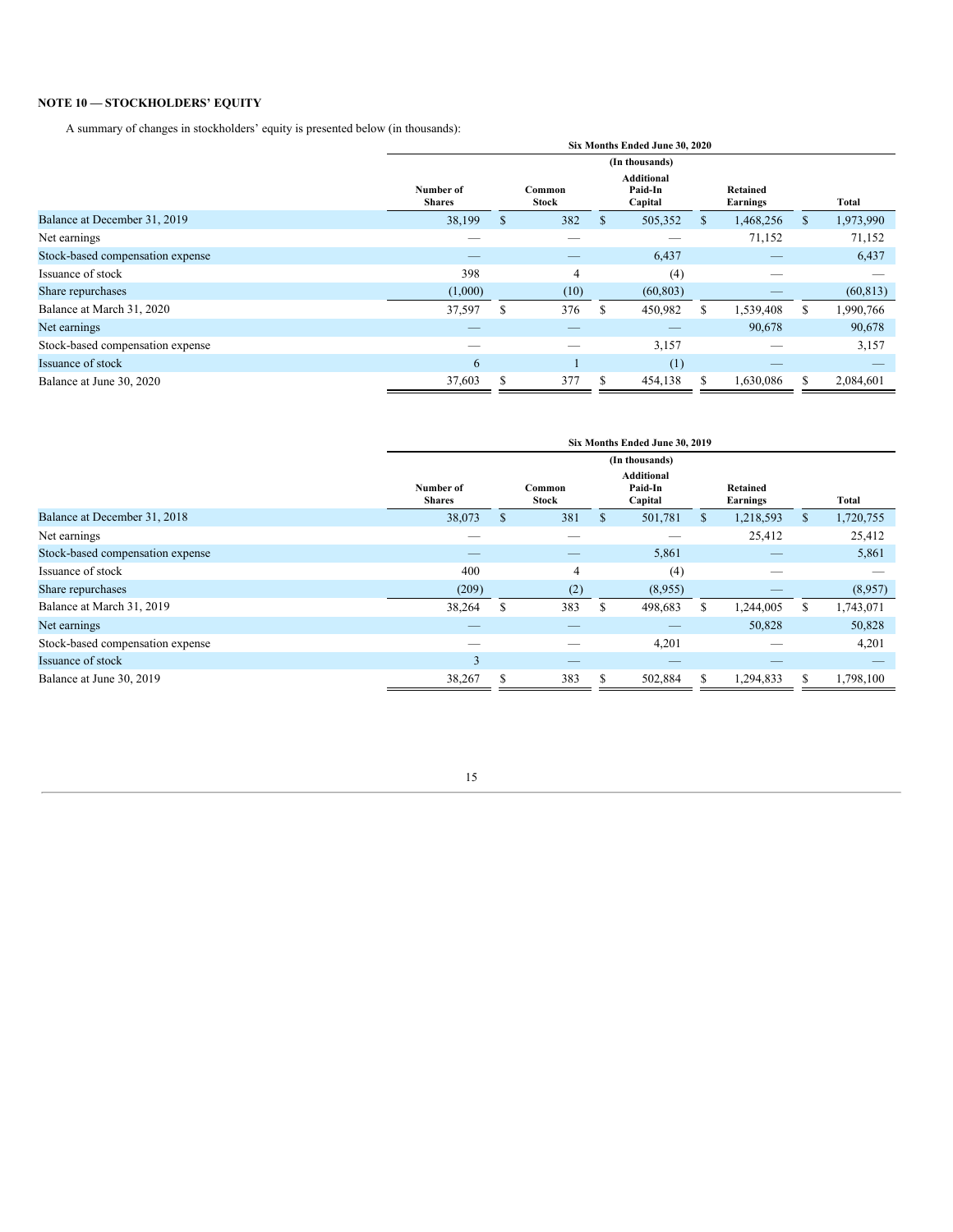#### **NOTE 11 — STOCK BASED AND DEFERRED COMPENSATION**

We have a stock compensation plan, the Meritage Homes Corporation 2018 Stock Incentive Plan (the "2018 Plan"), that was approved by our Board of Directors and our stockholders and adopted in May 2018. The 2018 Plan is administered by our Board of Directors and allows for the grant of stock appreciation rights, restricted stock awards, restricted stock units, performance share awards and performance-based awards in addition to non-qualified and incentive stock options. Effective May 2019, our prior stock compensation plan, the Amended and Restated 2006 Stock Incentive Plan (the "2006 Plan") expired, and all available shares from expired, terminated, or forfeited awards that remained under the 2006 Plan and prior plans were merged into and became available for grant under the 2018 Plan. The 2018 Plan authorizes awards to officers, key employees, non-employee directors and consultants. The 2018 Plan authorizes 6,600,000 shares of stock to be awarded, of which1,303,194 shares remain available for grant at June 30, 2020. We believe that such awards provide a means of performance-based compensation to attract and retain qualified employees and better align the interests of our employees with those of our stockholders. Non-vested stock awards are usually granted with a five-year ratable vesting period for employees, athree-year cliff vesting for both non-vested stock and performance-based awards granted to senior executive officers and either a three-year cliff vesting or one-year vesting for non-employee directors, dependent on their start date.

Compensation cost related to time-based restricted stock awards is measured as of the closing price on the date of grant and is expensed, less forfeitures, on a straight-line basis over the vesting period of the award. Compensation cost related to performance-based restricted stock awards is also measured as of the closing price on the date of grant but is expensed in accordance with ASC 718-10-25-20, *Compensation – Stock Compensation* ("ASC 718"), which requires an assessment of probability of attainment of the performance target. As our performance targets are dependent on performance over a specified measurement period, once we determine that the performance target outcome is probable, the cumulative expense is recorded immediately with the remaining expense recorded on a straight-line basis through the end of the award vesting period. A portion of the performance-based restricted stock awards granted to our executive officers contain market conditions as defined by ASC 718. ASC 718 requires that compensation expense for stock awards with market conditions be expensed based on a derived grant date fair value and expensed over the service period. We engage a third party to perform a valuation analysis on the awards containing market conditions and our associated expense with those awards is based on the derived fair value from that analysis and is being expensed straight-line over the service period of the awards. Below is a summary of compensation expense and stock award activity (dollars in thousands):

|                                                                        | Three Months Ended June 30. |       |  |                          |  | Six Months Ended June 30. |  |         |  |  |
|------------------------------------------------------------------------|-----------------------------|-------|--|--------------------------|--|---------------------------|--|---------|--|--|
|                                                                        |                             | 2020  |  | 2019                     |  | 2020                      |  | 2019    |  |  |
| Stock-based compensation expense                                       |                             | 3.157 |  | 4.201                    |  | 9,594                     |  | 10.062  |  |  |
| Non-vested shares granted                                              |                             |       |  | 4.500                    |  | 223.481                   |  | 382,014 |  |  |
| Performance-based non-vested shares granted                            |                             | _     |  | $\overline{\phantom{a}}$ |  | 56.139                    |  | 94,152  |  |  |
| Performance-based shares issued in excess of target shares granted (1) |                             | $-$   |  | _                        |  | 24.054                    |  | 21,039  |  |  |
| Restricted stock awards vested (includes performance-based awards)     |                             | 6,060 |  | 2,600                    |  | 404,406                   |  | 402.923 |  |  |

(1) Performance-based shares that vested and were issued as a result of performance achievement exceeding the originally established targeted number of shares related to respective performance metrics.

The following table includes additional information regarding our Stock Plans (dollars in thousands):

|                                                   |                      | As of |                          |
|---------------------------------------------------|----------------------|-------|--------------------------|
|                                                   | <b>June 30, 2020</b> |       | <b>December 31, 2019</b> |
| Unrecognized stock-based compensation cost        | 28.233               |       | 22.341                   |
| Weighted average years expense recognition period | $2.5^{\circ}$        |       | 1.70                     |
| Total equity awards outstanding $(1)$             | 1.111.295            |       | 1,240,529                |

(1) Includes unvested restricted stock, performance-based awards (assuming100% payout) and restricted stock units.

We also offer a non-qualified deferred compensation plan ("deferred compensation plan") to highly compensated employees in order to allow them additional pre-tax income deferrals above and beyond the limits that qualified plans, such as 401(k) plans, impose on highly compensated employees. We do not currently offer a contribution match on the deferred compensation plan. All contributions to the plan to date have been funded by the employees and, therefore, we have no associated expense related to the deferred compensation plan for the six months ended June 30, 2020 or 2019, other than minor administrative costs.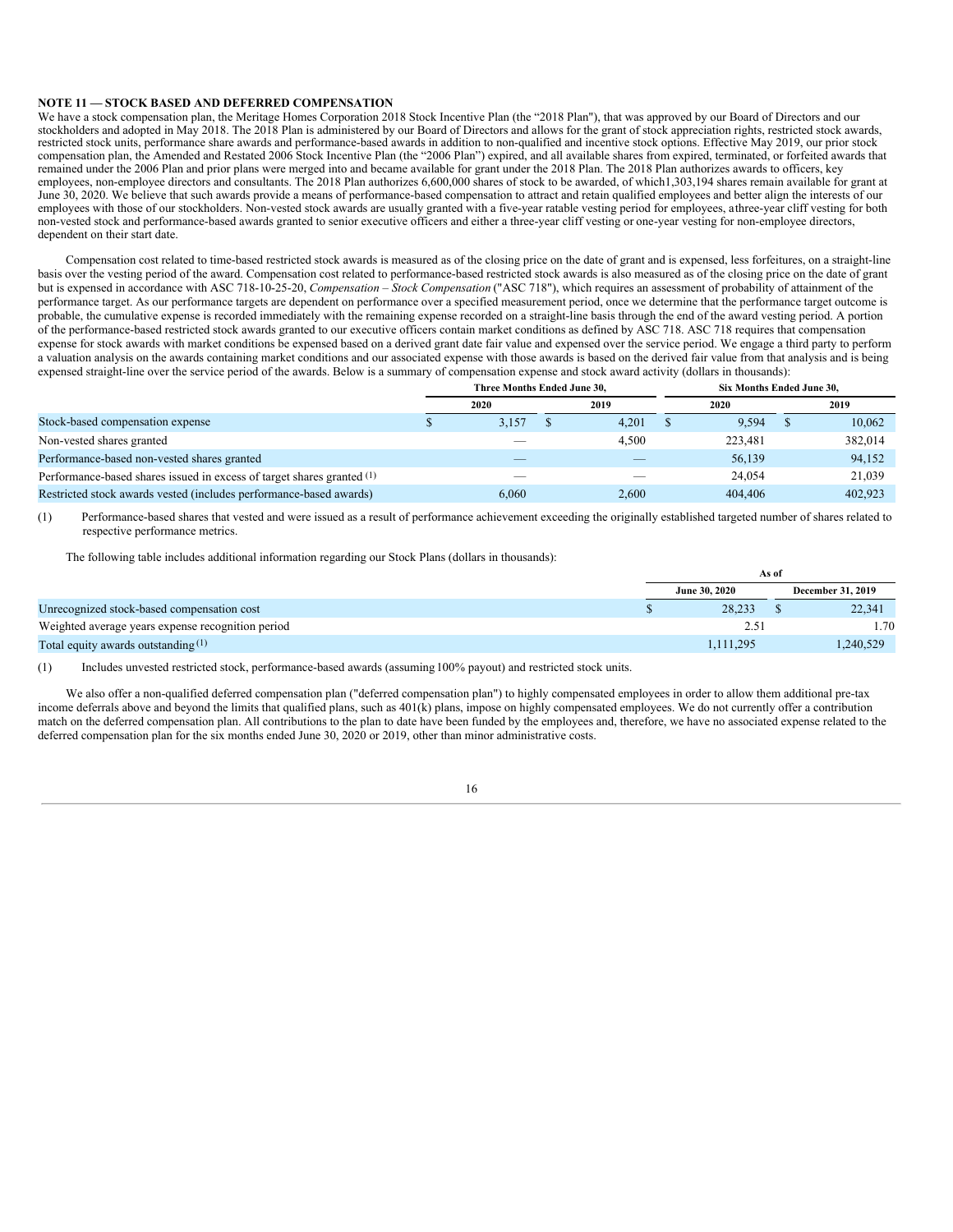### **NOTE 12 — INCOME TAXES**

Components of the income tax provision are as follows (in thousands):

|              | Three Months Ended June 30, |        |      | Six Months Ended June 30, |  |        |  |  |
|--------------|-----------------------------|--------|------|---------------------------|--|--------|--|--|
|              | 2020                        | 2019   | 2020 |                           |  | 2019   |  |  |
| Federal      | 20,528                      | 13.926 |      | 32,902                    |  | 19,668 |  |  |
| <b>State</b> | 4.656                       | 2.920  |      | 7,963                     |  | 4.136  |  |  |
| Total        | 25,184                      | 16.846 |      | 40,865                    |  | 23,804 |  |  |

The effective tax rate for the three and six months ended June 30, 2020 was21.7% and 20.2%, and for the three and six months ended June 30, 2019 was24.9% and 23.8%, respectively. The six months ended June 30, 2020 tax rate reflects the Taxpayer Certainty and Disaster Tax Relief Act of 2019 enacted into law on December 20, 2019. That act extended eligibility for the Internal Revenue Code ("IRC") §45L new energy efficient homes credit for years 2018 through 2020. For the first half of 2020, we recorded a tax benefit from the new law based on estimates for qualifying new energy efficient homes. For the first half of 2019, the tax benefit from the new law was not reflected in the tax rate due to the December enactment date. There is a small amount of §45L tax benefit in the first half of 2019, from our efforts to capture additional energy credits from 2016 and 2017 home closings. In the first half of 2019 and 2020, we recorded tax benefits from equity-based compensation for stock awards vested in the quarter. These tax benefits have a favorable impact on our effective tax rates.

On March 27, 2020, the Coronavirus Aid, Relief, and Economic Security ("CARES Act") was enacted into law in response to the widespread economic impact of the COVID-19 pandemic. Although the CARES Act has several provisions which may benefit our company and its employees, these provisions are not expected to have a material impact on our tax rate in 2020. We will continue to monitor the CARES Act and will take advantage of favorable tax-related provisions if and when applicable.

At June 30, 2020 and December 31, 2019, we haveno unrecognized tax benefits. We believe that our current income tax filing positions and deductions will be sustained on audit and do not anticipate any adjustments that will result in a material change. Our policy is to accrue interest and penalties on unrecognized tax benefits and include them in federal income tax expense.

We determine our deferred tax assets and liabilities in accordance with ASC 740,*Income Taxes*. We evaluate our deferred tax assets, including the benefit from net operating losses ("NOLs"), by jurisdiction to determine if a valuation allowance is required. Companies must assess whether a valuation allowance should be established based on the consideration of all available evidence using a "more likely than not" standard with significant weight being given to evidence that can be objectively verified. This assessment considers, among other matters, the nature, frequency and severity of cumulative losses, forecasts of future profitability, the length of statutory carry forward periods, experiences with operating losses and experiences of utilizing tax credit carry forwards and tax planning alternatives. We have no valuation allowance on our deferred tax assets or NOL carryovers at June 30, 2020.

At June 30, 2020, we hadno remaining federal NOL carry forward or un-utilized federal tax credits. At June 30, 2020 and December 31, 2019, we had tax benefits for state NOL carry forwards of \$0.8 million, net of federal benefit, that begin to expire in 2030.

At June 30, 2020, we have income taxes payable of \$31.7 million and income taxes receivable of \$5.0 million. The income taxes payable primarily consists of current federal and state tax accruals, net of estimated tax payments. This amount is recorded in Accrued liabilities on the accompanying unaudited balance sheet at June 30, 2020. The income taxes receivable primarily consists of energy tax credits related to homes that closed through 2017 and is recorded in Other receivables on the accompanying unaudited balance sheet at June 30, 2020.

We conduct business and are subject to tax in the U.S. both federally and in several states. With few exceptions, we are no longer subject to U.S. federal, state, or local income tax examinations by taxing authorities for years prior to 2015. We have one state income tax examination being conducted at this time and do not expect it to have a material outcome.

The tax benefits from NOLs, built-in losses, and tax credits would be materially reduced or potentially eliminated if we experience an "ownership change" as defined under IRC §382. Based on our analysis performed as of June 30, 2020 we do not believe that we have experienced an ownership change. As a protective measure, our stockholders held a Special Meeting of Stockholders on February 16, 2009 and approved an amendment to our Articles of Incorporation that restricts certain transfers of our common stock. The amendment is intended to help us avoid an unintended ownership change and thereby preserve the value of any tax benefit for future utilization.

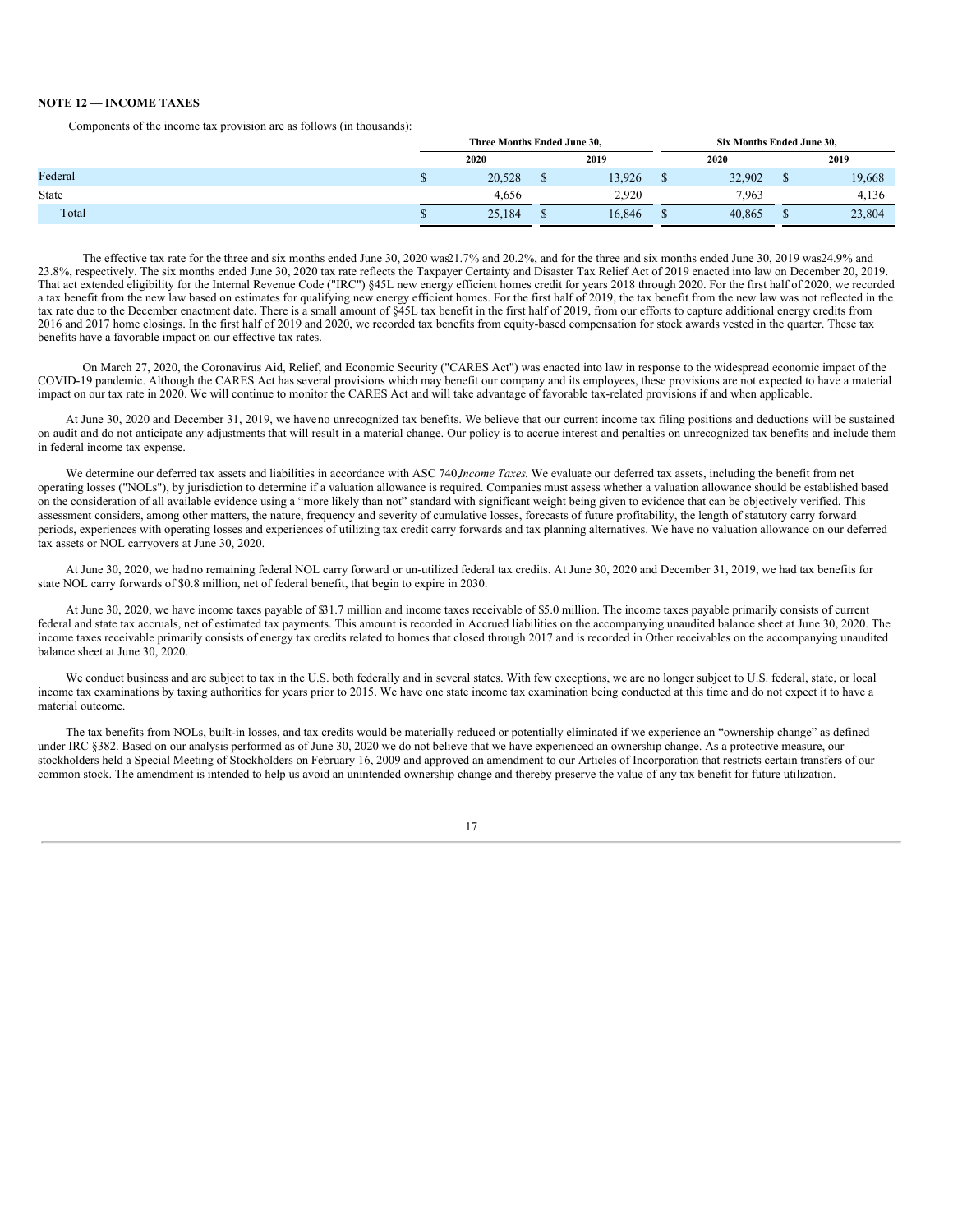### **NOTE 13 — SUPPLEMENTAL DISCLOSURE OF CASH FLOW INFORMATION**

The following table presents certain supplemental cash flow information (in thousands):

|                                            | Six Months Ended June 30, |  |        |  |  |  |
|--------------------------------------------|---------------------------|--|--------|--|--|--|
|                                            | 2020                      |  | 2019   |  |  |  |
| Cash paid during the year for:             |                           |  |        |  |  |  |
| Interest capitalized, net                  | 1,089                     |  | 6,179  |  |  |  |
| Income taxes paid                          | $\qquad \qquad - \qquad$  |  | 16,536 |  |  |  |
| Non-cash operating activities:             |                           |  |        |  |  |  |
| Real estate acquired through notes payable | 402                       |  | 23     |  |  |  |
|                                            |                           |  |        |  |  |  |

### **NOTE 14 — OPERATING AND REPORTING SEGMENTS**

We operate with two principal business segments: homebuilding and financial services. As defined in ASC 280-10,*Segment Reporting*, we have nine homebuilding operating segments. The homebuilding segments are engaged in the business of acquiring and developing land, constructing homes, marketing and selling those homes and providing warranty and customer services. We aggregate our homebuilding operating segments into reporting segments based on similar long-term economic characteristics and geographical proximity. Our current reportable homebuilding segments are as follows:

| West:    | Arizona, California and Colorado                               |
|----------|----------------------------------------------------------------|
| Central: | Texas                                                          |
| East:    | Florida, Georgia, North Carolina, South Carolina and Tennessee |

Management's evaluation of segment performance is based on segment operating income, which we define as home and land closing revenues less cost of home and land closings, commissions and other sales costs, land development and other land sales costs and other costs incurred by or allocated to each segment, including impairments. Each reportable segment follows the same accounting policies described in Note 1, "Organization and Basis of Presentation." Operating results for each segment may not be indicative of the results for such segment had it been an independent, stand-alone entity for the periods presented.

The following segment information is in thousands:

|                                             |              | Three Months Ended June 30, |               |         | Six Months Ended June 30, |           |              |           |
|---------------------------------------------|--------------|-----------------------------|---------------|---------|---------------------------|-----------|--------------|-----------|
|                                             |              | 2020                        |               | 2019    |                           | 2020      |              | 2019      |
| Homebuilding revenue $(1)$ :                |              |                             |               |         |                           |           |              |           |
| West                                        | \$           | 382,245                     | S             | 299,002 | S.                        | 764,493   | S            | 571,968   |
| Central                                     |              | 296,357                     |               | 290,532 |                           | 556,484   |              | 482,138   |
| East                                        |              | 354,477                     |               | 275,076 |                           | 613,115   |              | 518,649   |
| Consolidated total                          | S.           | 1,033,079                   | S             | 864,610 | $\mathbb{S}$              | 1,934,092 | $\mathbb{S}$ | 1,572,755 |
| Homebuilding segment operating income:      |              |                             |               |         |                           |           |              |           |
| West                                        | $\mathbb{S}$ | 44,742                      | <sup>\$</sup> | 24,074  | $\mathbb{S}$              | 86,636    | $\mathbb{S}$ | 42,382    |
| Central                                     |              | 37,895                      |               | 28,480  |                           | 66,814    |              | 40,816    |
| East                                        |              | 37,791                      |               | 19,216  |                           | 59,552    |              | 28,909    |
| Total homebuilding segment operating income |              | 120,428                     |               | 71,770  |                           | 213,002   |              | 112,107   |
| Financial services segment profit           |              | 3,789                       |               | 6,031   |                           | 6,627     |              | 10,733    |
| Corporate and unallocated costs (2)         |              | (7,764)                     |               | (9,298) |                           | (16,938)  |              | (18,928)  |
| Interest expense                            |              | (2,105)                     |               | (3,197) |                           | (2,121)   |              | (7,282)   |
| Other income, net                           |              | 1,514                       |               | 2,368   |                           | 2,125     |              | 3,414     |
| Net earnings before income taxes            |              | 115,862                     |               | 67,674  |                           | 202,695   |              | 100,044   |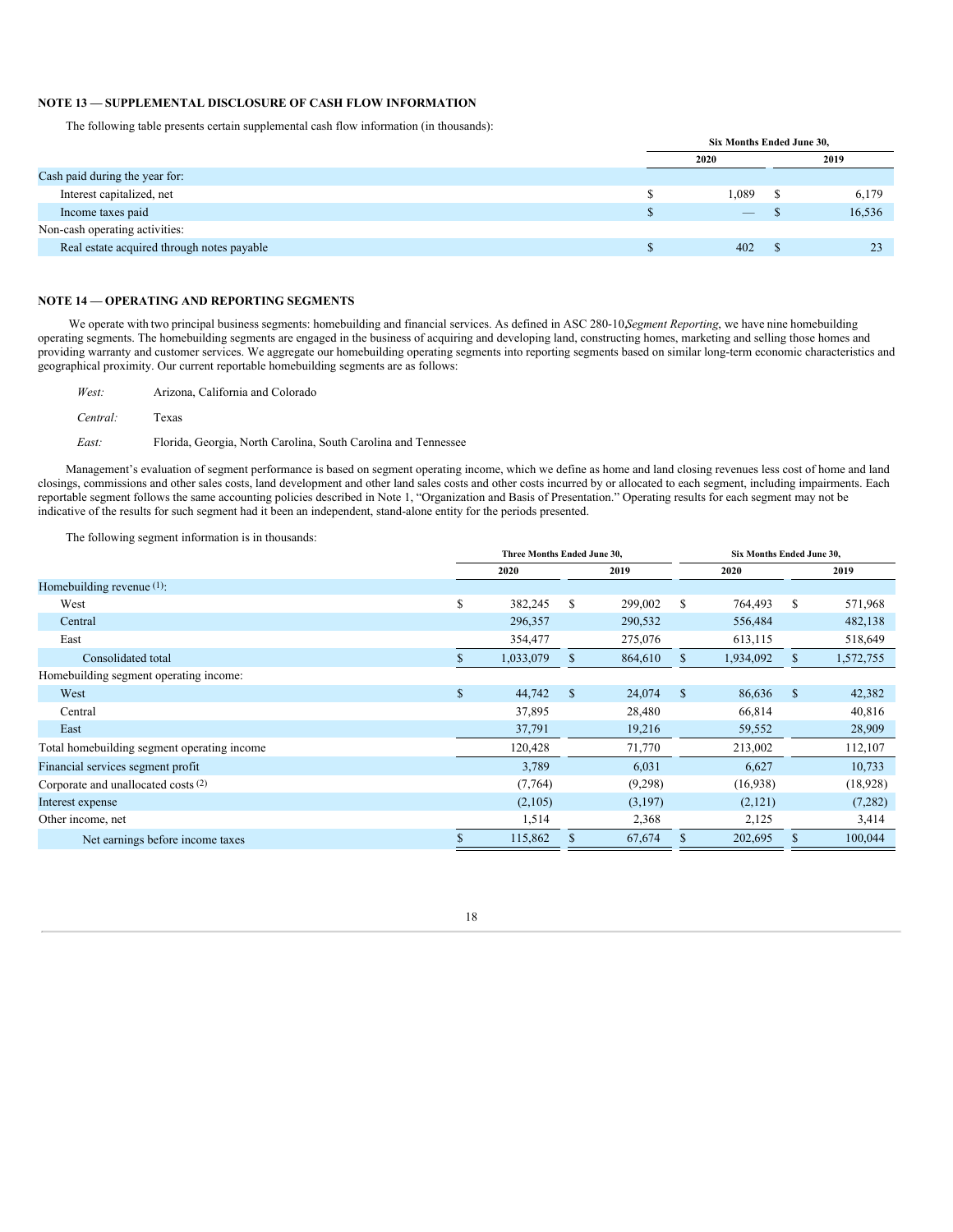### (1) Homebuilding revenue includes the following land closing revenue, by segment, as outlined in the table below:

|                       | Three Months Ended June 30, |       |   |        | Six Months Ended June 30. |        |  |
|-----------------------|-----------------------------|-------|---|--------|---------------------------|--------|--|
|                       | 2020                        | 2019  |   | 2020   |                           | 2019   |  |
| Land closing revenue: |                             |       |   |        |                           |        |  |
| West                  | 456                         | 30    | Φ | 4,974  |                           | 30     |  |
| Central               | 382                         | 693   |   | 4,600  |                           | 693    |  |
| East                  | 650                         | 834   |   | 2,510  |                           | 10,329 |  |
| Total                 | 1,488                       | 1,557 | D | 12,084 |                           | 11,052 |  |

(2) Balance consists primarily of corporate costs and numerous shared service functions such as finance and treasury that are not allocated to the homebuilding or financial services reporting segments.

|                                                     |   | At June 30, 2020 |     |    |         |     |              |         |     |   |                                 |  |                                     |     |  |           |
|-----------------------------------------------------|---|------------------|-----|----|---------|-----|--------------|---------|-----|---|---------------------------------|--|-------------------------------------|-----|--|-----------|
|                                                     |   | West             |     |    | Central |     | East         |         |     |   | <b>Financial Services</b>       |  | Corporate and<br><b>Unallocated</b> |     |  | Total     |
| Deposits on real estate under option or<br>contract | Φ | 10.952           |     | \$ | 13.232  |     | $\mathbb{S}$ | 23.648  |     | S | $\hspace{0.1mm}-\hspace{0.1mm}$ |  | $\overbrace{\hspace{25mm}}^{}$      |     |  | 47,832    |
| Real estate                                         |   | 1,205,741        |     |    | 718,760 |     |              | 808,927 |     |   |                                 |  |                                     |     |  | 2,733,428 |
| Investments in unconsolidated entities              |   | 260              |     |    | 2,999   |     |              | _       |     |   | _                               |  | 387                                 |     |  | 3,646     |
| Other assets                                        |   | 59.928           | (1) |    | 116.232 | (2) |              | 88.167  | (3) |   | 659                             |  | 491.836                             | (4) |  | 756,822   |
| Total assets                                        |   | 1,276,881        |     |    | 851,223 |     |              | 920,742 |     |   | 659                             |  | 492,223                             |     |  | 3,541,728 |

(1) Balance consists primarily of cash and property and equipment.

(2) Balance consists primarily of development reimbursements from local municipalities and prepaid expenses and other assets.

(3) Balance consists primarily of goodwill (see Note 9), prepaid expenses and other assets and property and equipment.

(4) Balance consists primarily of cash, our deferred tax asset and prepaid expenses and other assets.

|                                         |   | <b>At December 31, 2019</b> |     |    |         |     |      |                          |     |                           |     |  |                                     |     |  |           |
|-----------------------------------------|---|-----------------------------|-----|----|---------|-----|------|--------------------------|-----|---------------------------|-----|--|-------------------------------------|-----|--|-----------|
|                                         |   | West                        |     |    | Central |     | East |                          |     | <b>Financial Services</b> |     |  | Corporate and<br><b>Unallocated</b> |     |  | Total     |
| Deposits on real estate under option or |   |                             |     |    |         |     |      |                          |     |                           |     |  |                                     |     |  |           |
| contract                                | Φ | 10.568                      |     | \$ | 10.963  |     | \$   | 29,370                   |     | \$                        |     |  |                                     |     |  | 50,901    |
| Real estate                             |   | 1,223,949                   |     |    | 708,786 |     |      | 811,626                  |     |                           |     |  |                                     |     |  | 2,744,361 |
| Investments in unconsolidated entities  |   | 260                         |     |    | 3,508   |     |      | $\overline{\phantom{a}}$ |     |                           | _   |  | 675                                 |     |  | 4,443     |
| Other assets                            |   | 58.173                      | (1) |    | 107.791 | (2) |      | 83,475                   | (3) |                           | 765 |  | 348,340                             | (4) |  | 598,544   |
| Total assets                            |   | 1.292.950                   |     |    | 831,048 | æ   |      | 924,471                  |     | ¢<br>ъ                    | 765 |  | 349,015                             |     |  | 3,398,249 |

(1) Balance consists primarily of cash and property and equipment.

(2) Balance consists primarily of development reimbursements from local municipalities and prepaid expenses and other assets.

(3) Balance consists primarily of goodwill, prepaid expenses and other assets, and property and equipment.

(4) Balance consists primarily of cash.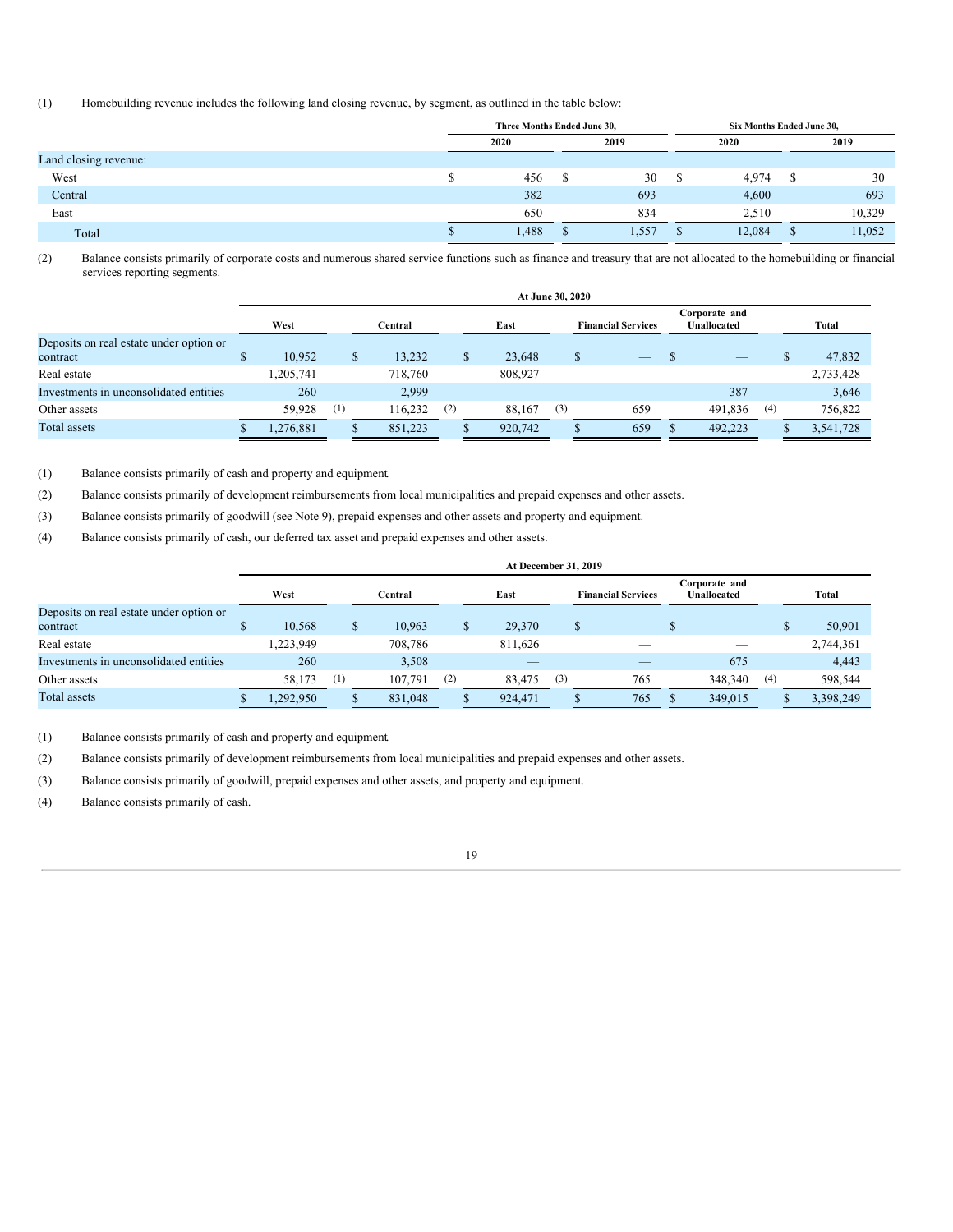### **NOTE 15 — COMMITMENTS AND CONTINGENCIES**

We are involved in various routine legal and regulatory proceedings, including, without limitation, warranty claims and litigation and arbitration proceedings alleging construction defects. In general, the proceedings are incidental to our business, and most exposure is subject to and should be covered by warranty and indemnity obligations of our consultants and subcontractors. Additionally, some such claims are also covered by insurance. With respect to the majority of pending litigation matters, our ultimate legal and financial responsibility, if any, cannot be estimated with certainty and, in most cases, any potential losses related to these matters are not considered probable. Historically, most disputes regarding warranty claims are resolved prior to litigation. We believe there are no pending legal or warranty matters as of June 30, 2020 that could have a material adverse impact upon our consolidated financial condition, results of operations or cash flows that have not been sufficiently reserved.

As discussed in Note 1 under the heading "Warranty Reserves", within our \$21.6 million of total warranty reserves at June 30, 2020 we have case specific reserves related to alleged stucco defects in homes in certain Florida communities we developed prior to 2016 and for water drainage issues in a single community in Florida that we developed in 2016. Our review and handling of these two matters is ongoing and our estimate of and reserves for resolving these matters is based on internal data, our judgement and various assumptions and estimates. Due to the degree of judgment and the potential for variability in our underlying assumptions and estimates, as we obtain additional information, we may revise our estimates and thus our related reserves. As of June 30, 2020, after considering potential recoveries from the consultants and contractors involved and their insurers and the potential recovery under our general liability insurance policies, we believe our reserves are sufficient to cover the above mentioned matters. See Note 1 for information related to our warranty obligations.

| ł |              |
|---|--------------|
|   |              |
|   | ٦<br>×<br>۰. |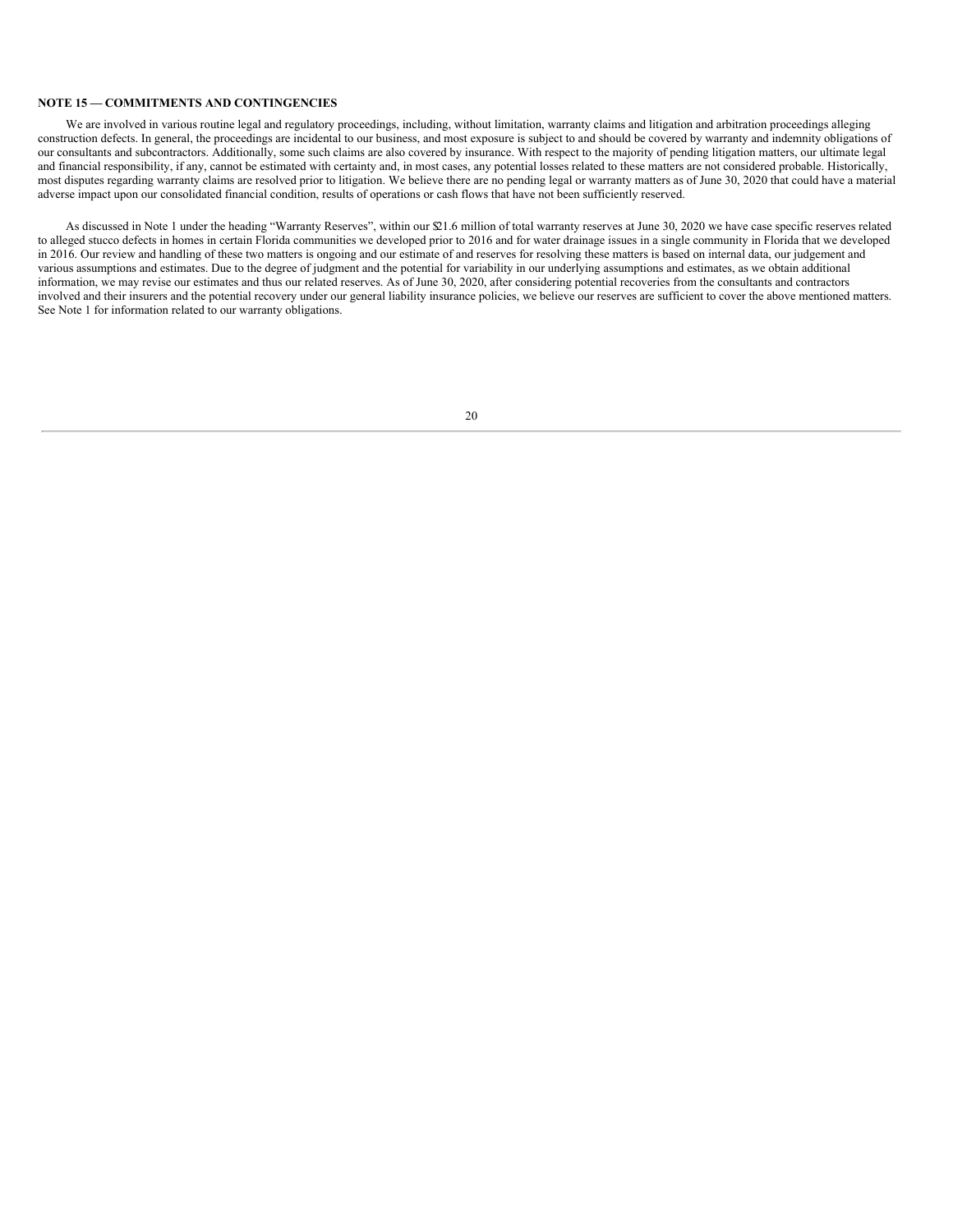### **Special Note of Caution Regarding Forward-Looking Statements***[LEGAL TO UPATE]*

In passing the Private Securities Litigation Reform Act of 1995 ("PSLRA"), Congress encouraged public companies to make "forward-looking statements" by creating a safe-harbor to protect companies from securities law liability in connection with forward-looking statements. We intend to qualify both our written and oral forward-looking statements for protection under the PSLRA.

The words "believe," "expect," "anticipate," "forecast," "plan," "intend," "may," "will," "should," "could," "estimate," "project" and similar expressions identify forward-looking statements, which speak only as of the date the statement was made. All statements we make other than statements of historical fact are forward-looking statements within the meaning of that term in Section 27A of the Securities Act of 1933 and Section 21E of the Securities Exchange Act of 1934 (the "Exchange Act"). Forwardlooking statements in this Quarterly Report include: statements concerning our expectations for our financial results, business, operations, government imposed restrictions, and the economy and society in general; trends and economic factors in the homebuilding industry in general, and our markets and results specifically, including the impact thereon of COVID-19 and governmental imposed restrictions and reaction thereto; our operating strategy and initiatives, including our actions in light of COVID-19, including our strategy to expand the number of communities that target the first-time and first move-up buyers and the benefits of our virtual tours and solutions; demand and pricing trends in the short-term throughout our geographies; that we may opportunistically repurchase or redeem our debt; the benefits of our land acquisition strategy and structures, including the use and the benefits of option contracts and joint ventures; our expectation that existing guarantees, letters of credit and performance and surety bonds will not be drawn on; the adequacy of our insurance coverage and warranty reserves; the expected outcome of legal proceedings we are involved in and the sufficiency of our reserves relating thereto; the sufficiency of our liquidity and capital resources to support our business strategy and manage throughout the COVID-19 environment; our ability and willingness to acquire land under option or contract; our strategy and trends and expectations concerning sales prices, sales pace, closings, orders, cancellations, material and labor costs for land development and home construction, gross margins, gross profit, revenues, net earnings, operating leverage, backlog and backlog conversion, land prices, changes in and location of active communities, and the amount, type and timing of new community openings; seasonality; our future cash needs; the impact of new accounting standards; that we may seek to raise additional debt and equity capital; our intentions regarding the payment of dividends and the use of derivative contracts; our perceptions about the importance of joint ventures to our business; and the impact of changes in interest rates.

Important factors that could cause actual results to differ materially from those in forward-looking statements, and that could negatively affect our business include, but are not limited to, the following: disruptions to our business by COVID-19, fears of a similar event, and measures that federal, state and local governments and/or health authorities implement to address it; the availability and cost of finished lots and undeveloped land; shortages in the availability and cost of labor; the ability of our potential buyers to sell their existing homes; changes in interest rates and the availability and pricing of residential mortgages; our exposure to information technology failures and security breaches; legislation related to tariffs; inflation in the cost of materials used to develop communities and construct homes; the adverse effect of slow absorption rates; impairments of our real estate inventory; cancellation rates; competition; changes in tax laws that adversely impact us or our homebuyers; a change to the feasibility of projects under option or contract that could result in the write-off of earnest or option deposits; our potential exposure to and impacts from natural disasters or severe weather conditions; home warranty and construction defect claims; failures in health and safety performance; our ability to obtain performance and surety bonds in connection with our development work; the loss of key personnel; failure to comply with laws and regulations; our limited geographic diversification; fluctuations in quarterly operating results; our level of indebtedness; our ability to obtain financing if our credit ratings are downgraded; our compliance with government regulations, the effect of legislative and other governmental actions, orders, policies or initiatives that impact housing, labor availability, construction, mortgage availability, our access to capital, the cost of capital or the economy in general, or other initiatives that seek to restrain growth of new housing construction or similar measures; legislation relating to energy and climate change; the replication of our energy-efficient technologies by our competitors; negative publicity that affects our reputation; and other factors identified in documents filed by the Company with the Securities and Exchange Commission, including those set forth in this Form 10-Q and our Form 10-K for the year ended December 31, 2019 under the caption "Risk Factors.

<span id="page-20-0"></span>Forward-looking statements express expectations of future events. All forward-looking statements are inherently uncertain , especially with respect to the impact of COVID-19, as they are based on various expectations and assumptions concerning future events and they are subject to numerous known and unknown risks and uncertainties that could cause actual events or results to differ materially from those projected. Due to these inherent uncertainties, the investment community is urged not to place undue reliance on forward-looking statements. In addition, we disclaim and undertake no obligations to update or revise forward-looking statements to reflect changed assumptions, the occurrence of unanticipated events or changes to projections over time, except as required by law.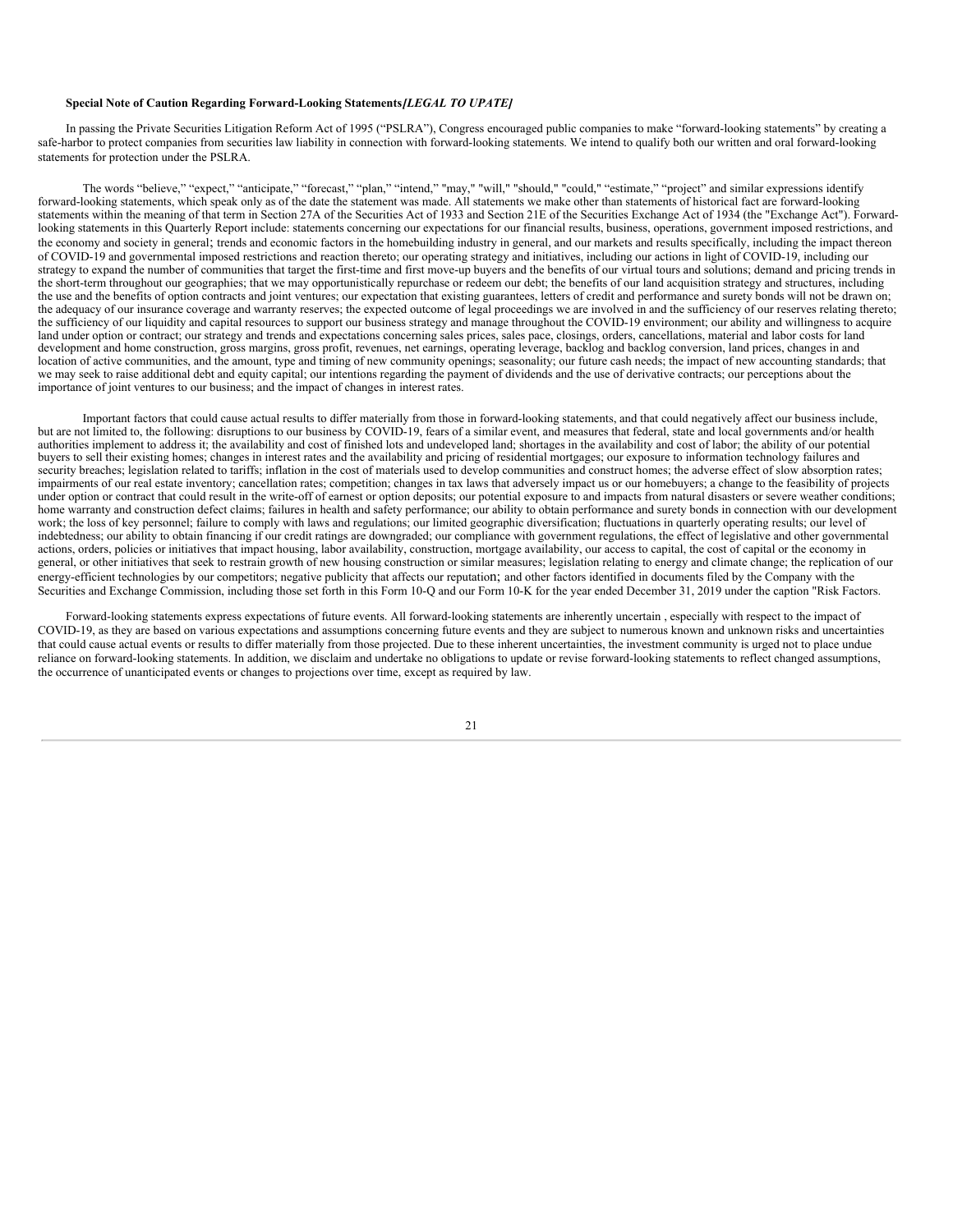### **Item 2. Management's Discussion and Analysis of Financial Condition and Results of Operations**

#### <span id="page-21-0"></span>*Overview and Outlook*

The United States and world economies have been dramatically affected by COVID-19 as there has been inherent uncertainty due to rapidly changing governmental orders, public health concerns, the resulting market reactions, related unemployment and the psychology of potential homebuyers. Such a fluid environment makes it challenging to estimate the impact that this pandemic may have on the future performance of our business. However, the desire to have larger, safer single-family shelter with additional space with technological capabilities to accommodate work-from-home scenarios, coupled with low interest rates have contributed to an unanticipated spike in the demand for new home offerings as a whole, and particularly for readily-available inventory at lower price points, which aligns well with our strategy. We have, therefore, experienced significant increases in demand across our geographies since latter April 2020. We have also made significant progress in accelerating various company-wide digital initiatives that were already in progress to assist and facilitate the marketing, selling and closing of homes during shelter-in-place orders for buyers hesitant to leave their homes.

We believe the digital and online efforts helped us effectively navigate the current situation by allowing us to continue to operate efficiently, through:

- Offering virtual tours in all of our communities to prospective customers;
- Offering extensive online tools such as 3-D tours and dynamic floor plans to mimic the live experience of walking through a model home;
- Offering our homebuyers virtual tours of homes that are pending closing;
- Offering virtual grand opening events to the broker community to introduce our new communities;
- Continuing to pre-qualify buyers for mortgages through digital solutions on our website;
- Collecting earnest money payments remotely through third-party hosted money-transfer solutions; and
- Offering drive-through or fully virtual closings in states where such services are permitted.

Throughout this ever changing environment, our primary concern has and continues to be the health and well-being of our employees, customers, business partners and the communities we serve. We follow all applicable government orders and guidelines of public health agencies, and have been since the inception of this pandemic, modifying our standards and protocols to safeguard all of our stakeholders as conditions change. In order to address the changing environment, we instituted the following operational changes:

- Temporarily closed our corporate and divisional offices with work-from-home requirements in effect for all non-field employees in all of our markets in March 2020; all markets are re-opened to varying degrees based on local requirements;
- Temporarily closed our sales centers and model homes, as well as our Studio M design centers, to the general public, shifting to an appointment-only home sales process in March 2020; all sales centers and Studio M centers are now open;
- Continued with home construction and land development in March 2020 as in nearly all of our markets residential construction has been deemed "essential" by most local governments; and
- Temporarily shifted to an emergency-only model for interior warranty work, for the safety of our employees and owners of our homes in March 2020. We have since opened our warranty work to service all calls as allowed by local authorities.
- We have implemented responsible hygiene, cleaning, social distancing and other processes in all of our operations to safeguard our employees, trade partners, customers and the communities we serve.

As of June 30, 2020 approximately 90% of our communities are targeted to first-time or first move-up buyers and those buyer segments represented approximately 96% of our orders in the second quarter of 2020, effectively completing our strategic shift to cater to entry-level and first-time move up buyers.

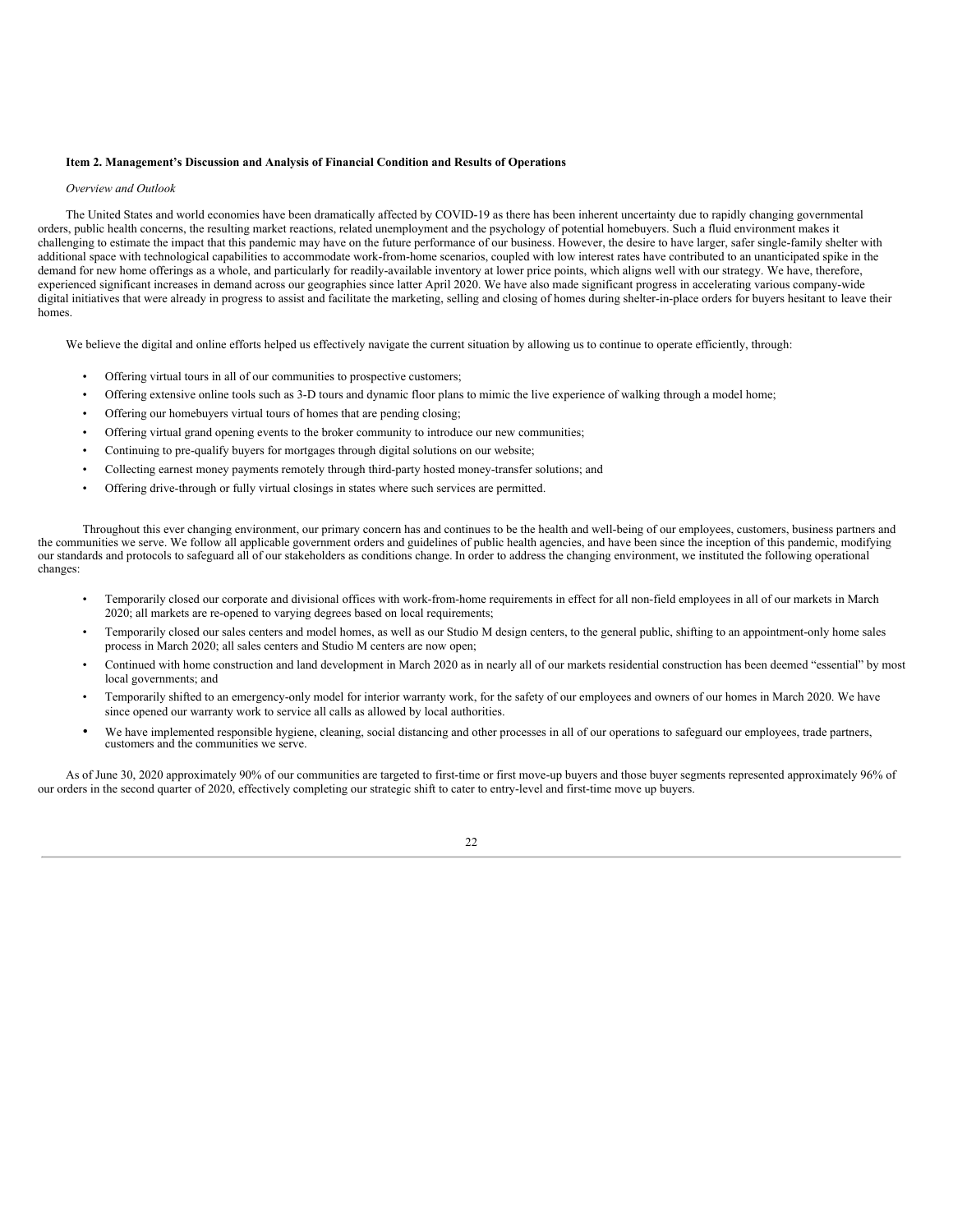#### *Summary Company Results*

Our results for the second quarter of 2020 reflect continued strong growth in closings and orders, compared to the second quarter of 2019 as buyers took advantage of the low interest-rate environment and capitalized on their desire to move out of their existing home and transition to a larger, safer home with indoor space to accommodate work from home needs and outdoor space to enjoy while practicing social distancing. Total home closing revenue was \$1.0 billion on 2,770 homes closed for the three months ended June 30, 2020 compared to \$863.1 million on 2,253 homes closed for the second quarter of 2019, 20.0% and 22.9% increases, respectively. In addition to higher home closing revenue, second quarter results benefited from a 300 basis point increase in home closing gross margin that resulted in a \$61.6 million year-over-year increase in home closing gross profit to \$220.7 million compared to \$159.1 million in the second quarter of 2019. We attribute this gross profit improvement to our simplified product offerings with more efficient product designs which reduce both construction costs and construction cycle times, in addition to construction overhead leverage on higher home closing revenue and some temporary negotiated cost savings in light of COVID-19. The impact from closings of our non-core product was fairly limited and only represented 6% of our closing volume. Interest expense decreased \$1.1 million year-over-year, reflecting a reduction in total interest incurred due to the December 2019 early redemption of \$300 million 7.15% senior notes due in 2020 partially offset by the interest income on the \$500 million credit facility draw in mid-March that was outstanding through May 26, 2020. Earnings before income taxes improved by \$48.2 million year over year to \$115.9 million for the second quarter of 2020. These improved year-over-year results combined with a lower effective income tax rate of 21.7% as compared to 24.9% in 2019 led to net earnings of \$90.7 million in the second quarter of 2020 versus \$50.8 million in the second quarter of 2019. For the six months ended June 30, 2020, home closing revenue was \$1.9 billion on 5,086 homes closed, 23.1% and 26.6% increases, respectively. Similar to the second quarter, year-to-date results reflect an increase in home closing revenue of \$360.3 and a \$123.5 million increase in home closing gross profit versus the six months ended June 30, 2019. Higher gross profit combined with a \$5.2 million decrease in interest expense year-over year led to net income of \$161.8 million for the six months ended June 30, 2019 compared to \$76.2 million for the 2019 period.

Orders for the three and six months of 2020 were up 31.5% and 27.2%, respectively, over the prior year. Our order cancellation rate was 15% for the second quarter of 2020 compared to 12% for the prior year period; cancellation rates peaked at a high of 20% in April 2020 and then declined to 15% and 13% in May and June, 2020, respectively. We ended the second quarter of 2020 with 4,395 homes in backlog valued at \$1.6 billion, a 19.4% increase in units and an 11.6% increase in value over June 30, 2019, reflecting lower average sales prices.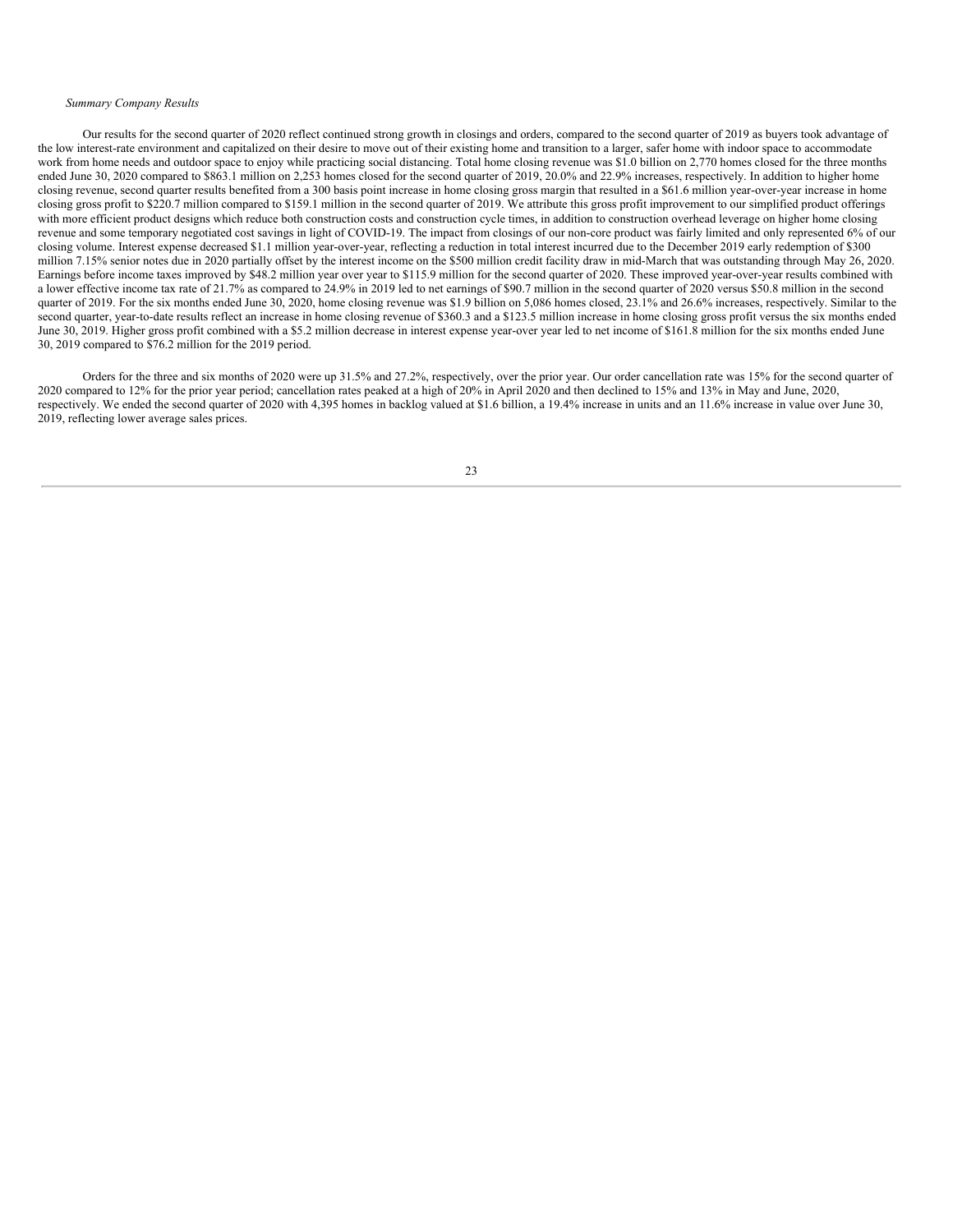### *Company Positioning*

We believe that our on-going investments in new communities, particularly those designed for the first-time and first move-up homebuyer, and industry-leading innovation in our energy-efficient product offerings, automation, and transformative customer buying experience, create a differentiated strategy that has aided us in our success in the highly-competitive new home market and will continue to do so in the long-term.

Our focus includes the following strategic initiatives:

- Ensuring sufficient speculative/started inventory is available in all communities to accommodate our customers' desire for a quick move-in home;
- Expanding the number of LiVE.NOW® communities that target the growing first-time and first move-up homebuyers. After a short delay in the latter part of the first quarter and the start of the second quarter due to COVID-19 uncertainties, we have been aggressively acquiring and contracting for lots and communities;
- Improving the overall customer experience, most recently through a simplification of the customer home purchase and option selection process for move-up buyers at Studio M;
- Demonstrating our commitment to innovation through digital tours and solutions available to our customers that allow the entire home marketing, sales and in some geographies, the closing process to be conducted on-line;
- Simplifying our production process to allow us to more efficiently build our homes, shorten our construction timeline and reduce our construction costs, which in turn allows us to competitively price our homes; and
- Improving our home closing gross profit by growing closing volume while streamlining our operations, allowing us to better leverage our overhead.

In order to maintain focus on growing our business, we also remain committed to the following:

- Increasing orders and order pace through the use of our consumer and market research to ensure that we build homes that offer our buyers their desired features and amenities;
- Becoming or maintaining our position of at least 5% market share in all of our markets;
- Continuing to innovate and promote our energy efficiency program and our M.Connected® Automation Suite to create differentiation for the Meritage brand;
- Managing construction efficiencies and costs through national and regional vendor relationships with a focus on quality construction and warranty management;
- Carefully managing our liquidity and a strong balance sheet, we ended the quarter with a 32.8% debt-to-capital ratio and a 20.4% net debt-to-capital ratio;
- Maximizing returns to our shareholders, most recently through our improved financial performance, debt repayment and share repurchase program; and
- Promoting a positive environment for our employees with market-competitive benefits in order to develop and motivate them and to minimize turnover and to maximize recruitment efforts.

#### *Critical Accounting Policies*

The accounting policies we deem most critical to us and that involve the most difficult, subjective or complex judgments include revenue recognition, valuation of real estate, warranty reserves and valuation of deferred tax assets. There have been no significant changes to our critical accounting policies during the six months ended June 30, 2020 compared to those disclosed in Item 7. Management's Discussion and Analysis of Financial Condition and Results of Operations, included in our 2019 Annual Report on Form 10-K.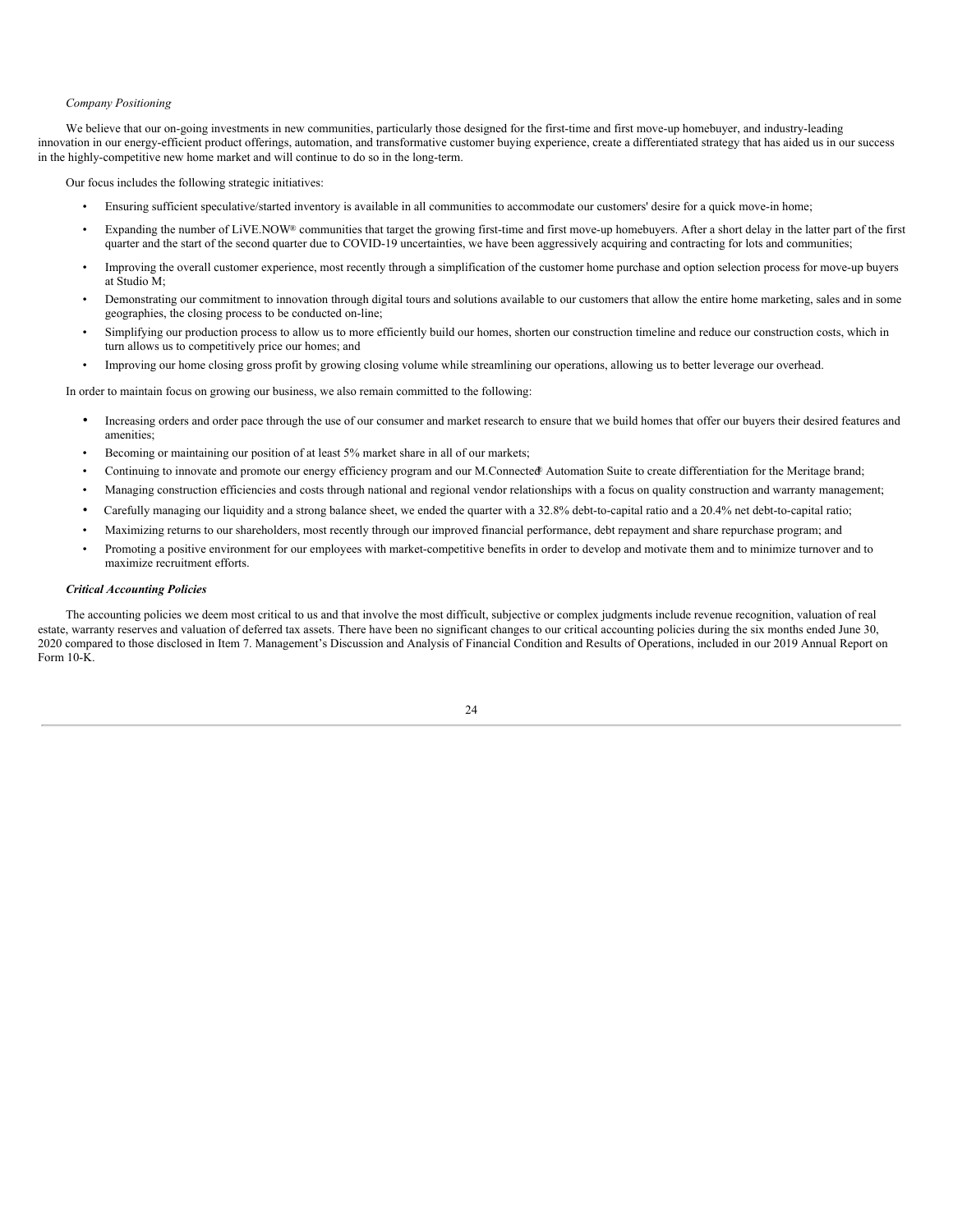### *Home Closing Revenue, Home Orders and Order Backlog*

The composition of our closings, home orders and backlog is constantly changing and is based on a changing mix of communities with various price points between periods as new projects open and existing projects wind down. Further, individual homes within a community can range significantly in price due to differing square footage, option selections, lot sizes and quality and location of lots (e.g. cul-de-sac, view lots, greenbelt lots). These variations result in a lack of meaningful comparability between our home orders, closings and backlog due to the changing mix between periods. The tables on the following pages present operating and financial data that we consider most critical to managing our operations (dollars in thousands):

|                               | Three Months Ended June 30, |              |                  |                                                                       | Quarter over Quarter |                           |  |  |  |  |
|-------------------------------|-----------------------------|--------------|------------------|-----------------------------------------------------------------------|----------------------|---------------------------|--|--|--|--|
|                               | 2020                        |              | 2019             |                                                                       | <b>Change \$</b>     | Change %                  |  |  |  |  |
| <b>Home Closing Revenue</b>   |                             |              |                  |                                                                       |                      |                           |  |  |  |  |
| <b>Total</b>                  |                             |              |                  |                                                                       |                      |                           |  |  |  |  |
| Dollars                       | \$<br>1,031,591             | $\mathbb{S}$ | 863,053          | $\mathbb{S}$                                                          | 168,538              | 20.0 %                    |  |  |  |  |
| Homes closed                  | 2,770                       |              | 2,253            |                                                                       | 517                  | 22.9 %                    |  |  |  |  |
| Average sales price           | \$<br>372.4                 | \$           | 383.1            | $\mathbb{S}$                                                          | (10.7)               | $(2.8)$ %                 |  |  |  |  |
| <b>West Region</b>            |                             |              |                  |                                                                       |                      |                           |  |  |  |  |
| Arizona                       |                             |              |                  |                                                                       |                      |                           |  |  |  |  |
| Dollars                       | \$<br>142,359               | \$           | 125,388          | \$                                                                    | 16,971               | 13.5 $%$                  |  |  |  |  |
| Homes closed                  | 427                         |              | 389              |                                                                       | 38                   | 9.8 %                     |  |  |  |  |
| Average sales price           | \$<br>333.4                 | \$           | 322.3            | \$                                                                    | 11.1                 | 3.4 $%$                   |  |  |  |  |
| California                    |                             |              |                  |                                                                       |                      |                           |  |  |  |  |
| Dollars                       | \$<br>150,343               | \$           | 83,454           | \$                                                                    | 66,889               | 80.2 %                    |  |  |  |  |
| Homes closed                  | 247                         |              | 132              |                                                                       | 115                  | 87.1 %                    |  |  |  |  |
| Average sales price           | \$<br>608.7                 | \$           | 632.2            | \$                                                                    | (23.6)               | $(3.7)$ %                 |  |  |  |  |
| Colorado                      |                             |              |                  |                                                                       |                      |                           |  |  |  |  |
| Dollars                       | \$<br>89,087                | \$           | 90,130           | S                                                                     | (1,043)              | $(1.2)$ %                 |  |  |  |  |
| Homes closed                  | 184                         |              | 169              |                                                                       | 15                   | 8.9 $%$                   |  |  |  |  |
| Average sales price           | \$<br>484.2                 | \$           | 533.3            | \$                                                                    | (49.1)               | $(9.2)$ %                 |  |  |  |  |
| <b>West Region Totals</b>     |                             |              |                  |                                                                       |                      |                           |  |  |  |  |
| <b>Dollars</b>                | \$<br>381,789               | \$           | 298,972          | \$                                                                    | 82,817               | 27.7 %                    |  |  |  |  |
| Homes closed                  | 858                         |              | 690              |                                                                       | 168                  | 24.3 %                    |  |  |  |  |
| Average sales price           | \$<br>445.0                 | \$           | 433.3            | \$                                                                    | 11.7                 | 2.7 %                     |  |  |  |  |
| <b>Central Region - Texas</b> |                             |              |                  |                                                                       |                      |                           |  |  |  |  |
| <b>Central Region Totals</b>  |                             |              |                  |                                                                       |                      |                           |  |  |  |  |
| <b>Dollars</b>                | \$<br>295,975               | $\mathbb{S}$ | 289,839          | $\mathbb{S}$                                                          | 6,136                | $2.1\%$                   |  |  |  |  |
| Homes closed                  | 914                         |              | 823              |                                                                       | 91                   | 11.1 %                    |  |  |  |  |
| Average sales price           | \$<br>323.8                 | $\mathbb{S}$ | 352.2            | $\mathbb{S}$                                                          | (28.3)               | $(8.0)$ %                 |  |  |  |  |
| <b>East Region</b>            |                             |              |                  |                                                                       |                      |                           |  |  |  |  |
| Florida                       |                             |              |                  |                                                                       |                      |                           |  |  |  |  |
| Dollars                       | \$<br>138,608               | \$           | 111,736          | \$                                                                    | 26,872               | 24.0 %                    |  |  |  |  |
| Homes closed                  | 367                         |              | 281              |                                                                       | 86                   | 30.6 %                    |  |  |  |  |
| Average sales price           | \$<br>377.7                 | \$           | 397.6            | \$                                                                    | (20.0)               | $(5.0)$ %                 |  |  |  |  |
| Georgia                       |                             |              |                  |                                                                       |                      |                           |  |  |  |  |
| Dollars                       | \$<br>58,698                | \$           | 43,317           | S                                                                     | 15,381               | 35.5 %                    |  |  |  |  |
| Homes closed                  | 166                         |              | 122              |                                                                       | 44                   | 36.1 %                    |  |  |  |  |
| Average sales price           | \$<br>353.6                 | \$           | 355.1            | S                                                                     | (1.5)                | $(0.4)$ %                 |  |  |  |  |
| North Carolina                |                             |              |                  |                                                                       |                      |                           |  |  |  |  |
| Dollars                       | \$<br>98,738                | \$           | 70,629           | S                                                                     | 28,109               | 39.8 %                    |  |  |  |  |
| Homes closed                  | 288                         |              | 196              |                                                                       | 92                   | 46.9 %                    |  |  |  |  |
| Average sales price           | \$<br>342.8                 | \$           | 360.4            | \$                                                                    | (17.5)               | $(4.9)$ %                 |  |  |  |  |
| South Carolina<br>Dollars     | \$                          |              |                  |                                                                       |                      |                           |  |  |  |  |
| Homes closed                  | 30,206<br>98                | \$           | 23,163<br>$70\,$ | S                                                                     | 7,043<br>28          | $30.4\quad\%$<br>40.0 $%$ |  |  |  |  |
| Average sales price           | \$<br>308.2                 | $\$$         | 330.9            | $\mathbb S$                                                           |                      | $(6.9)$ %                 |  |  |  |  |
| Tennessee                     |                             |              |                  |                                                                       | (22.7)               |                           |  |  |  |  |
| Dollars                       | \$<br>27,577                | \$           | 25,397           | S                                                                     | 2,180                | $8.6\frac{9}{6}$          |  |  |  |  |
| Homes closed                  | 79                          |              | $71\,$           |                                                                       | $\,8\,$              | 11.3 %                    |  |  |  |  |
| Average sales price           | \$<br>349.1                 | \$           | 357.7            | $\mathbb{S}% _{t}\left( t\right) \equiv\mathbb{S}_{t}\left( t\right)$ | (8.6)                | $(2.4)$ %                 |  |  |  |  |
| <b>East Region Totals</b>     |                             |              |                  |                                                                       |                      |                           |  |  |  |  |
| Dollars                       | \$<br>353,827               | \$           | 274,242          | \$                                                                    | 79,585               | 29.0 $%$                  |  |  |  |  |
| Homes closed                  | 998                         |              | 740              |                                                                       | 258                  | 34.9 %                    |  |  |  |  |
| Average sales price           | \$<br>354.5                 | \$           | 370.6            | \$                                                                    | (16.1)               | $(4.3)$ %                 |  |  |  |  |
|                               |                             |              |                  |                                                                       |                      |                           |  |  |  |  |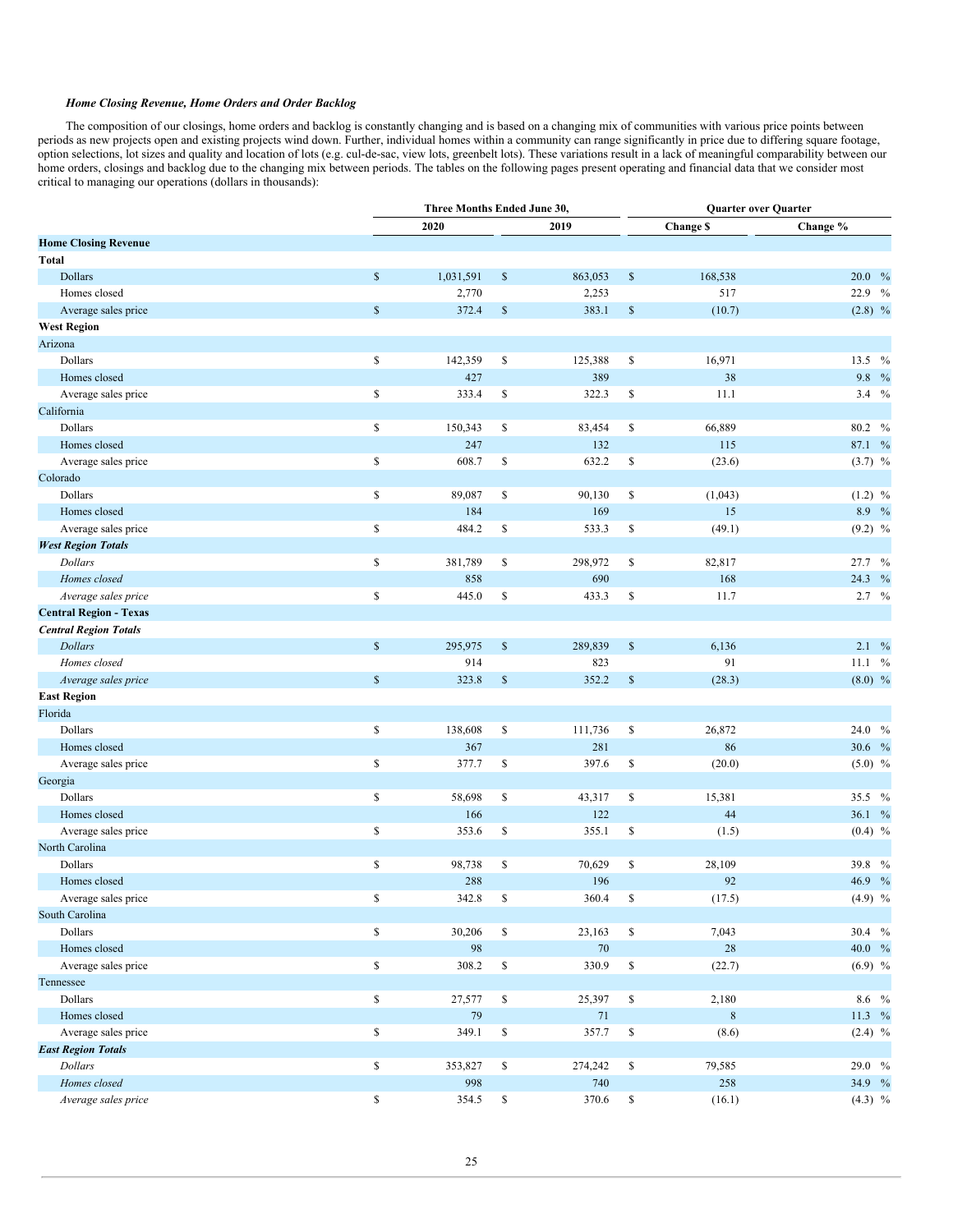|                               |              | Six Months Ended June 30, |              |           |              | Quarter over Quarter |           |
|-------------------------------|--------------|---------------------------|--------------|-----------|--------------|----------------------|-----------|
|                               |              | 2020                      |              | 2019      |              | Chg \$               | Chg $%$   |
| <b>Home Closing Revenue</b>   |              |                           |              |           |              |                      |           |
| <b>Total</b>                  |              |                           |              |           |              |                      |           |
| Dollars                       | $\mathbb{S}$ | 1,922,008                 | $\mathbb{S}$ | 1,561,703 | \$           | 360,305              | 23.1 %    |
| Homes closed                  |              | 5,086                     |              | 4,018     |              | 1,068                | 26.6 %    |
| Average sales price           | $\mathbb{S}$ | 377.9                     | $\mathbb{S}$ | 388.7     | $\mathbb{S}$ | (10.8)               | $(2.8)\%$ |
| <b>West Region</b>            |              |                           |              |           |              |                      |           |
| Arizona                       |              |                           |              |           |              |                      |           |
| Dollars                       | \$           | 293,603                   | \$           | 223,842   | \$           | 69,761               | 31.2 %    |
| Homes closed                  |              | 886                       |              | 686       |              | 200                  | 29.2 %    |
| Average sales price           | \$           | 331.4                     | \$           | 326.3     | \$           | 5.1                  | 1.6 $%$   |
| California                    |              |                           |              |           |              |                      |           |
| Dollars                       | \$           | 285,145                   | \$           | 169,291   | \$           | 115,854              | 68.4 %    |
| Homes closed                  |              | 455                       |              | 264       |              | 191                  | 72.3 %    |
| Average sales price           | $\mathbb S$  | 626.7                     | \$           | 641.3     | \$           | (14.6)               | $(2.3)\%$ |
| Colorado                      |              |                           |              |           |              |                      |           |
| Dollars                       | \$           | 180,771                   | \$           | 178,805   | \$           | 1,966                | $1.1\%$   |
| Homes closed                  |              | 370                       |              | 338       |              | 32                   | $9.5\%$   |
| Average sales price           | \$           | 488.6                     | \$           | 529.0     | \$           | (40.4)               | $(7.6)\%$ |
| <b>West Region Totals</b>     |              |                           |              |           |              |                      |           |
| <b>Dollars</b>                | \$           | 759,519                   | \$           | 571,938   | \$           | 187,581              | 32.8 %    |
| Homes closed                  |              | 1,711                     |              | 1,288     |              | 423                  | 32.8 %    |
| Average sales price           | \$           | 443.9                     | \$           | 444.1     | \$           | (0.1)                | $-$ %     |
| <b>Central Region - Texas</b> |              |                           |              |           |              |                      |           |
| <b>Central Region Totals</b>  |              |                           |              |           |              |                      |           |
| <b>Dollars</b>                | $\mathbb{S}$ | 551,884                   | $\mathbb{S}$ | 481,445   | $\mathbb{S}$ | 70,439               | 14.6 %    |
| Homes closed                  |              | 1,688                     |              | 1,366     |              | 322                  | 23.6 %    |
| Average sales price           | $\mathbb S$  | 326.9                     | $\mathbb{S}$ | 352.4     | $\mathbb{S}$ | (25.5)               | $(7.2)\%$ |
| <b>East Region</b><br>Florida |              |                           |              |           |              |                      |           |
| Dollars                       | \$           | 232,397                   | \$           | 202,560   | \$           | 29,837               | 14.7 %    |
| Homes closed                  |              | 603                       |              | 507       |              | 96                   | 18.9 %    |
| Average sales price           | \$           | 385.4                     | \$           | 399.5     | \$           | (14.1)               | $(3.5)\%$ |
| Georgia                       |              |                           |              |           |              |                      |           |
| Dollars                       | $\mathbb S$  | 100,696                   | \$           | 85,456    | \$           | 15,240               | 17.8 %    |
| Homes closed                  |              | 281                       |              | 241       |              | 40                   | 16.6 $%$  |
| Average sales price           | \$           | 358.3                     | \$           | 354.6     | \$           | 3.8                  | $1.1\%$   |
| North Carolina                |              |                           |              |           |              |                      |           |
| Dollars                       | \$           | 178,155                   | \$           | 127,170   | \$           | 50,985               | $40.1~\%$ |
| Homes closed                  |              | 510                       |              | 352       |              | 158                  | 44.9 %    |
| Average sales price           | \$           | 349.3                     | \$           | 361.3     | \$           | (12.0)               | $(3.3)\%$ |
| South Carolina                |              |                           |              |           |              |                      |           |
| Dollars                       | $\mathbb S$  | 47,611                    | \$           | 42,745    | \$           | 4,866                | 11.4 $%$  |
| Homes closed                  |              | 151                       |              | 127       |              | 24                   | 18.9 %    |
| Average sales price           | $\mathbb S$  | 315.3                     | $\mathbb{S}$ | 336.6     | $\mathbb{S}$ | (21.3)               | $(6.3)\%$ |
| Tennessee                     |              |                           |              |           |              |                      |           |
| Dollars                       | \$           | 51,746                    | \$           | 50,389    | \$           | 1,357                | 2.7 %     |
| Homes closed                  |              | 142                       |              | 137       |              | $5\overline{)}$      | 3.6 $%$   |
| Average sales price           | \$           | 364.4                     | \$           | 367.8     | \$           | (3.4)                | $(0.9)\%$ |
| <b>East Region Totals</b>     |              |                           |              |           |              |                      |           |
| Dollars                       | $\mathbb S$  | 610,605                   | \$           | 508,320   | \$           | 102,285              | 20.1 %    |
| Homes closed                  |              | 1,687                     |              | 1,364     |              | 323                  | 23.7 %    |
| Average sales price           | $\mathbb S$  | 361.9                     | \$           | 372.7     | \$           | (10.7)               | $(2.9)\%$ |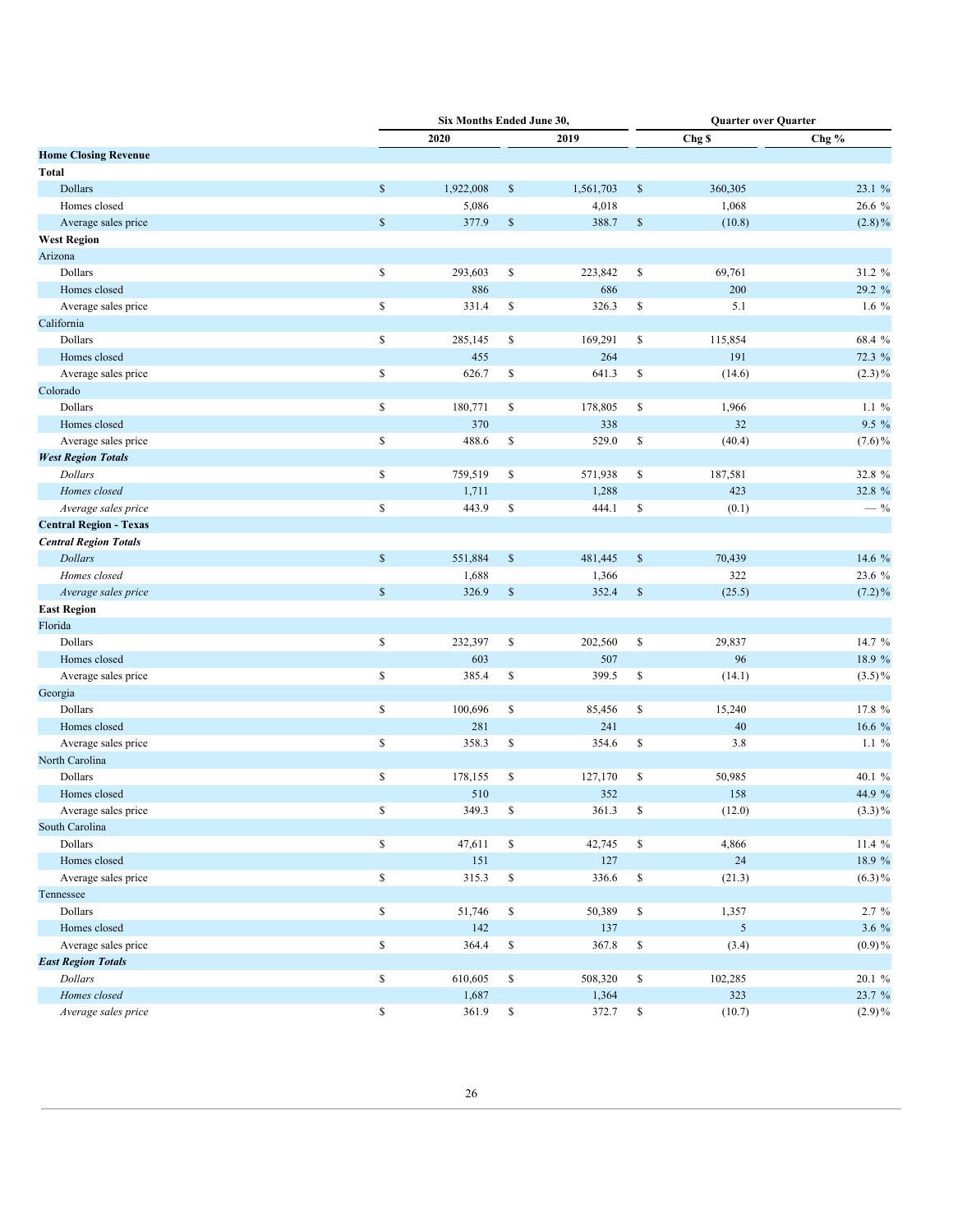|                               |              | Three Months Ended June 30, |              |           |              | Quarter over Quarter |            |  |  |  |  |
|-------------------------------|--------------|-----------------------------|--------------|-----------|--------------|----------------------|------------|--|--|--|--|
|                               |              | 2020                        |              | 2019      |              | <b>Change \$</b>     | Change %   |  |  |  |  |
| Home Orders (1)               |              |                             |              |           |              |                      |            |  |  |  |  |
| <b>Total</b>                  |              |                             |              |           |              |                      |            |  |  |  |  |
| Dollars                       | $\mathbb{S}$ | 1,290,454                   | $\mathbb{S}$ | 1,043,995 | $\mathbb{S}$ | 246,459              | 23.6 %     |  |  |  |  |
| Homes ordered                 |              | 3,597                       |              | 2,735     |              | 862                  | 31.5 %     |  |  |  |  |
| Average sales price           | $\mathbb{S}$ | 358.8                       | $\mathbb{S}$ | 381.7     | $\mathbb{S}$ | (23.0)               | $(6.0)$ %  |  |  |  |  |
| <b>West Region</b>            |              |                             |              |           |              |                      |            |  |  |  |  |
| Arizona                       |              |                             |              |           |              |                      |            |  |  |  |  |
| Dollars                       | $\mathbb{S}$ | 231,057                     | S            | 188,215   | \$           | 42,842               | 22.8 %     |  |  |  |  |
| Homes ordered                 |              | 737                         |              | 582       |              | 155                  | 26.6 %     |  |  |  |  |
| Average sales price           | \$           | 313.5                       | S            | 323.4     | \$           | (9.9)                | $(3.1)$ %  |  |  |  |  |
| California                    |              |                             |              |           |              |                      |            |  |  |  |  |
| Dollars                       | \$           | 224,639                     | S            | 135,519   | \$           | 89,120               | 65.8 %     |  |  |  |  |
| Homes ordered                 |              | 388                         |              | 207       |              | 181                  | 87.4 %     |  |  |  |  |
| Average sales price           | $\mathbb{S}$ | 579.0                       | S            | 654.7     | \$           | (75.7)               | $(11.6)$ % |  |  |  |  |
| Colorado                      |              |                             |              |           |              |                      |            |  |  |  |  |
| Dollars                       | $\mathbb{S}$ | 70,831                      | S            | 110,314   | \$           | (39, 483)            | $(35.8)$ % |  |  |  |  |
| Homes ordered                 |              | 153                         |              | 220       |              | (67)                 | $(30.5)$ % |  |  |  |  |
| Average sales price           | $\mathbb{S}$ | 462.9                       | S            | 501.4     | \$           | (38.5)               | $(7.7)$ %  |  |  |  |  |
| <b>West Region Totals</b>     |              |                             |              |           |              |                      |            |  |  |  |  |
| <b>Dollars</b>                | \$           | 526,527                     | S            | 434,048   | \$           | 92,479               | 21.3 %     |  |  |  |  |
| Homes ordered                 |              | 1,278                       |              | 1,009     |              | 269                  | 26.7 %     |  |  |  |  |
| Average sales price           | \$           | 412.0                       | \$           | 430.2     | \$           | (18.2)               | $(4.2)$ %  |  |  |  |  |
| <b>Central Region - Texas</b> |              |                             |              |           |              |                      |            |  |  |  |  |
| <b>Central Region Totals</b>  |              |                             |              |           |              |                      |            |  |  |  |  |
| <b>Dollars</b>                | $\mathbb{S}$ | 392,502                     | $\mathbb{S}$ | 275,380   | $\mathbb{S}$ | 117,122              | 42.5 %     |  |  |  |  |
| Homes ordered                 |              | 1,215                       |              | 827       |              | 388                  | 46.9 %     |  |  |  |  |
| Average sales price           | $\mathbb{S}$ | 323.0                       | $\mathbb{S}$ | 333.0     | $\mathbb{S}$ | (9.9)                | $(3.0)$ %  |  |  |  |  |
| <b>East Region</b>            |              |                             |              |           |              |                      |            |  |  |  |  |
| Florida                       |              |                             |              |           |              |                      |            |  |  |  |  |
| Dollars                       | \$           | 136,362                     | \$           | 131,958   | \$           | 4,404                | 3.3 $%$    |  |  |  |  |
| Homes ordered                 |              | 390                         |              | 331       |              | 59                   | $17.8\%$   |  |  |  |  |
| Average sales price           | \$           | 349.6                       | S            | 398.7     | \$           | (49.1)               | $(12.3)$ % |  |  |  |  |
| Georgia                       |              |                             |              |           |              |                      |            |  |  |  |  |
| Dollars                       | $\mathbb S$  | 65,434                      | \$           | 51,977    | \$           | 13,457               | 25.9 %     |  |  |  |  |
| Homes ordered                 |              | 190                         |              | 149       |              | 41                   | 27.5 %     |  |  |  |  |
| Average sales price           | $\mathbb S$  | 344.4                       | \$           | 348.8     | \$           | (4.4)                | $(1.3) \%$ |  |  |  |  |
| North Carolina                |              |                             |              |           |              |                      |            |  |  |  |  |
| Dollars                       | $\mathbb S$  | 106,383                     | \$           | 89,571    | \$           | 16,812               | 18.8 %     |  |  |  |  |
| Homes ordered                 |              | 326                         |              | 240       |              | 86                   | 35.8 %     |  |  |  |  |
| Average sales price           | \$           | 326.3                       | \$           | 373.2     | \$           | (46.9)               | $(12.6)$ % |  |  |  |  |
| South Carolina                |              |                             |              |           |              |                      |            |  |  |  |  |
| Dollars                       | \$           | 29,262                      | \$           | 22,806    | \$           | 6,456                | 28.3 %     |  |  |  |  |
| Homes ordered                 |              | 95                          |              | 69        |              | 26                   | 37.7 %     |  |  |  |  |
| Average sales price           | $\mathbb{S}$ | 308.0                       | $\mathbb{S}$ | 330.5     | $\mathbb{S}$ | (22.5)               | $(6.8)$ %  |  |  |  |  |
| Tennessee                     |              |                             |              |           |              |                      |            |  |  |  |  |
| Dollars                       | \$           | 33,984                      | \$           | 38,255    | \$           | (4,271)              | $(11.2)$ % |  |  |  |  |
| Homes ordered                 |              | 103                         |              | 110       |              | (7)                  | $(6.4)$ %  |  |  |  |  |
| Average sales price           | \$           | 329.9                       | \$           | 347.8     | $\mathbb{S}$ | (17.9)               | $(5.1)$ %  |  |  |  |  |
| <b>East Region Totals</b>     |              |                             |              |           |              |                      |            |  |  |  |  |
| <b>Dollars</b>                | $\mathbb{S}$ | 371,425                     | \$           | 334,567   | \$           | 36,858               | 11.0 %     |  |  |  |  |
| Homes ordered                 |              | 1,104                       |              | 899       |              | 205                  | 22.8 %     |  |  |  |  |
| Average sales price           | \$           | 336.4                       | \$           | 372.2     | $\mathbb{S}$ | (35.8)               | $(9.6)$ %  |  |  |  |  |

(1) Home orders for any period represent the aggregate sales price of all homes ordered, net of cancellations. We do not include orders contingent upon the sale of a customer's existing home as a sales contract until the contingency is removed.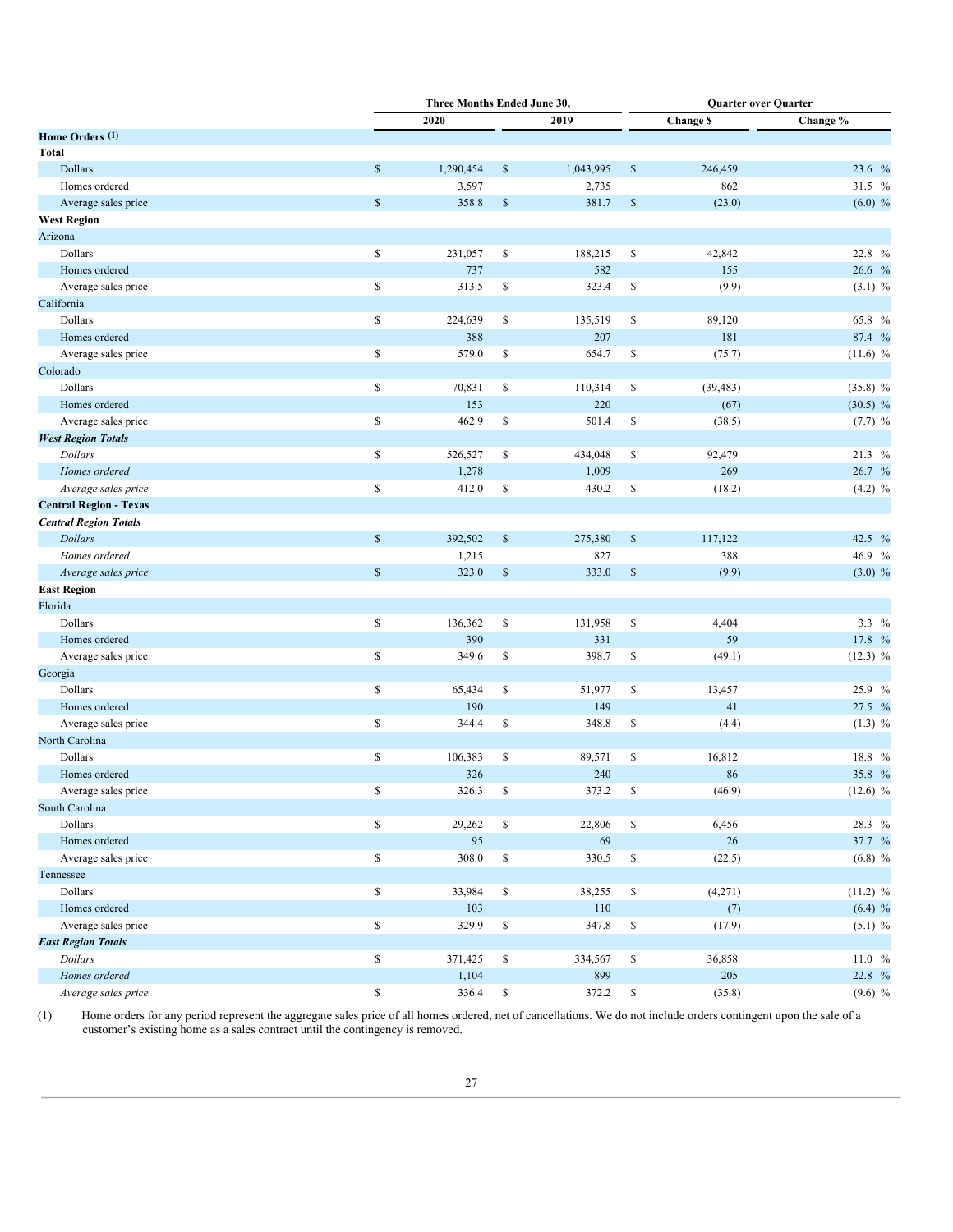|                               |              | Six Months Ended June 30, |              |                |              | Quarter over Quarter |            |
|-------------------------------|--------------|---------------------------|--------------|----------------|--------------|----------------------|------------|
|                               |              | 2020                      |              | 2019           |              | Chg \$               | Chg $%$    |
| Home Orders (1)               |              |                           |              |                |              |                      |            |
| <b>Total</b>                  |              |                           |              |                |              |                      |            |
| Dollars                       | $\mathbb{S}$ | 2,470,391                 | $\mathbb{S}$ | 2,020,974      | $\mathbb{S}$ | 449,417              | 22.2 %     |
| Homes ordered                 |              | 6,699                     |              | 5,265          |              | 1,434                | 27.2 %     |
| Average sales price           | $\mathbb{S}$ | 368.8                     | $\mathbb{S}$ | 383.9          | $\mathbb{S}$ | (15.1)               | $(3.9)\%$  |
| <b>West Region</b>            |              |                           |              |                |              |                      |            |
| Arizona                       |              |                           |              |                |              |                      |            |
| Dollars                       | $\mathbb{S}$ | 414,428                   | \$           | 333,613        | \$           | 80,815               | 24.2 %     |
| Homes ordered                 |              | 1,307                     |              | 1,039          |              | 268                  | 25.8 %     |
| Average sales price           | \$           | 317.1                     | \$           | 321.1          | \$           | (4.0)                | $(1.2)\%$  |
| California                    |              |                           |              |                |              |                      |            |
| Dollars                       | \$           | 449,571                   | \$           | 243,993        | \$           | 205,578              | 84.3 %     |
| Homes ordered                 |              | 740                       |              | 374            |              | 366                  | 97.9 %     |
| Average sales price           | \$           | 607.5                     | \$           | 652.4          | \$           | (44.9)               | $(6.9)\%$  |
| Colorado                      |              |                           |              |                |              |                      |            |
| <b>Dollars</b>                | \$           | 169,296                   | \$           | 215,562        | \$           | (46, 266)            | $(21.5)\%$ |
| Homes ordered                 |              | 352                       |              | 424            |              | (72)                 | $(17.0)\%$ |
| Average sales price           | \$           | 481.0                     | \$           | 508.4          | \$           | (27.4)               | $(5.4)\%$  |
| <b>West Region Totals</b>     |              |                           |              |                |              |                      |            |
| <b>Dollars</b>                | \$           | 1,033,295                 | \$           | 793,168        | \$           | 240,127              | 30.3 %     |
| Homes ordered                 |              | 2,399                     |              | 1,837          |              | 562                  | 30.6 %     |
| Average sales price           | \$           | 430.7                     | \$           | 431.8          | \$           | (1.1)                | $(0.3)\%$  |
| <b>Central Region - Texas</b> |              |                           |              |                |              |                      |            |
| <b>Central Region Totals</b>  |              |                           |              |                |              |                      |            |
| <b>Dollars</b>                | $\mathbb{S}$ | 735,492                   | $\mathbb{S}$ | 581,645        | $\mathbb{S}$ | 153,847              | 26.5 %     |
| Homes ordered                 | $\mathbb{S}$ | 2,274<br>323.4            | $\mathbb{S}$ | 1,697<br>342.7 | $\mathbb{S}$ | 577                  | 34.0 %     |
| Average sales price           |              |                           |              |                |              | (19.3)               | $(5.6)\%$  |
| <b>East Region</b><br>Florida |              |                           |              |                |              |                      |            |
| Dollars                       | \$           | 255,804                   | \$           | 258,032        | \$           | (2,228)              | $(0.9)\%$  |
| Homes ordered                 |              | 707                       |              | 632            |              | 75                   | 11.9 %     |
| Average sales price           | \$           | 361.8                     | \$           | 408.3          | \$           | (46.5)               | $(11.4)\%$ |
| Georgia                       |              |                           |              |                |              |                      |            |
| Dollars                       | \$           | 120,417                   | \$           | 102,204        | \$           | 18,213               | 17.8 %     |
| Homes ordered                 |              | 346                       |              | 293            |              | 53                   | 18.1 %     |
| Average sales price           | \$           | 348.0                     | \$           | 348.8          | \$           | (0.8)                | $(0.2)\%$  |
| North Carolina                |              |                           |              |                |              |                      |            |
| Dollars                       | \$           | 207,638                   | \$           | 172,556        | \$           | 35,082               | 20.3 %     |
| Homes ordered                 |              | 613                       |              | 470            |              | 143                  | 30.4 %     |
| Average sales price           | \$           | 338.7                     | \$           | 367.1          | \$           | (28.4)               | (7.7)%     |
| South Carolina                |              |                           |              |                |              |                      |            |
| Dollars                       | \$           | 57,176                    | \$           | 48,020         | \$           | 9,156                | 19.1 %     |
| Homes ordered                 |              | 182                       |              | 150            |              | 32                   | 21.3 %     |
| Average sales price           | \$           | 314.2                     | \$           | 320.1          | $\mathbb{S}$ | (6.0)                | $(1.9)\%$  |
| Tennessee                     |              |                           |              |                |              |                      |            |
| Dollars                       | \$           | 60,569                    | \$           | 65,349         | \$           | (4,780)              | $(7.3)\%$  |
| Homes ordered                 |              | 178                       |              | 186            |              | (8)                  | $(4.3)\%$  |
| Average sales price           | $\mathbb{S}$ | 340.3                     | $\mathbb{S}$ | 351.3          | \$           | (11.1)               | $(3.1)\%$  |
| <b>East Region Totals</b>     |              |                           |              |                |              |                      |            |
| Dollars                       | $\mathbb{S}$ | 701,604                   | \$           | 646,161        | $\mathbb{S}$ | 55,443               | $8.6~\%$   |
| Homes ordered                 |              | 2,026                     |              | 1,731          |              | 295                  | $17.0\ \%$ |
| Average sales price           | \$           | 346.3                     | \$           | 373.3          | \$           | (27.0)               | $(7.2)\%$  |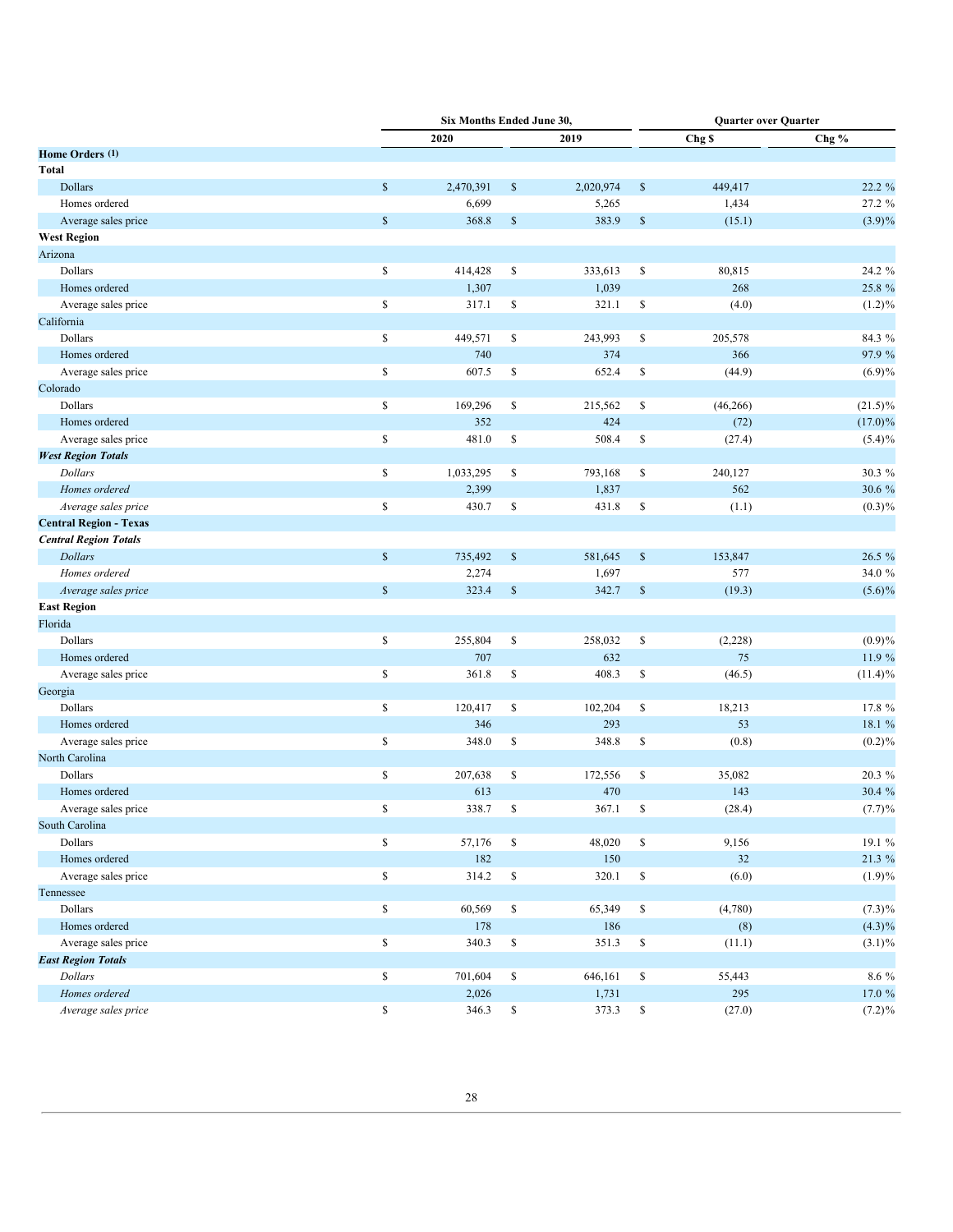|  | Three Months Ended June 30, |  |  |  |
|--|-----------------------------|--|--|--|
|--|-----------------------------|--|--|--|

|                               | 2020          |         |        | 2019    |
|-------------------------------|---------------|---------|--------|---------|
|                               | <b>Ending</b> | Average | Ending | Average |
| <b>Active Communities</b>     |               |         |        |         |
| <b>Total</b>                  | 237           | 239.0   | 254    | 257.0   |
| <b>West Region</b>            |               |         |        |         |
| Arizona                       | 38            | 35.5    | 40     | 37.0    |
| California                    | 28            | 28.5    | 20     | 20.5    |
| Colorado                      | 13            | 13.0    | 21     | 22.0    |
| <b>West Region Totals</b>     | 79            | 77.0    | 81     | 79.5    |
| <b>Central Region - Texas</b> |               |         |        |         |
| <b>Central Region Totals</b>  | 68            | 73.0    | 73     | 78.5    |
| <b>East Region</b>            |               |         |        |         |
| Florida                       | 36            | 35.0    | 36     | 34.0    |
| Georgia                       | 17            | 16.0    | 21     | 20.0    |
| North Carolina                | 21            | 20.5    | 23     | 24.0    |
| South Carolina                | 5             | 6.0     | 9      | 10.0    |
| Tennessee                     | 11            | 11.5    | 11     | 11.0    |
| <b>East Region Totals</b>     | 90            | 89.0    | 100    | 99.0    |

|                               | Six Months Ended June 30, |         |        |         |  |  |  |
|-------------------------------|---------------------------|---------|--------|---------|--|--|--|
|                               | 2020                      |         | 2019   |         |  |  |  |
|                               | Ending                    | Average | Ending | Average |  |  |  |
| <b>Active Communities</b>     |                           |         |        |         |  |  |  |
| <b>Total</b>                  | 237                       | 240.5   | 254    | 263.0   |  |  |  |
| <b>West Region</b>            |                           |         |        |         |  |  |  |
| Arizona                       | 38                        | 34.5    | 40     | 40.0    |  |  |  |
| California                    | 28                        | 26.0    | 20     | 18.5    |  |  |  |
| Colorado                      | 13                        | 15.5    | 21     | 20.5    |  |  |  |
| <b>West Region Totals</b>     | 79                        | 76.0    | 81     | 79.0    |  |  |  |
| <b>Central Region - Texas</b> |                           |         |        |         |  |  |  |
| <b>Central Region Totals</b>  | 68                        | 72.5    | 73     | 84.0    |  |  |  |
| <b>East Region</b>            |                           |         |        |         |  |  |  |
| Florida                       | 36                        | 34.5    | 36     | 33.5    |  |  |  |
| Georgia                       | 17                        | 17.5    | 21     | 21.5    |  |  |  |
| North Carolina                | 21                        | 23.0    | 23     | 24.0    |  |  |  |
| South Carolina                | 5                         | 7.0     | 9      | 10.5    |  |  |  |
| Tennessee                     | 11                        | 10.0    | 11     | 10.5    |  |  |  |
| <b>East Region Totals</b>     | 90                        | 92.0    | 100    | 100.0   |  |  |  |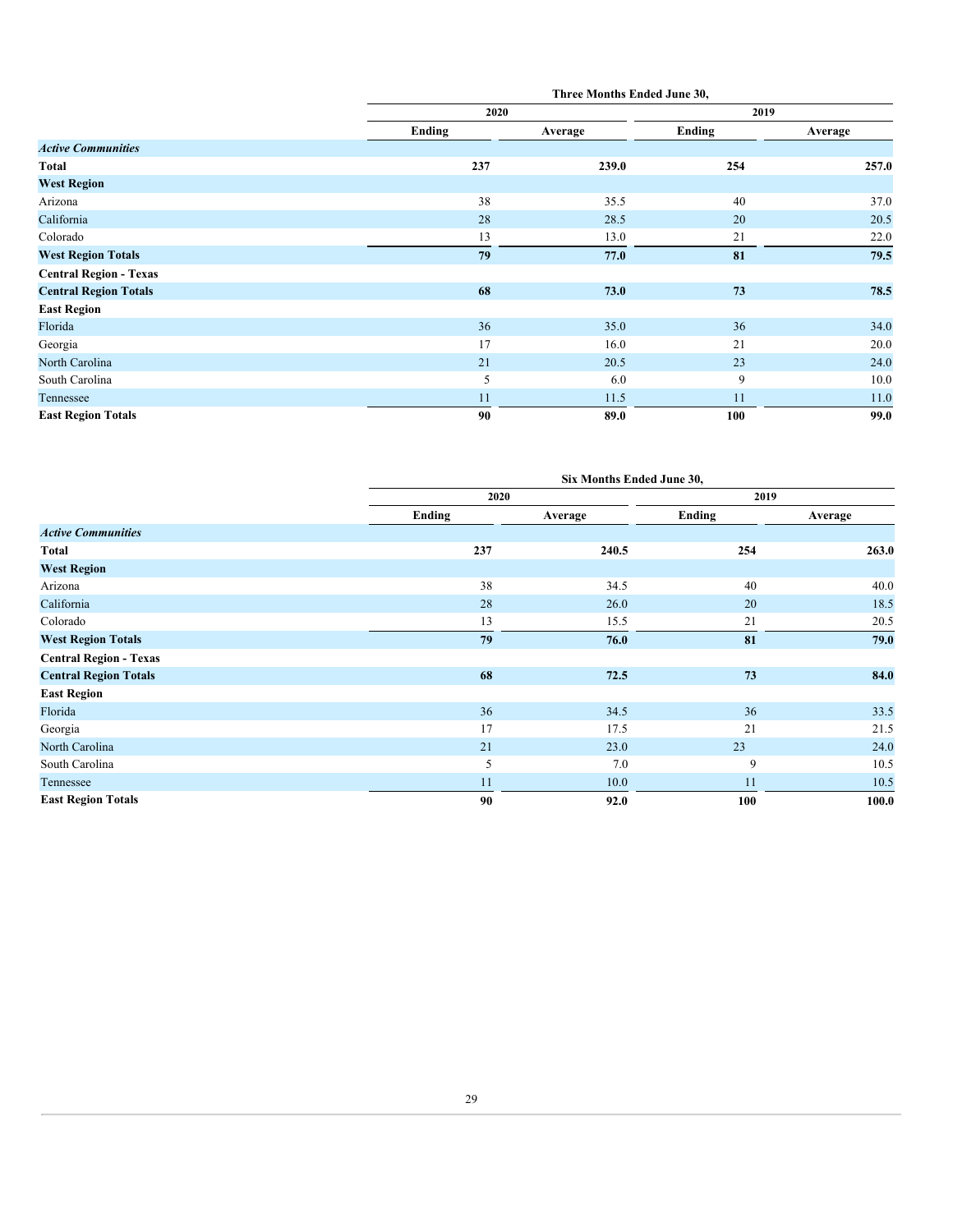|                               | Three Months Ended June 30, |        | Six Months Ended June 30, |                |  |
|-------------------------------|-----------------------------|--------|---------------------------|----------------|--|
|                               | 2020                        | 2019   | 2020                      | 2019           |  |
| <b>Cancellation Rates (1)</b> |                             |        |                           |                |  |
| Total                         | $15 \%$                     | $12\%$ | $14\%$                    | $12\%$         |  |
| <b>West Region</b>            |                             |        |                           |                |  |
| Arizona                       | $11\%$                      | $10\%$ | $12 \frac{9}{6}$          | $10\%$         |  |
| California                    | 18 %                        | $14\%$ | $16\%$                    | 14 %           |  |
| Colorado                      | 18 %                        | $11\%$ | $15\%$                    | $9\%$          |  |
| <b>West Region Totals</b>     | $14\%$                      | $11\%$ | $14\%$                    | $11\%$         |  |
| <b>Central Region - Texas</b> |                             |        |                           |                |  |
| <b>Central Region Totals</b>  | 20%                         | $16\%$ | $17\%$                    | 15 %           |  |
| <b>East Region</b>            |                             |        |                           |                |  |
| Florida                       | $15\%$                      | $9\%$  | 14 $%$                    | $9\%$          |  |
| Georgia                       | $9\%$                       | 18 %   | $11\%$                    | $15\%$         |  |
| North Carolina                | $9\%$                       | $8\%$  | $8\%$                     | $9\%$          |  |
| South Carolina                | $11\%$                      | $15\%$ | $12 \frac{9}{6}$          | 18 %           |  |
| Tennessee                     | 14 $%$                      | $6\%$  | $20\%$                    | $7\frac{9}{6}$ |  |
| <b>East Region Totals</b>     | $12\%$                      | $10\%$ | $12\%$                    | $11\%$         |  |

(1) Cancellation rates are computed as the number of canceled units for the period divided by the gross sales units for the same period.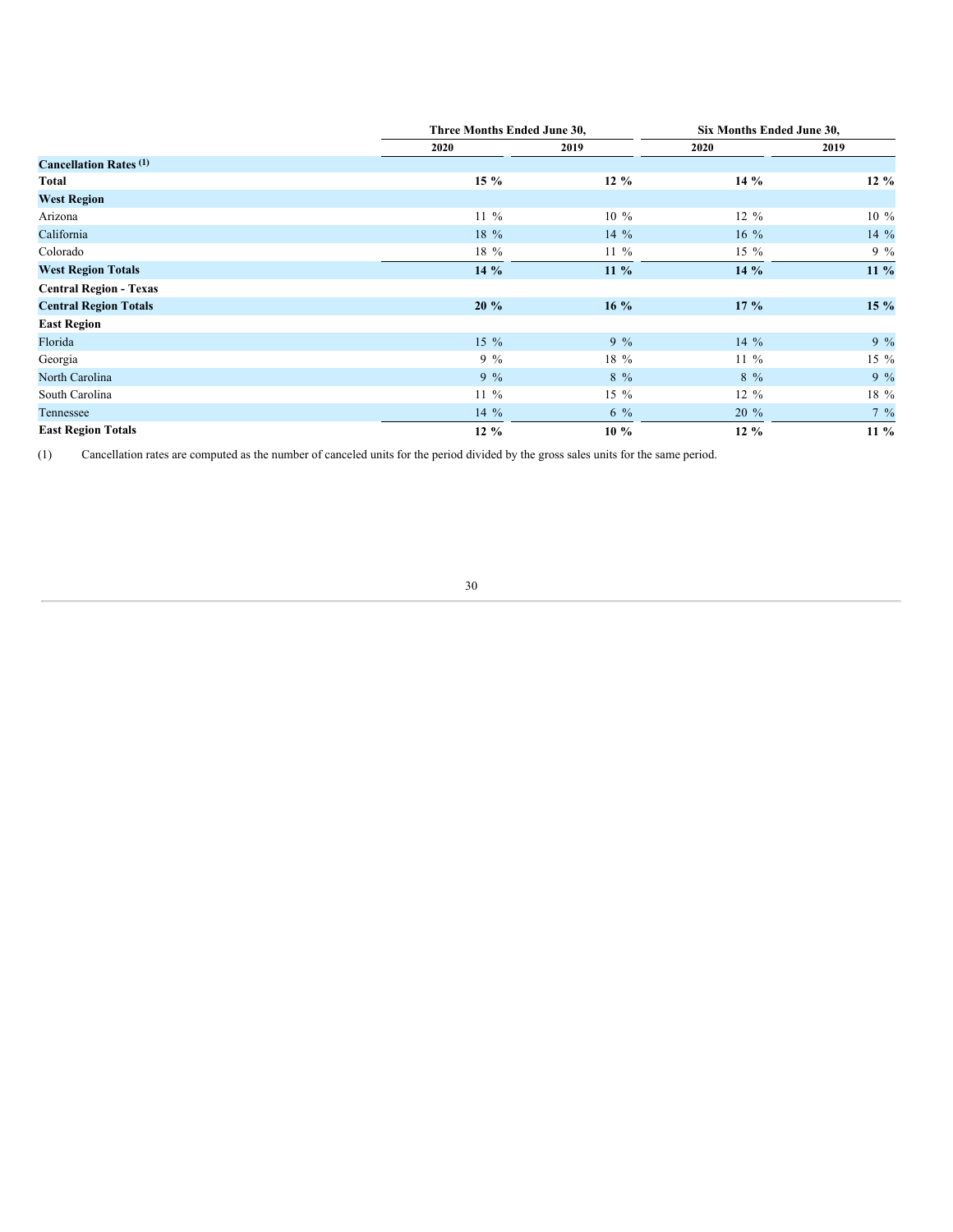|                               |              | At June 30, |                                                                       |           |              | Quarter over Quarter |             |  |
|-------------------------------|--------------|-------------|-----------------------------------------------------------------------|-----------|--------------|----------------------|-------------|--|
|                               |              | 2020        |                                                                       | 2019      |              | <b>Change \$</b>     | Change %    |  |
| <b>Order Backlog</b> (1)      |              |             |                                                                       |           |              |                      |             |  |
| <b>Total</b>                  |              |             |                                                                       |           |              |                      |             |  |
| Dollars                       | $\mathbb S$  | 1,648,451   | $\mathbb{S}$                                                          | 1,477,007 | $\mathbb{S}$ | 171,444              | 11.6 $%$    |  |
| Homes in backlog              |              | 4,395       |                                                                       | 3,680     |              | 715                  | 19.4 %      |  |
| Average sales price           | $\mathbb{S}$ | 375.1       | $\mathbb{S}$                                                          | 401.4     | $\mathbb{S}$ | (26.3)               | $(6.6) \%$  |  |
| <b>West Region</b>            |              |             |                                                                       |           |              |                      |             |  |
| Arizona                       |              |             |                                                                       |           |              |                      |             |  |
| Dollars                       | \$           | 307,302     | \$                                                                    | 243,449   | \$           | 63,853               | 26.2 %      |  |
| Homes in backlog              |              | 932         |                                                                       | 696       |              | 236                  | 33.9 %      |  |
| Average sales price           | \$           | 329.7       | \$                                                                    | 349.8     | \$           | (20.1)               | (5.7) %     |  |
| California                    |              |             |                                                                       |           |              |                      |             |  |
| Dollars                       | \$           | 256,694     | \$                                                                    | 141,196   | \$           | 115,498              | 81.8 %      |  |
| Homes in backlog              |              | 430         |                                                                       | 201       |              | 229                  | 113.9 %     |  |
| Average sales price           | \$           | 597.0       | \$                                                                    | 702.5     | \$           | (105.5)              | (15.0) %    |  |
| Colorado                      |              |             |                                                                       |           |              |                      |             |  |
| Dollars                       | \$           | 86,158      | \$                                                                    | 140,304   | \$           | (54, 146)            | $(38.6)$ %  |  |
| Homes in backlog              |              | 178         |                                                                       | 271       |              | (93)                 | (34.3) %    |  |
| Average sales price           | \$           | 484.0       | $\mathbb{S}$                                                          | 517.7     | \$           | (33.7)               | $(6.5) \%$  |  |
| <b>West Region Totals</b>     |              |             |                                                                       |           |              |                      |             |  |
| <b>Dollars</b>                | \$           | 650,154     | \$                                                                    | 524,949   | \$           | 125,205              | 23.9 %      |  |
| Homes in backlog              |              | 1,540       |                                                                       | 1,168     |              | 372                  | 31.8 %      |  |
| Average sales price           | \$           | 422.2       | \$                                                                    | 449.4     | \$           | (27.3)               | $(6.1) \%$  |  |
| <b>Central Region - Texas</b> |              |             |                                                                       |           |              |                      |             |  |
| <b>Central Region Totals</b>  |              |             |                                                                       |           |              |                      |             |  |
| <b>Dollars</b>                | $\mathbb{S}$ | 556,787     | $\mathbb{S}$                                                          | 473,968   | $\mathbb{S}$ | 82,819               | 17.5 $%$    |  |
| Homes in backlog              |              | 1,634       |                                                                       | 1,312     |              | 322                  | 24.5 %      |  |
| Average sales price           | $\mathbb{S}$ | 340.8       | $\mathbb{S}$                                                          | 361.3     | $\mathbb{S}$ | (20.5)               | $(5.7) \%$  |  |
| <b>East Region</b>            |              |             |                                                                       |           |              |                      |             |  |
| Florida                       |              |             |                                                                       |           |              |                      |             |  |
| Dollars                       | \$           | 187,241     | \$                                                                    | 220,544   | \$           | (33, 303)            | $(15.1) \%$ |  |
| Homes in backlog              |              | 475         |                                                                       | 497       |              | (22)                 | $(4.4) \%$  |  |
| Average sales price           | \$           | 394.2       | \$                                                                    | 443.8     | \$           | (49.6)               | (11.2) %    |  |
| Georgia                       |              |             |                                                                       |           |              |                      |             |  |
| Dollars                       | \$           | 69,559      | \$                                                                    | 63,158    | \$           | 6,401                | 10.1 %      |  |
| Homes in backlog              |              | 198         |                                                                       | 175       |              | 23                   | 13.1%       |  |
| Average sales price           | \$           | 351.3       | \$                                                                    | 360.9     | \$           | (9.6)                | $(2.7)$ %   |  |
| North Carolina                |              |             |                                                                       |           |              |                      |             |  |
| Dollars                       | \$           | 109,026     | \$                                                                    | 112,808   | \$           | (3,782)              | $(3.4) \%$  |  |
| Homes in backlog              |              | 322         |                                                                       | 295       |              | 27                   | 9.2 %       |  |
| Average sales price           | $\mathbb{S}$ | 338.6       | $\mathbb{S}$                                                          | 382.4     | \$           | (43.8)               | $(11.5) \%$ |  |
| South Carolina                |              |             |                                                                       |           |              |                      |             |  |
| Dollars                       | \$           | 34,054      | \$                                                                    | 37,672    | $\mathbb S$  | (3,618)              | $(9.6)$ %   |  |
| Homes in backlog              |              | 102         |                                                                       | 112       |              | (10)                 | $(8.9)$ %   |  |
| Average sales price           | \$           | 333.9       | $\mathbb S$                                                           | 336.4     | \$           | (2.5)                | $(0.7)$ %   |  |
| Tennessee                     |              |             |                                                                       |           |              |                      |             |  |
| Dollars                       | \$           | 41,630      | \$                                                                    | 43,908    | \$           | (2,278)              | $(5.2) \%$  |  |
| Homes in backlog              |              | 124         |                                                                       | 121       |              | 3 <sup>1</sup>       | $2.5\%$     |  |
| Average sales price           | $\mathbb{S}$ | 335.7       | $\mathbb{S}% _{t}\left( t\right) \equiv\mathbb{S}_{t}\left( t\right)$ | 362.9     | $\mathbb{S}$ | (27.2)               | $(7.5) \%$  |  |
| <b>East Region Totals</b>     |              |             |                                                                       |           |              |                      |             |  |
| Dollars                       | $\mathbb{S}$ | 441,510     | $\mathbb{S}$                                                          | 478,090   | $\mathbb S$  | (36,580)             | $(7.7)$ %   |  |
| Homes in backlog              |              | 1,221       |                                                                       | 1,200     |              | $21\,$               | $1.8\,%$    |  |
| Average sales price           | $\mathbb S$  | 361.6       | $\mathbb S$                                                           | 398.4     | $\mathbb{S}$ | (36.8)               | $(9.2) \%$  |  |

(1) Our backlog represents net sales that have not closed.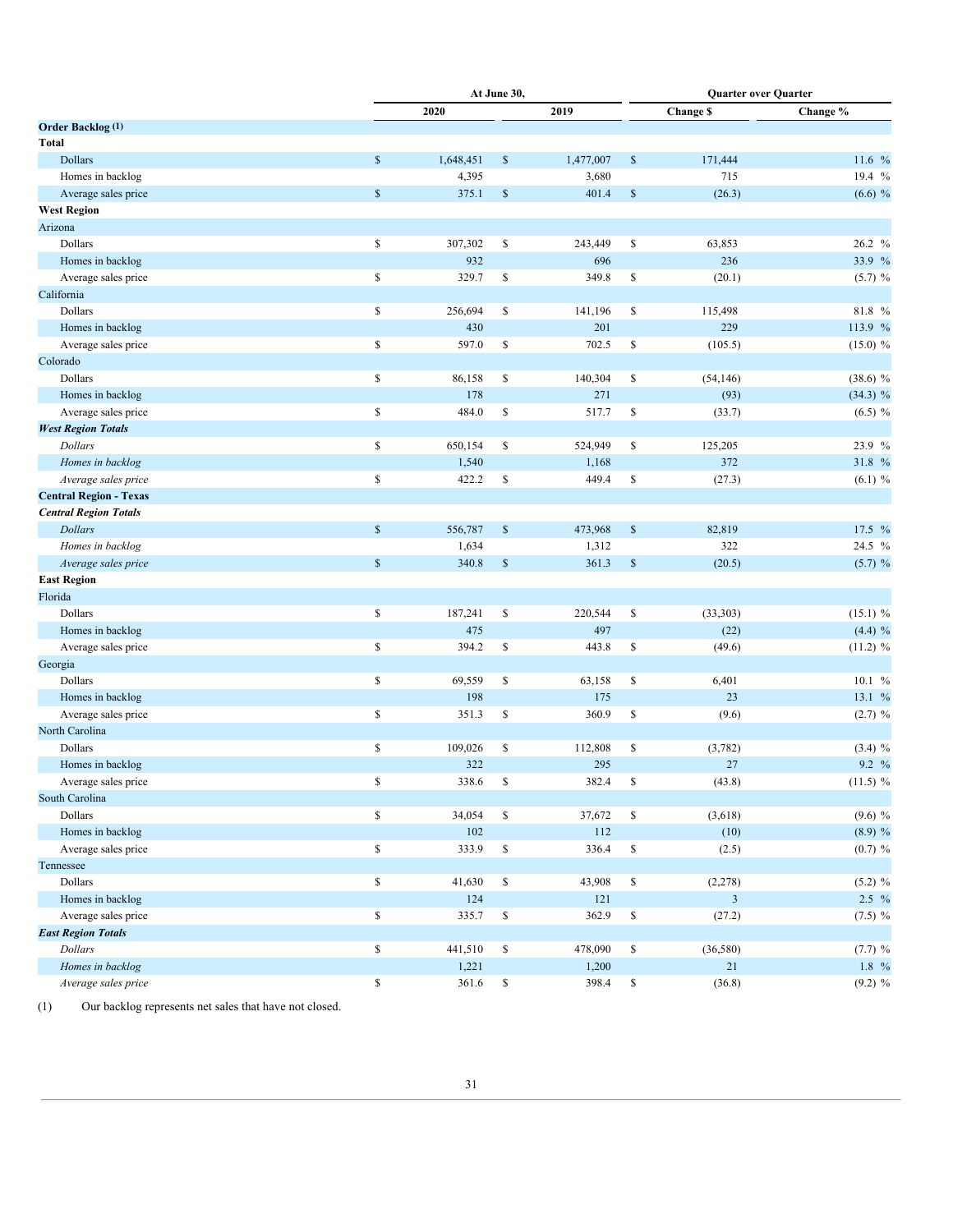### *Operating Results*

*Companywide*. In the second quarter of 2020, home closing volume improved by 22.9% to 2,770 closings valued at \$1.0 billion compared to 2,253 closings valued at \$863.1 million in the second quarter of 2019. The increase in closings year-over-year was driven primarily by entering the quarter with a higher backlog as compared to prior year, a higher volume of orders in the current quarter as well as increased backlog conversion due to selling and closing more speculative inventory homes in the second quarter of 2020 compared to the prior year. The higher volume of spec sales and a notably higher orders pace year-over-year are due to the heightened demand in today's market for available, new and safe single-family homes at affordable price points as previously discussed. This customer demand is aligned with our focus on the entry level and first move-up buyers, as our entry-level communities offer only spec homes for sale, and in both our entry-level and first move-up communities we have achieved shorter construction cycle times. Home closing revenue increased by 20.0% over the second quarter of 2019 due entirely to the increase in closing volume as our average sales prices declined 2.8%, reflective of a higher percentage of lower-priced entry-level homes in our closing mix. Home order volume improved by 31.5% to 3,597 homes valued at \$1.3 billion in the second quarter of 2020 as compared to 2,735 homes valued at \$1.0 billion in the second quarter of 2019. The improvement in orders was due to a 42.5% increase in orders pace year-over-year to 15.1 homes ordered per average active community, up from 10.6 in the second quarter of 2019. We ended the quarter with 237 actively selling communities, a 6.7% decline from the prior year as communities experienced accelerated close-outs due to higher orders volume and timing of our delayed community openings due to COVID-19. Order cancellation rates were 15% and 14% for the first three and six months of 2020, as compared to 12% during both the three and six month periods in 2019.

For the six months ended June 30, 2020, home closing volume grew by 1,068 units, and home closing revenue improved by \$360.3 million on 5,086 closings valued at \$1.9 billion. Orders also increased by 1.434 units and \$449.4 million to 6.699 orders valued at \$2.5 billion for the six months ended June 30, 2020, 27.2% and 22.2% increases, respectively from prior year results. Similar to second quarter results, demand for our affordable entry-level homes drove the increase in orders, as we experienced a 39.5% higher orders pace than in 2019. We ended the quarter with 4,395 homes in backlog valued at \$1.6 billion, compared to 3,680 units valued at \$1.5 billion at June 30, 2019.

West. The West Region closed 858 homes and generated \$381.8 million in home closing revenue in the second quarter of 2020 compared to 690 homes and \$299.0 million in home closing revenue in the comparable 2019 period. The Region ended the second quarter of 2020 with 1,278 orders valued at \$526.5 million versus 1,009 orders valued at \$434.0 million in the second quarter of 2019, despite a slight decline in average active selling communities by 3.1%. The 24.3% and 26.7% improvements in closing and order volume, respectively, were driven by the higher year-over-year orders pace per community, as many of homes that were sold in the second quarter also closed in the second quarter of this year, a direct output of our strategy of focusing on entry-level and first move-up product that have shorter construction cycle times. The exceptionally strong demand in Arizona offset some delays in California, which had the most restrictive COVID-19 measures in our geographic footprint, although community count helped in California as well. In the West Region, approximately 90% of our communities target the first-time or first move-up buyers at June 30, 2020 and we believe the high demand in this Region was directly attributable to the product offerings and desirable locations we have designed for these buyers. The West Region ended the first quarter of 2020 with 1,540 homes in backlog valued at \$650.2 million, up from 1,168 units valued at \$524.9 million in 2019.

Year-to-date results in the West Region were similar to those of the second quarter. The number and value of homes closed versus prior year increased by 32.8%, while the average sales price was flat year over year with additional California volume in the mix. Orders for the Region improved 30.6% year-to-date which resulted in 30.3% higher order value. Orders pace improved by 35.6% despite the average number of actively selling communities declining by 3.8% in the Region for the six months ended June 30, 2020.

*Central*. In the second quarter of 2020, the Central Region, made up of our Texas markets, closed 914 homes and generated \$296.0 million in home closing revenue, up 11.1% and 2.1%, respectively, from prior year comparable period results of 823 homes and \$289.8 million of home closing revenue. Average sales prices in the Region declined 8.0% year-over-year resulting from our focus on the first-time and first move-up buyer. Orders grew by 46.9%, which, partially offset by a 3.0% lower average sales price, led to order value increasing by 42.5%. Order volume improved in the second quarter of 2020 due to a 58.1% increase in orders pace in the Region, more than offsetting the 7.0% decrease in average community count compared to the prior year period. The Region ended the second quarter of 2020 with 1,215 units ordered valued at \$392.5 million compared to 827 units valued at \$275.4 million in the prior year quarter. The fast absorption pace of our communities has resulted in us selling out of communities faster than we have been able to open replacement communities. We have responded to the entry-level demand in this Region with a strong transition to first-time buyer product offerings over the past several years. Over 90% of actively selling communities at June 30, 2020 were targeted toward the first time and first move-up buyers.

We also saw overall improvements in the Region for the six months ended June 30, 2020. Home closings and home closing revenue were up 23.6% and 14.6%, respectively, and orders and order value were up year-over-year by 34.0% and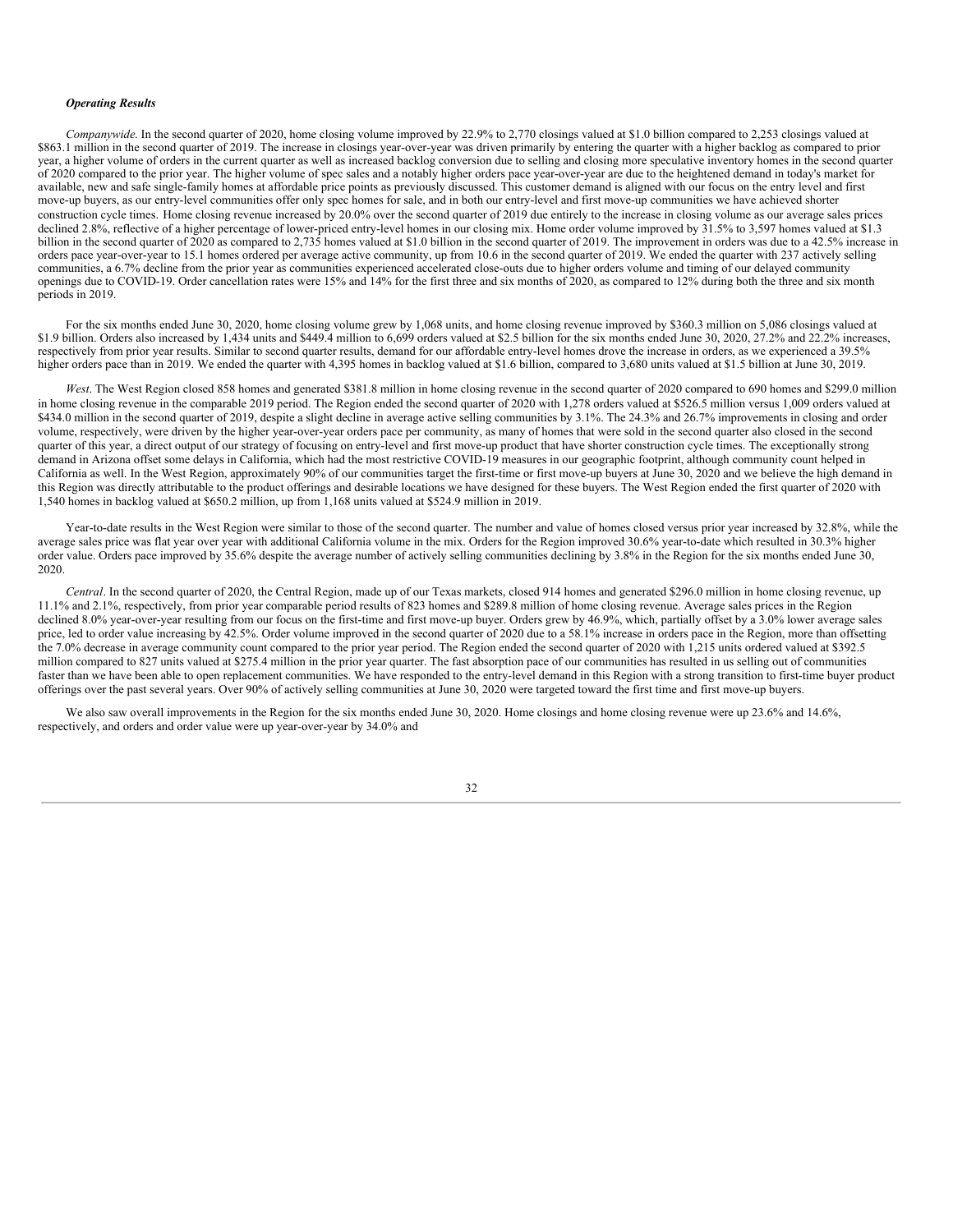26.5%, respectively. Orders pace increased by 55.4%, helping the Region end the quarter with 1,634 units in backlog, up 24.5% and backlog value of \$556.8 million, up 17.5%, compared to the prior year.

*East*. During the three months ended June 30, 2020, the East Region delivered 998 closings and \$353.8 million in home closing revenue compared to 740 closings and \$274.2 million in home closing revenue in the comparable prior year period, improvements of 34.9% and 29.0%, respectively. Orders and order value in the East Region improved by 22.8% and 11.0%, respectively, for the second quarter of 2020 with 1,104 units valued at \$371.4 million compared to 899 units valued at \$334.6 million in the prior year period. The improvement in orders is primarily due to a 36.3% increase in orders pace which more than offset the 10% decrease in average active communities.

The year-to-date results of the East Region were similar to those of the second quarter, with 23.7% and 20.1% improvements in home closing volume and revenue, respectively, compared to 2019 providing 1,687 closings and \$610.6 million in home closing revenue for the six month period ending June 30, 2020. The number and value of orders also improved by 17.0% and 8.6%, respectively, due to a 27.2% increase in orders pace for the six months ended June 30, 2020 compared to prior year. The East Region ended the quarter with 1,221 homes in backlog valued at \$441.5 million compared to 1,200 homes valued at \$478.1 million at June 30, 2019, a 1.8% increase in units with a value decline of 7.7% from the shift to more entry-level homes and lower average sales prices.

### *Land Closing Revenue and Gross Loss*

From time to time, we may sell certain lots or land parcels to other homebuilders, developers or investors if we feel the sale will provide a greater economic benefit to us than continuing home construction or where we are looking to diversify our land positions in the specific geography. As a result of such sales, we recognized land closing revenue of \$1.5 million and \$1.6 million for the three months ending June 30, 2020 and 2019, respectively and losses of \$1.5 million and \$1.7 million for the second quarters of 2020 and 2019, respectively. Year to date land sales resulted in losses of \$1.1 million in 2020 and a \$1.4 million loss in the prior year. Land sales in 2020 primarily reflect the sale of land in communities that do not fit our current focus on entry-level and first move-up product offerings.

#### *Other Operating Information (dollars in thousands)*

|                                          | Three Months Ended June 30, |                                       |  |         |                                       |  | Six Months Ended June 30, |                                       |  |         |                                       |  |
|------------------------------------------|-----------------------------|---------------------------------------|--|---------|---------------------------------------|--|---------------------------|---------------------------------------|--|---------|---------------------------------------|--|
|                                          | 2020                        |                                       |  | 2019    |                                       |  | 2020                      |                                       |  | 2019    |                                       |  |
|                                          | Dollars                     | Percent of<br>Home Closing<br>Revenue |  | Dollars | Percent of<br>Home Closing<br>Revenue |  | Dollars                   | Percent of<br>Home Closing<br>Revenue |  | Dollars | Percent of<br>Home Closing<br>Revenue |  |
| Home Closing Gross Profit <sup>(1)</sup> |                             |                                       |  |         |                                       |  |                           |                                       |  |         |                                       |  |
| Total                                    | \$<br>220,696               | $21.4 \%$ \$                          |  | 159,118 | $18.4 \%$ \$                          |  | 399,056                   | $20.8 \%$ \$                          |  | 275,580 | 17.6 $%$                              |  |
|                                          |                             |                                       |  |         |                                       |  |                           |                                       |  |         |                                       |  |
| West                                     | \$<br>80,166                | $21.0 \%$ \$                          |  | 53,504  | $17.9 \%$ \$                          |  | 154,597                   | $20.4 \%$ \$                          |  | 98,899  | $17.3\%$                              |  |
|                                          |                             |                                       |  |         |                                       |  |                           |                                       |  |         |                                       |  |
| Central                                  | \$<br>67,788                | $22.9 \%$ \$                          |  | 57,617  | $19.9 \%$ \$                          |  | 121,979                   | $22.1 \%$ \$                          |  | 91,980  | 19.1%                                 |  |
|                                          |                             |                                       |  |         |                                       |  |                           |                                       |  |         |                                       |  |
| East                                     | \$<br>72,742                | $20.6 \%$ \$                          |  | 47,997  | $17.5 \%$ \$                          |  | 122,480                   | $20.1 \%$ \$                          |  | 84,701  | 16.7%                                 |  |

(1) Home closing gross profit represents home closing revenue less cost of home closings, including impairments. Cost of home closings includes land and lot development costs, direct home construction costs, an allocation of common community costs (such as model complex costs and architectural, legal and zoning costs), interest, sales tax, impact fees, warranty, construction overhead and closing costs.

*Companywide*. Home closing gross margin for the second quarter of 2020 improved 300 basis points to 21.4% compared to 18.4% in the second quarter of 2019. The higher margin combined with higher revenue contributed to a \$61.6 million improvement in home closing gross profit to end the quarter with \$220.7 million compared to \$159.1 million in 2019. For the six months ended June 30, 2020, gross margin was up 320 basis points to 20.8% versus 17.6% for the same period in the prior year. Margins for the second quarter 2020 were negatively impacted by 30 basis points due to terminated land contract costs for exiting non-core communities, with a charge of \$3.3 million compared to \$0.5 million of such charges in the 2019 period. As expected with our shift to entry-level and first time move up product offerings, we have improved our backlog conversion and simplified our product which is less costly and more efficient to build all of which are contributing to higher gross margin. Our

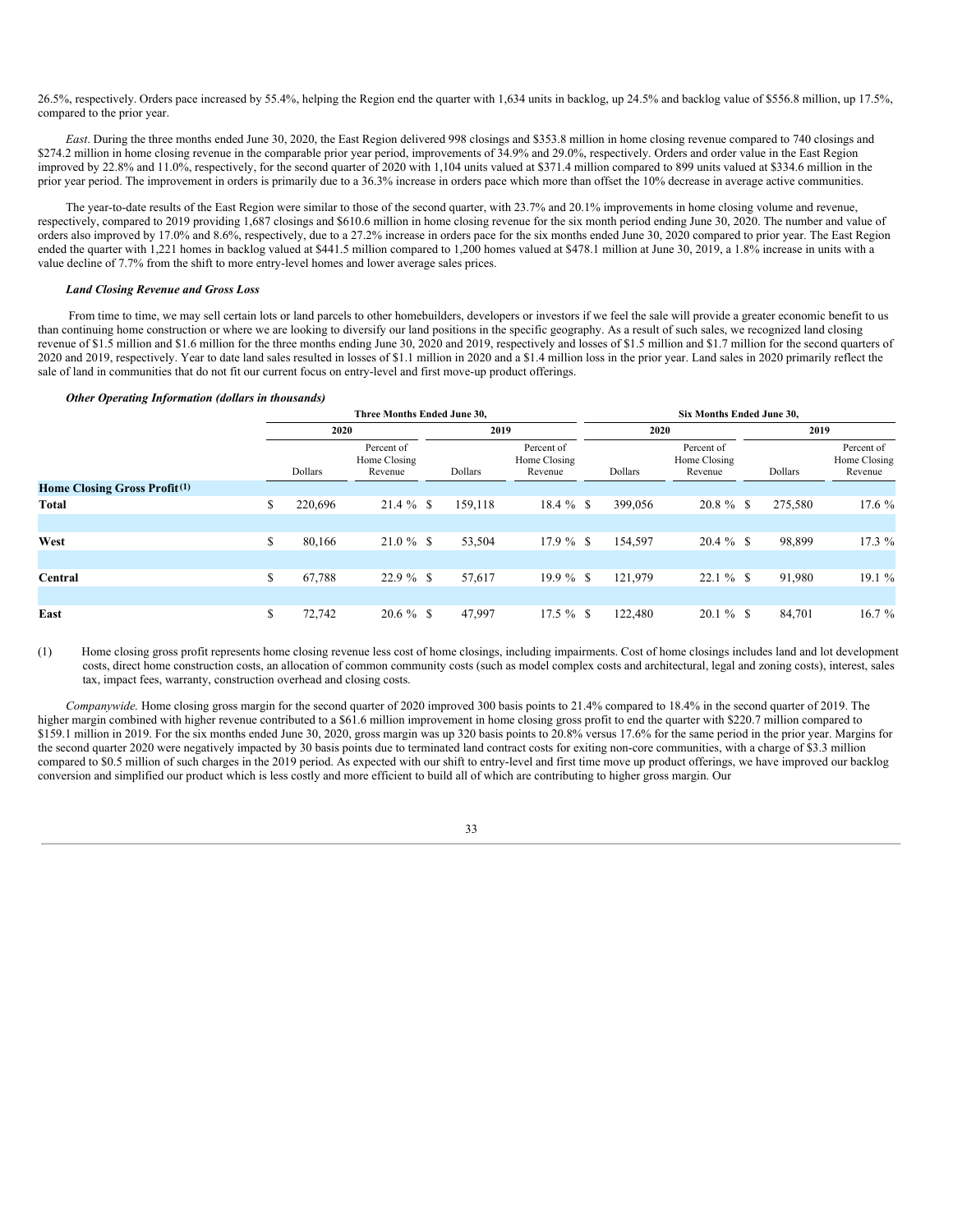higher volume also helped better leverage our fixed costs in gross margin and we also benefited in the quarter from some negotiated temporary cost concessions achieved due to COVID-19.

West. Home closing gross margin for the West Region improved by 310 basis points to 21.0% for the second quarter of 2020 versus 17.9% in the second quarter of 2019. For the six months ended June 30, 2020, home closing gross margin also improved by 310 basis points to 20.4% versus 17.3% for the same period in the prior year. Pricing power, particularly in Arizona, contributed significantly to the improved margins year over year, as demand has been very strong in our entry-level and first move-up communities. In addition, greater leverage of our overhead costs on higher revenue combined with construction efficiencies driven by our simplified product offerings and shorter construction cycle times have favorably impacted margins across the West Region.

*Central*. The Central Region continued to provide the highest home closing gross margin in the company at 22.9% for the second quarter of 2020, up 300 basis points from 19.9% in the prior year quarter. Construction efficiencies driven by our simplified product offerings and lower costs combined with higher closing volume have expanded our leverage of overhead costs to improve gross margin. For the six months ended June 30, 2020, gross margin was also up 300 basis points to 22.1% as compared to 19.1% for the same 2019 period.

*East*. Home closing gross margin in the East Region reflect our most notable improvements, up 310 basis points year-over-year to 20.6% in the second quarter of 2020 versus 17.5% for the comparable 2019 period. For the six months ended June 30, 2020, gross margin was up 340 basis points to 20.1% versus 16.7% for the same period in the prior year. The year-over-year improvement in gross margin for the three month period is the result of more efficient plan designs with shorter construction cycle times combined with greater leverage of overhead costs on higher closing volume as compared to the prior year period. We have fully transitioned to our updated product and plan designs in this Region whereas prior years included larger volumes of legacy product and plan designs that were less efficient and more costly to build.

### *Financial Services Profit (in thousands)*

|                                           | Three Months Ended June 30. |  |                     | Six Months Ended June 30. |       |  |        |
|-------------------------------------------|-----------------------------|--|---------------------|---------------------------|-------|--|--------|
|                                           | 2020                        |  | 2019                |                           | 2020  |  | 2019   |
| $\mathbf{r}$<br>Financial services profit | 700<br>J. 105               |  | .02<br><b>U.U.J</b> |                           | 6,627 |  | 10,733 |

Financial services profit represents the net profit of our financial services operations, including: (1) the operating profit generated by our wholly-owned title company, Carefree Title, (2) our portion of earnings from a mortgage joint venture and (3) to a lesser degree, the limited activity from our wholly owned insurance company, which is still in its infancy. Financial services profit declined \$2.2 million in the second quarter of 2020 to \$3.8 million versus \$6.0 million in 2019 and by \$4.1 million for the six months ended June 30, 2020 to \$6.6 million versus \$10.7 million for the same period in 2019. The lower financial services profit year-over-year both for the quarter and year to date results is due to a change in the structure of customer incentives offered by our mortgage joint venture. The profits associated with these incentives in the 2020 periods are captured as part of home closing revenue, whereas in the 2019 periods these incentives were recorded as financial services earnings. This change was effective in the fourth quarter of 2019.

#### *Selling, General and Administrative Expenses and Other Expenses (dollars in thousands)*

|                                          |              | Three Months Ended June 30, |    |           |    | Six Months Ended June 30, |      |           |  |
|------------------------------------------|--------------|-----------------------------|----|-----------|----|---------------------------|------|-----------|--|
|                                          |              | 2020                        |    | 2019      |    | 2020                      |      | 2019      |  |
| <b>Commissions and other sales costs</b> |              |                             |    |           |    |                           |      |           |  |
| Dollars                                  | \$           | (70, 408)                   | \$ | (60, 125) | S  | (131, 581)                | S    | (112,680) |  |
| Percent of home closing revenue          |              | 6.8 $%$                     |    | $7.0 \%$  |    | 6.8 $%$                   |      | $7.2\%$   |  |
| General and administrative expenses      |              |                             |    |           |    |                           |      |           |  |
| <b>Dollars</b>                           | $\mathbb{S}$ | (36,176)                    | -S | (34,779)  | -S | (70, 346)                 | - \$ | (68,345)  |  |
| Percent of home closing revenue          |              | $3.5 \%$                    |    | 4.0 $\%$  |    | $3.7\%$                   |      | 4.4 $%$   |  |
| <b>Interest expense</b>                  |              |                             |    |           |    |                           |      |           |  |
| Dollars                                  | S            | (2,105)                     | \$ | (3,197)   | -S | (2,121)                   | S    | (7, 282)  |  |
| Other income, net                        |              |                             |    |           |    |                           |      |           |  |
| Dollars                                  | S            | 1,514                       | S  | 2,368     | S  | 2,125                     | S.   | 3,414     |  |
| <b>Provision for income taxes</b>        |              |                             |    |           |    |                           |      |           |  |
| Dollars                                  | S            | (25, 184)                   | S  | (16, 846) | S  | (40, 865)                 | S    | (23, 804) |  |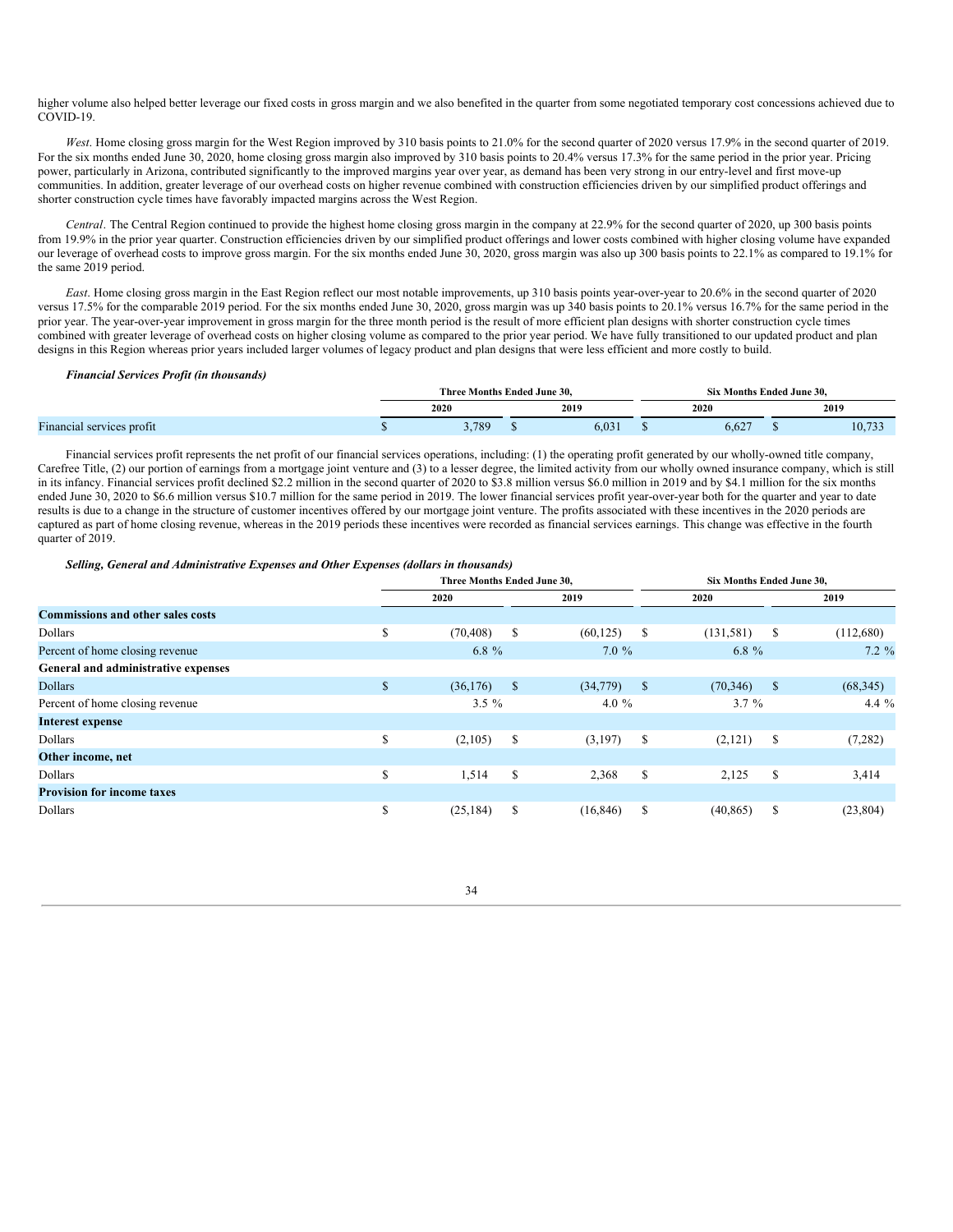*Commissions and Other Sales Costs.*Commissions and other sales costs are comprised of internal and external commissions and related sales and marketing expenses such as advertising and sales office costs. These costs were \$70.4 million for the three months ended June 30, 2020, \$10.3 million higher than the prior year comparable period, although as a percentage of home closing revenue, decreased 20 basis points to 6.8% for the second quarter of 2020 compared to prior year period. For the six months ended June 30, 2020, commissions and other sales costs decreased 40 basis points, but were \$18.9 million higher than the corresponding prior year period. The increase in commissions and other sales costs in dollars compared to prior year reflects higher home closing revenue as well as certain increased commission incentives that were temporarily offered during COVID-19 sales events. The decline as a percentage of home closing revenue is due to the combination of leverage from higher closing volume and the more efficient sales and marketing structure of our entry-level and first-time move-up communities.

*General and Administrative Expenses.* General and administrative expenses represent corporate and divisional overhead expenses such as salaries and bonuses, occupancy, insurance and travel expenses. For the three months ended June 30, 2020, general and administrative expenses were \$36.2 million, \$1.4 million higher than \$34.8 million for the 2019 period, although as a percentage of home closing revenue, these expenses decreased by 50 basis points. For the six months ended June 30, 2020 and 2019, general and administrative expenses were \$70.3 million or 3.7% of home closing revenue, as compared to \$68.3 million or 4.4% of home closing revenue in 2019. The increased leveraging of costs against higher revenue and the pull-back on certain corporate expenditures due to COVID-19 aided in the improvement. We continually strive to optimize overhead leverage through cost control efforts and expect some long-term improvements to result from the technological enhancements achieved during COVID-19.

*Interest Expense.* Interest expense is comprised of interest incurred, but not capitalized, on our senior notes, other borrowings, and our amended and restated unsecured revolving credit facility ("Credit Facility"). Interest expense for the three months ended June 30, 2020 totaled \$2.1 million compared to \$3.2 million in the corresponding prior year period. We experienced similar decreases in year to date interest expense with \$2.1 million in 2020 compared to \$7.3 million in the prior year. This year-over-year decrease is the result of less interest charges incurred resulting from the early tender of \$300.0 million Senior Notes that were due in the first quarter of 2020, which we redeemed in the fourth quarter of 2019 partially offset by interest charges from our Credit Facility which had \$500.0 million outstanding for the first half of second quarter 2020.

*Other Income, Net.* Other income, net, primarily consists of (i) sublease income, (ii) interest earned on our cash and cash equivalents, (iii) payments and awards related to legal settlements and (iv) our portion of pre-tax income or loss from non-financial services joint ventures. For the three months ended June 30, 2020, Other income, net was \$1.5 million, compared to \$2.4 million in the 2019 comparable period. For the six months ended June 30, 2020, Other income, net was \$2.1 million compared to \$3.4 million in the 2019 period.

*Income Taxes.* Our effective tax rate was 21.7% and 24.9% for the three months ended June 30, 2020 and 2019, respectively, and 20.2% and 23.8% for the six months ended June 30, 2020 and 2019, respectively. The reduced rate at June 30, 2020, is due to availability of the IRC §45L energy efficient homes credits from the enactment of the Taxpayer Certainty and Disaster Tax Relief Act on December 20, 2019, which extended the energy credit tax benefit to 2020. We also recorded a larger amount of tax benefit from equity-based compensation for stock awards that vested in the six months ended June 30, 2020 as compared to the same period in 2019.

#### *Liquidity and Capital Resources*

#### *Overview*

Our principal uses of capital in the first six months of 2020 were acquisition and development of new and strategic lot positions, home construction, operating expenses, the payment of routine liabilities, and repurchases of our common stock. We used funds generated by operations to meet our short-term working capital requirements. We remain focused long-term on acquiring desirable land positions, generating increasing margins in our homebuilding operations and maintaining a strong balance sheet to support future needs and growth, while leveraging land options where possible.

### *Operating Cash Flow Activities*

During the six months ended June 30, 2020, net cash provided by operating activities totaled \$237.4 million versus \$113.3 million during the six months ended June 30, 2019. Operating cash flows in 2020 and 2019 benefited from cash generated by net earnings of \$161.8 million and \$76.2 million, respectively. For the six months ended June 30, 2020, operating cash flows also benefited from an increase in accounts payable and accrued liabilities of \$34.8 million due to timing of payments for routine transactions.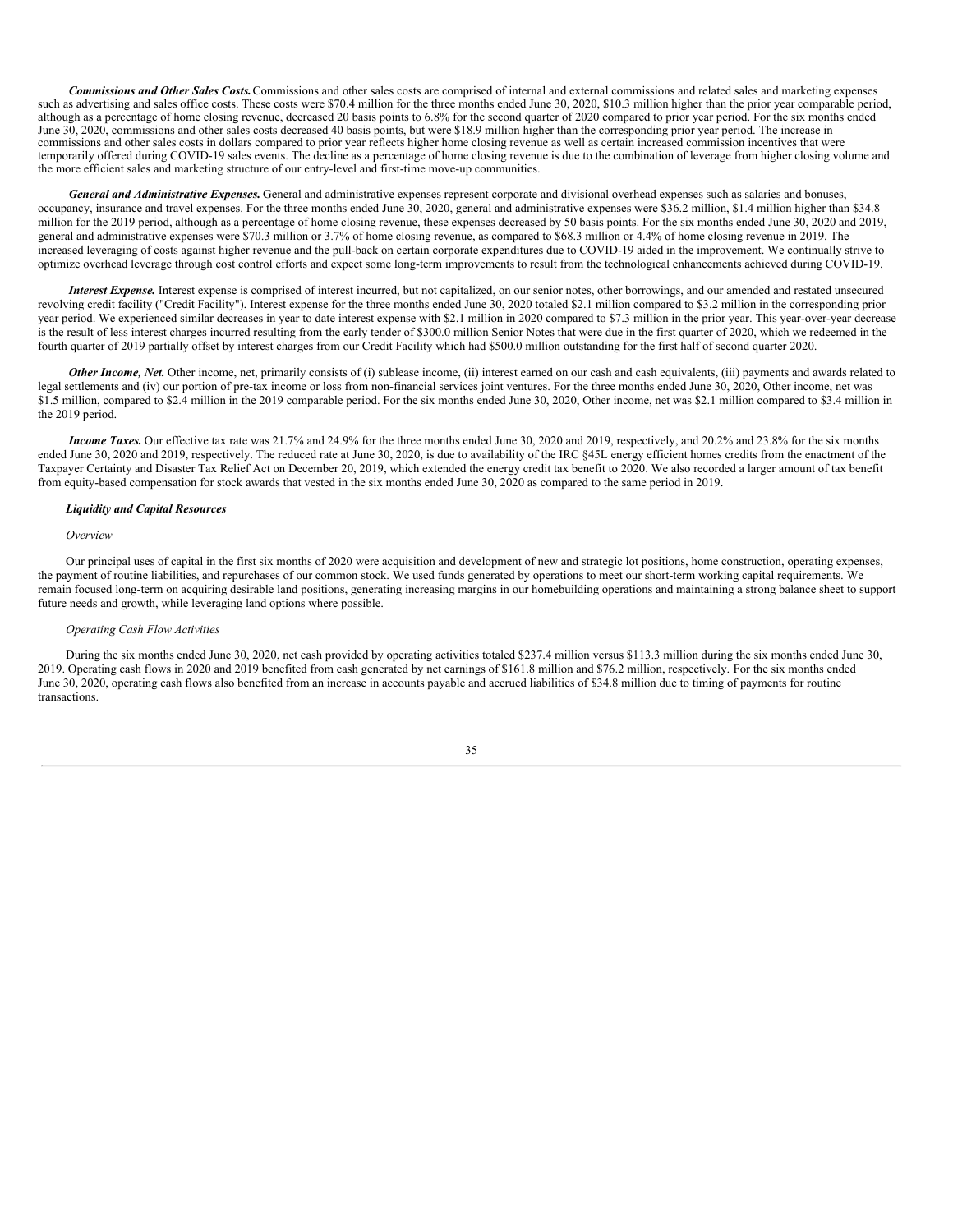### *Investing Cash Flow Activities*

During the six months ended June 30, 2020, net cash used in investing activities totaled \$9.1 million as compared to \$5.8 million for the same period in 2019. Cash used in investing activities in the first six months of 2020 and 2019 is mainly attributable to the purchases of property and equipment of \$10.3 million and \$12.1 million for the 2020 and 2019 periods, respectively.

#### *Financing Cash Flow Activities*

During the six months ended June 30, 2020, net cash used in financing activities totaled \$63.2 million as compared to\$11.6 million for the same period in 2019. The activity in 2020 is primarily from \$60.8 million in share repurchases. Similarly in 2019, the net cash used in financing activities in 2019 primarily reflects repurchases of our common stock of \$9.0 million.

#### *Overview of Cash Management*

Cash flows for each of our communities depend on their stage of the development cycle and can differ substantially from reported earnings. Early stages of development or expansion require significant cash outlays for land acquisitions, zoning plat and other approvals, community and lot development, and construction of model homes, roads, utilities, landscape and other amenities. Because these costs are a component of our inventory and not recognized in our income statement until a home closes, we incur significant cash outlays prior to recognition of earnings. In the later stages of a community, cash inflows may significantly exceed earnings reported for financial statement purposes, as the cash outflow associated with home and land construction was previously incurred. From a liquidity standpoint, with the exception of a limited pause due to COVID-19 uncertainties in late first quarter and early second quarter, we are actively acquiring and developing lots in our markets to grow our lot supply and active community count.

During the six months ended June 30, 2020, we closed 5,086 homes, purchased about 5,600 lots for \$240.6 million, spent \$219.4 million on land development and started construction on approximately 5,600 homes. We primarily purchase undeveloped land or partially-finished lots requiring development dollars in order to bring them to a finished status ready for home construction. We exercise strict controls and believe we have a prudent strategy for Company-wide cash management, including those related to cash outlays for land and inventory acquisition and development. We ended the second quarter of 2020 with \$484.6 million of cash and cash equivalents, an increase of \$165.2 million from December 31, 2019. During the six months ended June 30, 2020, we had gross borrowings and repayments on our Credit Facility of \$500 million, each, and had no outstanding borrowings on our Credit Facility at June 30, 2020 and December 31, 2019.

Between our available cash and liquidity in our Credit Facility, we believe that we currently have sufficientliquidity to manage through both our strategic growth goals and the uncertainties of the current COVID-19 environment. Nevertheless, we may seek additional capital to strengthen our liquidity position. Such additional capital may be in the form of equity or debt financing and may be from a variety of sources. There can be no assurances that we would be able to obtain such additional capital on terms acceptable to us, if at all, and such additional equity or debt financing could dilute the interests of our existing stockholders or increase our interest costs. We may also from time to time engage in opportunistic repurchases of our common stock in open market or privately-negotiated transactions as well as repurchase or redeem our outstanding senior notes although we do not currently intend to do so.

On February 13, 2019, the Company's Board of Directors authorized a new stock repurchase program, authorizing the expenditure of up to \$100.0 million to repurchase shares of our common stock. There is no stated expiration for this program. The repurchases of the Company's shares may be made in the open market, in privately negotiated transactions, or otherwise. The timing and amount of repurchases, if any, will be determined by the Company's management at its discretion and be based on a variety of factors such as market price of the Company's common stock, corporate and contractual requirements, prevailing market and economic conditions and legal requirements. The share repurchase program may be modified, suspended or discontinued at any time. The Company intends to retire any shares repurchased. In the six months ended June 30, 2020, we purchased and retired 1,000,000 shares of our common stock at an aggregate purchase price of \$60.8 million and as of June 30, 2020, \$23.2 million remained available under this program.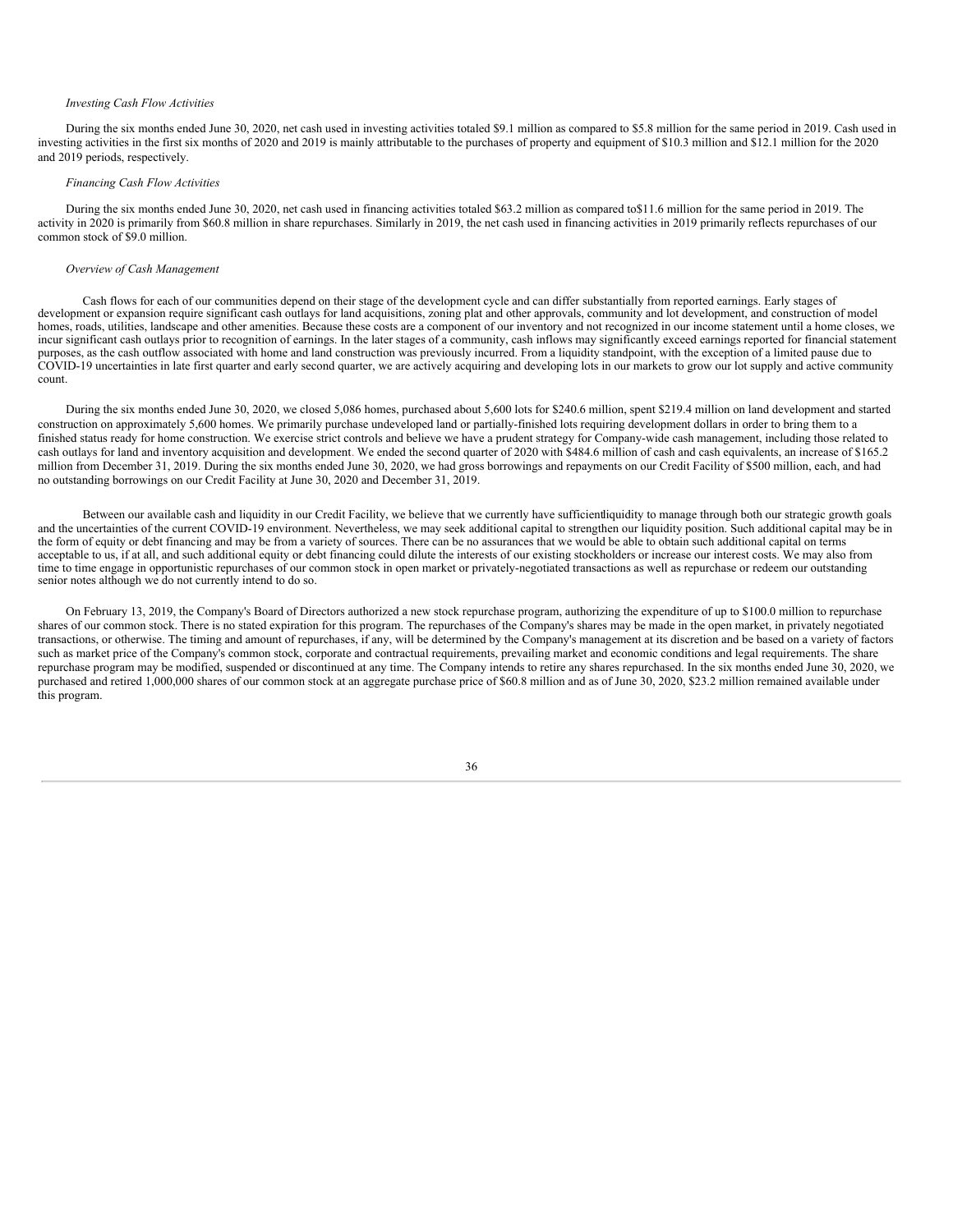We believe that our leverage ratios provide useful information to the users of our financial statements regarding our financial position and cash and debt management. Debt-to-capital and net debt-to-capital are calculated as follows (dollars in thousands):

|                                    | As of |               |   |                   |
|------------------------------------|-------|---------------|---|-------------------|
|                                    |       | June 30, 2020 |   | December 31, 2019 |
| Notes payable and other borrowings |       | 1,017,437     | S | 1,018,981         |
| Stockholders' equity               |       | 2,084,601     |   | 1,973,990         |
| Total capital                      |       | 3,102,038     | S | 2,992,971         |
| Debt-to-capital $(1)$              |       | 32.8 %        |   | 34.0 %            |
| Notes payable and other borrowings |       | 1,017,437     | S | 1,018,981         |
| Less: cash and cash equivalents    |       | (484, 622)    |   | (319, 466)        |
| Net debt                           |       | 532,815       |   | 699,515           |
| Stockholders' equity               |       | 2,084,601     |   | 1,973,990         |
| Total net capital                  |       | 2,617,416     | S | 2,673,505         |
| Net debt-to-capital $(2)$          |       | $20.4 \%$     |   | $26.2 \%$         |

(1) Debt-to-capital is computed as senior notes, net and loans payable and other borrowings divided by the aggregate of total senior notes, net and loans payable and other borrowings and stockholders' equity.

(2) Net debt-to-capital is computed as net debt divided by the aggregate of net debt and stockholders' equity. Net debt is comprised of total senior notes, net and loans payable and other borrowings, less cash and cash equivalents. The most directly comparable GAAP financial measure is the ratio of debt-to-capital. We believe the ratio of net debt-to-capital is a relevant financial measure for investors to understand the leverage employed in our operations and as an indicator of our ability to obtain financing.

We have never declared cash dividends, nor do we intend to declare cash dividends in the foreseeable future. We plan to utilize our cash to manage our liquidity and to grow community count. Future cash dividends, if any, will depend upon economic and financial conditions, results of operations, capital requirements, statutory requirements, compliance with certain restrictive debt covenants, as well as other factors considered relevant by our Board of Directors

### *Credit Facility Covenants*

Borrowings under the Credit Facility are unsecured, but availability is subject to, among other things, a borrowing base. The Credit Facility also contains certain financial covenants, including (a) a minimum tangible net worth requirement of \$1.1 billion (which amount is subject to increase over time based on subsequent earnings and proceeds from equity offerings), and (b) a maximum leverage covenant that prohibits the leverage ratio (as defined therein) from exceeding 60%. In addition, we are required to maintain either (i) an interest coverage ratio (EBITDA to interest expense, as defined in the credit facility) of at least 1.50 to 1.00 or (ii) liquidity (as defined in the credit facility) of an amount not less than our consolidated interest incurred during the trailing 12 months. We were in compliance with all Credit Facility covenants as of June 30, 2020. Our actual financial covenant calculations as of June 30, 2020 are reflected in the table below.

| <b>Financial Covenant (dollars in thousands):</b>    | <b>Covenant Requirement</b> | Actual      |
|------------------------------------------------------|-----------------------------|-------------|
| Minimum Tangible Net Worth                           | $>$ \$1,407,911             | \$2,046,324 |
| Leverage Ratio                                       | ${}< 60\%$                  | 17.6%       |
| Interest Coverage Ratio <sup>(1)</sup>               | >1.50                       | 7.46        |
| Minimum Liquidity $(1)$                              | $>$ \$75.033                | \$1,123,692 |
| Investments other than defined permitted investments | $<$ \$613.897               | \$3,646     |

(1) We are required to meet either the Interest Coverage Ratio or Minimum Liquidity, but not both.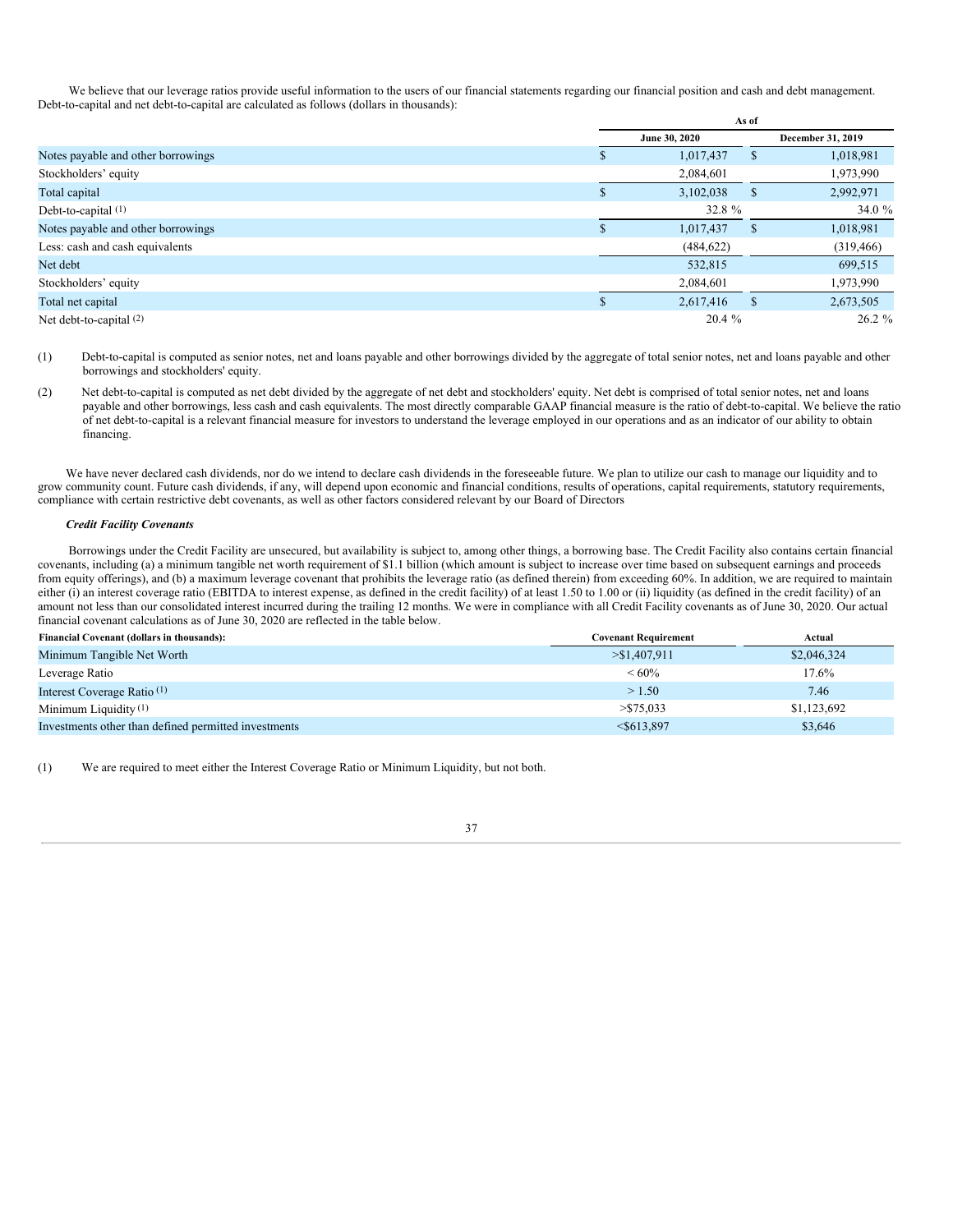### *Of -Balance Sheet Arrangements*

Reference is made to Notes 1, 3, 4 and 15 in the accompanying notes to the unaudited consolidated financial statements included in this Quarterly Report on Form 10-Q, which are incorporated by reference herein. These Notes discuss our off-balance sheet arrangements with respect to land acquisition contracts and option agreements, and land development joint ventures, including the nature and amounts of financial obligations relating to these items. In addition, these Notes discuss the nature and amounts of certain types of commitments that arise in connection with the ordinary course of our land development and homebuilding operations, including commitments of land development joint ventures for which we might be obligated.

#### *Seasonality*

Historically, we have experienced seasonal variations in our quarterly operating results and capital requirements. We typically take orders for more homes in the first half of the fiscal year than in the second half, which creates additional working capital requirements in the second and third quarters to build our inventories to satisfy seasonally higher deliveries in the second half of the year.

### *Recent Issued Accounting Pronouncements*

See Note 1 to our unaudited consolidated financial statements included in this report for discussion of recently issued accounting standards.

### <span id="page-37-0"></span>**Item 3. Quantitative and Qualitative Disclosures About Market Risk**

Our fixed rate debt is made up primarily of \$1.0 billion in principal of our senior notes. Except in limited circumstances, we do not have an obligation to prepay our fixedrate debt prior to maturity and, as a result, interest rate risk and changes in fair value should not have a significant impact on our fixed rate borrowings until we would be required to repay such debt and access the capital markets to issue new debt. Our Credit Facility is subject to interest rate changes as the borrowing rates are based on LIBOR or Prime (see Note 5 in the accompanying notes to the unaudited consolidated financial statements included in this Form 10-Q).

<span id="page-37-1"></span>Our operations are interest rate sensitive. As overall housing demand is adversely affected by increases in interest rates, a significant increase in mortgage interest rates may negatively affect the ability of homebuyers to secure adequate financing. Higher interest rates could adversely affect our revenues, gross margins and net income and would also increase our variable rate borrowing costs. We do not enter into, or intend to enter into, derivative financial instruments for trading or speculative purposes.

### **Item 4. Controls and Procedures**

In order to ensure that the information we must disclose in our filings with the SEC is recorded, processed, summarized and reported on a timely basis, we have developed and implemented disclosure controls and procedures. Our management, with the participation of our chief executive officer and chief financial officer, has reviewed and evaluated the effectiveness of our disclosure controls and procedures, as defined in Exchange Act Rules 13a-15(e) and 15d-15(e), as of the end of the period covered by this Form 10-Q (the "Evaluation Date"). Based on such evaluation, management has concluded that, as of the Evaluation Date, our disclosure controls and procedures were effective at a reasonable assurance level in ensuring that information that is required to be disclosed in the reports we file or submit under the Exchange Act is recorded, processed, summarized and reported, within the time periods specified in the SEC's rules and forms, and that information required to be disclosed in our reports filed or submitted under the Exchange Act is accumulated and communicated to our management, including our CEO and CFO, as appropriate to allow timely decisions regarding required disclosure.

<span id="page-37-2"></span>During the fiscal quarter covered by this Form 10-Q, there has not been any change in our internal control over financial reporting that has materially affected, or that is reasonably likely to materially affect, our internal control over financial reporting.

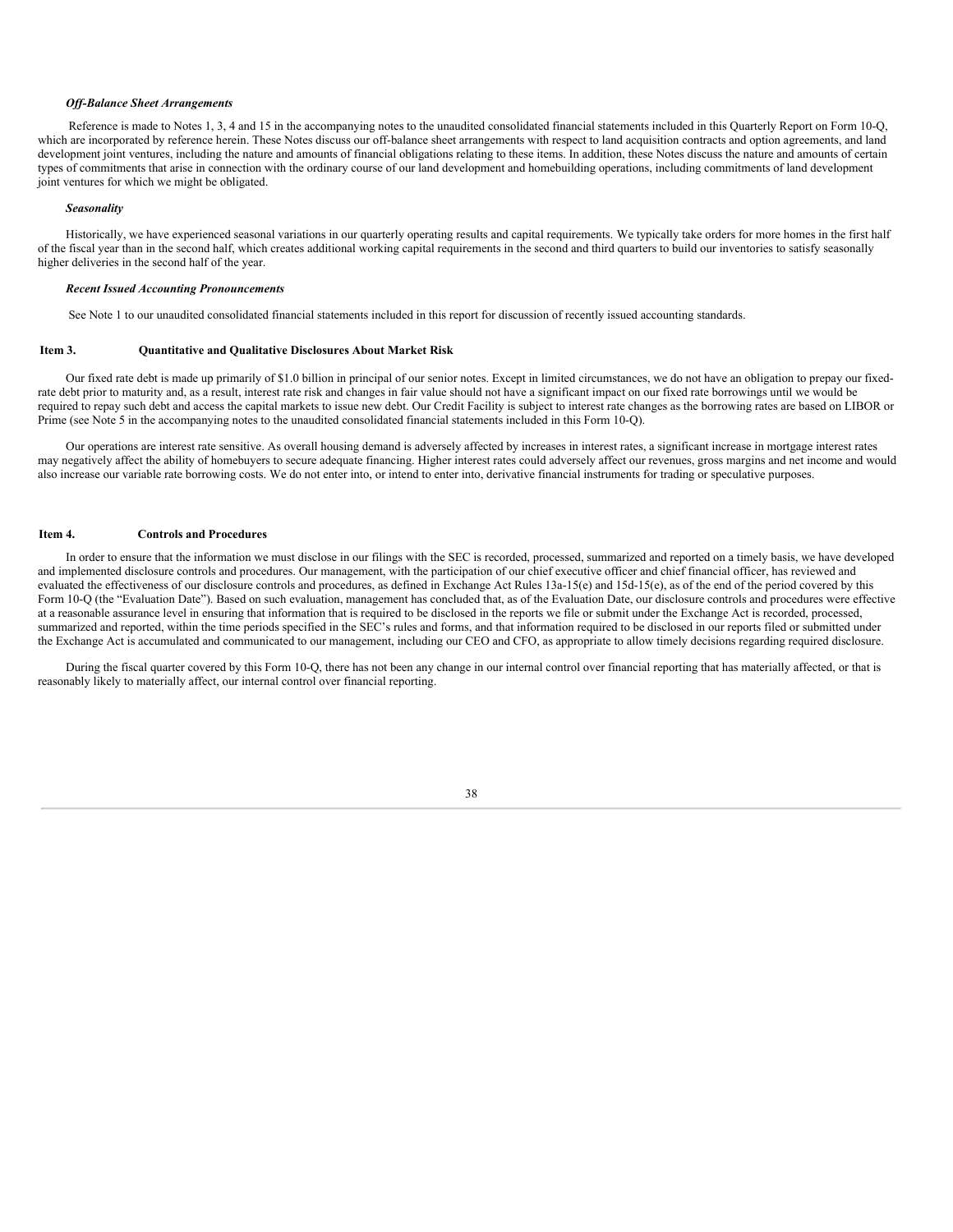### **PART II - OTHER INFORMATION**

### <span id="page-38-0"></span>**Item 1. Legal Proceedings**

We are involved in various routine legal and regulatory proceedings, including, without limitation, warranty claims and litigation and arbitration proceedings alleging construction defects. In general, the proceedings are incidental to our business, and most exposure is subject to and should be covered by warranty and indemnity obligations of our consultants and subcontractors. Additionally, some such claims are also covered by insurance.We have only limited legal reserves not related to warranty or construction defect matters. See Note 1 and Note 15 of the accompanying unaudited consolidated financial statements for additional information related to construction defect and warranty related reserves. With respect to the majority of pending litigation matters, our ultimate legal and financial responsibility, if any, cannot be estimated with certainty and, in most cases, any potential losses related to these matters are not considered probable. Historically, most disputes regarding warranty claims are resolved prior to litigation.

We believe there are no pending legal or warranty matters that have not been sufficiently reserved that could have a material adverse impact upon our unaudited consolidated financial condition, results of operations or cash flows.

### <span id="page-38-1"></span>**Item 1A. Risk Factors**

In addition to the other information set forth in this report, you should carefully consider the factors discussed in Part I, Item IA "Risk Factors" in our Annual Report on Form 10-K for the year ended December 31, 2019, which could materially affect our business, financial condition or future results. The risks described in our Annual Report on Form 10-K are not the only risks facing us. Additional risks and uncertainties not currently known to us or that we currently deem to be immaterial also may eventually prove to materially adversely affect our business, financial condition and/or operating results. There has been no material change in our risk factors as previously disclosed in our Annual Report on Form 10-K for the year ended December 31, 2019 except as described below.

#### Our business could be materially disrupted by an epidemic or pandemic (such as the present COVID-19 pandemic), or fear of such an event, and the measures that federal, *state and local governments and/or health authorities implement to address it.*

Demand for our homes is dependent on a variety of macroeconomic factors, such as employment levels, interest rates, changes in stock market valuations, consumer confidence, housing demand, availability of financing for home buyers, availability and prices of new homes compared to existing inventory, and demographic trends. These factors can be significantly adversely affected by a variety of factors beyond our control. The COVID-19 pandemic and the measures undertaken by governmental authorities to address it, initially disrupted or prevented us from operating our business in the ordinary course. Future disruptions and governmental actions combined with any associated economic and/or social instability or distress, can be expected to have an adverse impact on our results of operations, financial condition and cash flows.

On March 11, 2020, the World Health Organization characterized the outbreak of COVID-19 as a global pandemic and recommended containment and mitigation measures. On March 13, 2020, the United States declared a national emergency concerning the outbreak, and since that date most states and municipalities have declared public health emergencies. As a result, there have been extraordinary and wide-ranging actions taken by federal, state and local public health and governmental authorities to contain and combat the outbreak and spread of COVID-19 across the United States, including quarantines and "shelter-in-place" ("SIP") orders which substantially restricted daily activities. Although many have since been at least partially lifted, many state and local governments may pause their efforts to re-open and may re-implement various closure and restrictive measures. During the initial SIP orders, in nearly all of the markets in which we build homes, construction operations were deemed "essential" by the local governments and we had been able to maintain our operations.

While we are currently experiencing exceptionally high traffic and orders pace, we are uncertain of the potential full magnitude or duration of the business and economic impacts from COVID-19, which could include:

- declining orders and declining closing volume and associated revenues;
- declining sales prices thereby reducing home closing margin, which if severe and sustained could result in potential real estate impairments;
- tightening of mortgage lending thereby reducing the number of potential homebuyers;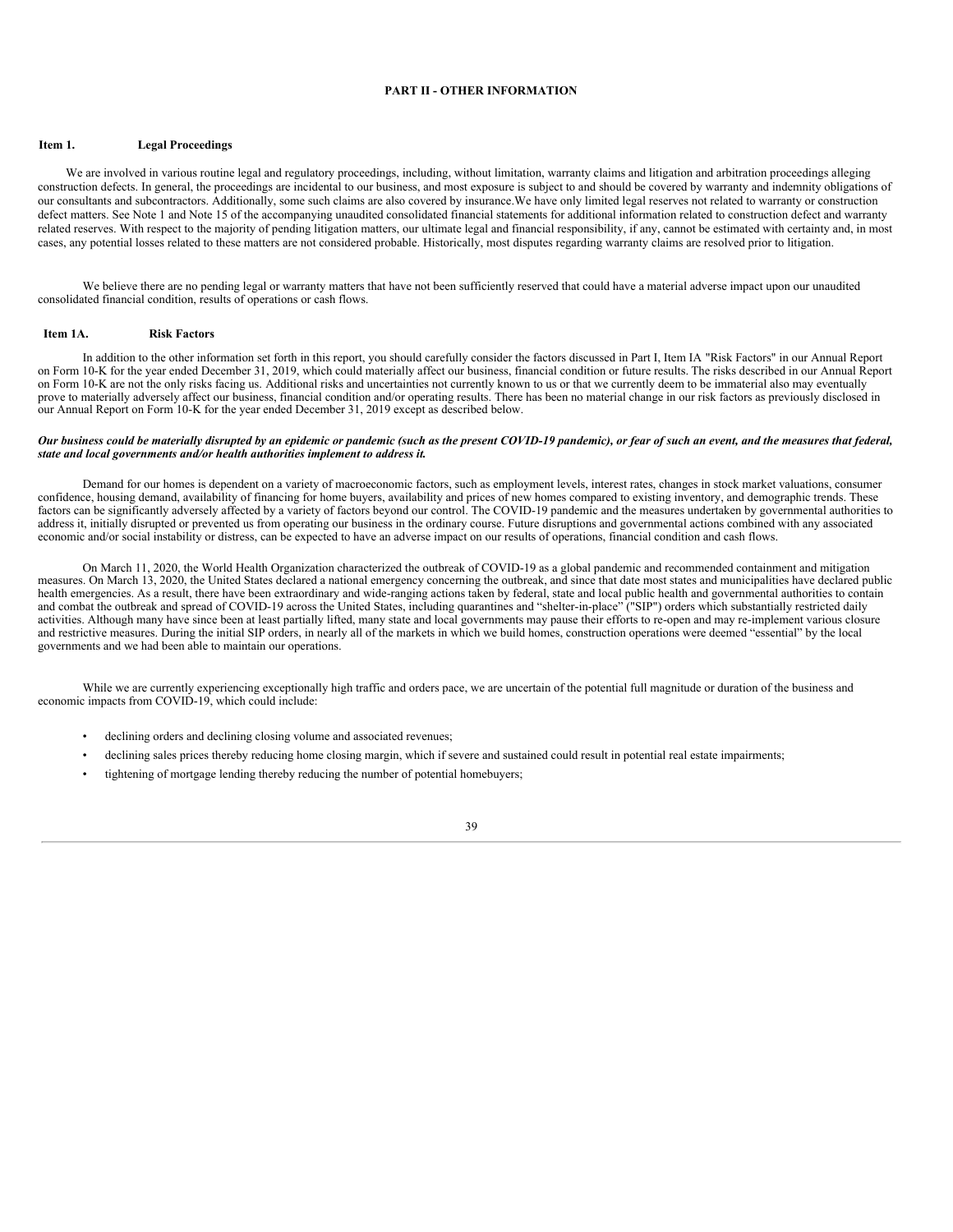- disruptions in our supply chain which would delay construction and completion of our homes;
- intensifying public health efforts to such an extent that we will not be able to conduct any business operations in certain of our served markets or at all for an indefinite period;
- a change in the classification of our business as "essential" in one or more of our markets that would preclude us from continuing our development and construction activities;
- inefficiencies and increased costs in our development, construction and administrative processes due to social distancing and personal protective equipment requirements;
- limitations on employee resources and availability, including due to sickness, school closures, government restrictions or the desire of employees to avoid contact with large groups of people;
- should any key employees become ill with COVID-19 and unable to work, the attention of management could be diverted, and
- significant volatility in financial markets and a sharp decrease in the value of equity securities, including our common stock.

### <span id="page-39-0"></span>**Item 2. Unregistered Sales of Equity Securities and Use of Proceeds**

We have never declared cash dividends, nor do we intend to declare cash dividends in the foreseeable future. We plan to retain our cash to finance the continuing development of the business. Future cash dividends, if any, will depend upon financial condition, results of operations, capital requirements, statutory requirements, compliance with certain restrictive debt covenants, as well as other factors considered relevant by our Board of Directors.

#### *Issuer Purchases of Equity Securities*

<span id="page-39-1"></span>On February 13, 2019, the Company's Board of Directors authorized a new stock repurchase program, authorizing the expenditure of up to \$100.0 million to repurchase shares of our common stock. There is no stated expiration for this program. The repurchases of the Company's shares may be made in the open market, in privately negotiated transactions, or otherwise. The timing and amount of repurchases, if any, will be determined by the Company's management at its discretion and be based on a variety of factors such as the market price of the Company's common stock, corporate and contractual requirements, prevailing market and economic conditions and legal requirements. The share repurchase program may be modified, suspended or discontinued at any time. As of June 30, 2020 there was \$23.2 million available under this program to repurchase shares. There were no share repurchases during the three months ended June 30, 2020.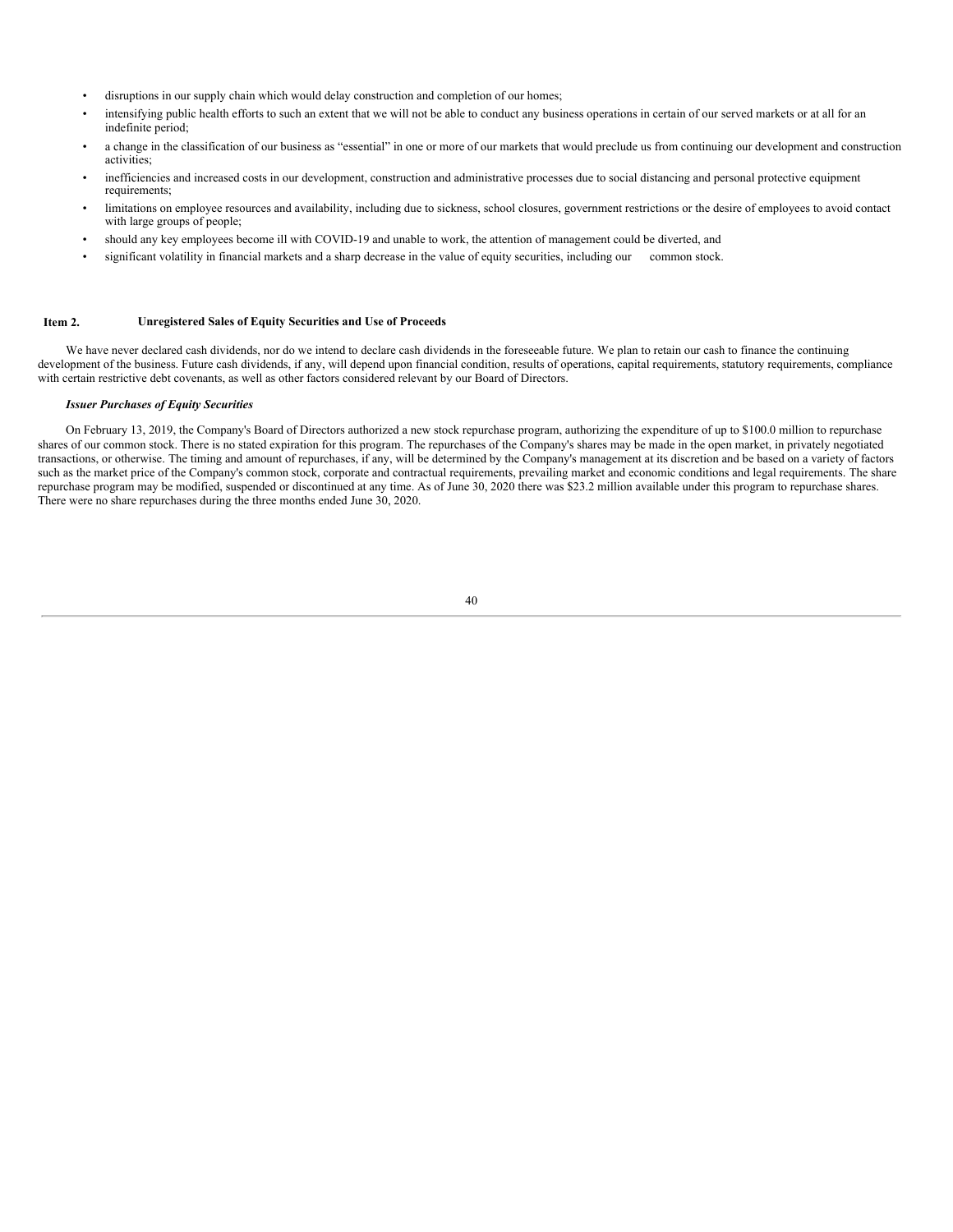**Item 6. Exhibits**

| <b>Exhibit</b><br><b>Number</b> | <b>Description</b>                                                                                                                                                                                                                                                                                                                                                                                                                                                      | Page or Method of Filing                                                                                                                             |
|---------------------------------|-------------------------------------------------------------------------------------------------------------------------------------------------------------------------------------------------------------------------------------------------------------------------------------------------------------------------------------------------------------------------------------------------------------------------------------------------------------------------|------------------------------------------------------------------------------------------------------------------------------------------------------|
| 3.1                             | Restated Articles of Incorporation of Meritage Homes Corporation                                                                                                                                                                                                                                                                                                                                                                                                        | Incorporated by reference to Exhibit 3 of Form 8-K dated June 20,<br>2002                                                                            |
| 3.1.1                           | Amendment to Articles of Incorporation of Meritage Homes Corporation                                                                                                                                                                                                                                                                                                                                                                                                    | Incorporated by reference to Exhibit 3.1 of Form 8-K dated<br>September 15, 2004                                                                     |
| 3.1.2                           | Amendment to Articles of Incorporation of Meritage Homes Corporation                                                                                                                                                                                                                                                                                                                                                                                                    | Incorporated by reference to Appendix A of the Proxy Statement for<br>the Registrant's 2006 Annual Meeting of Stockholders                           |
| 3.1.3                           | Amendment to Articles of Incorporation of Meritage Homes Corporation                                                                                                                                                                                                                                                                                                                                                                                                    | Incorporated by reference to Appendix B of Proxy Statement for the<br>Registrant's 2008 Annual Meeting of Stockholders                               |
| 3.1.4                           | Amendment to Articles of Incorporation of Meritage Homes Corporation                                                                                                                                                                                                                                                                                                                                                                                                    | Incorporated by reference to Appendix A of the Definitive Proxy<br>Statement filed with the Securities and Exchange Commission on<br>January 9, 2009 |
| 3.2                             | Amended and Restated Bylaws of Meritage Homes Corporation                                                                                                                                                                                                                                                                                                                                                                                                               | Incorporated by reference to Exhibit 3.1 of Form 8-K dated May 10,<br>2017                                                                           |
| 31.1                            | Rule $13a-14(a)/15d-14(a)$ Certification of Steven J. Hilton, Chief Executive Officer Filed herewith                                                                                                                                                                                                                                                                                                                                                                    |                                                                                                                                                      |
| 31.2                            | Rule 13a-14(a)/15d-14(a) Certification of Hilla Sferruzza, Chief Financial Officer                                                                                                                                                                                                                                                                                                                                                                                      | Filed herewith                                                                                                                                       |
| 32.1                            | Section 1350 Certification of Chief Executive Officer and Chief Financial Officer                                                                                                                                                                                                                                                                                                                                                                                       | Furnished herewith                                                                                                                                   |
| 101.0                           | The following financial statements from the Meritage Homes Corporation Quarterly Report on Form 10-Q as of and for the three months and six months<br>ended June 30, 2020 were formatted in Inline XBRL (Extensible Business Reporting Language); (i) Unaudited Consolidated Balance Sheets, (ii)<br>Unaudited Consolidated Income Statements, (iii) Unaudited Consolidated Statements of Cash Flows, and (iv) Notes to Unaudited Consolidated Financial<br>Statements. |                                                                                                                                                      |

<span id="page-40-0"></span>104.0 The cover page from the Company's Quarterly Report on Form 10-Q for the quarter ended June 30, 2020, formatted in Inline XBRL.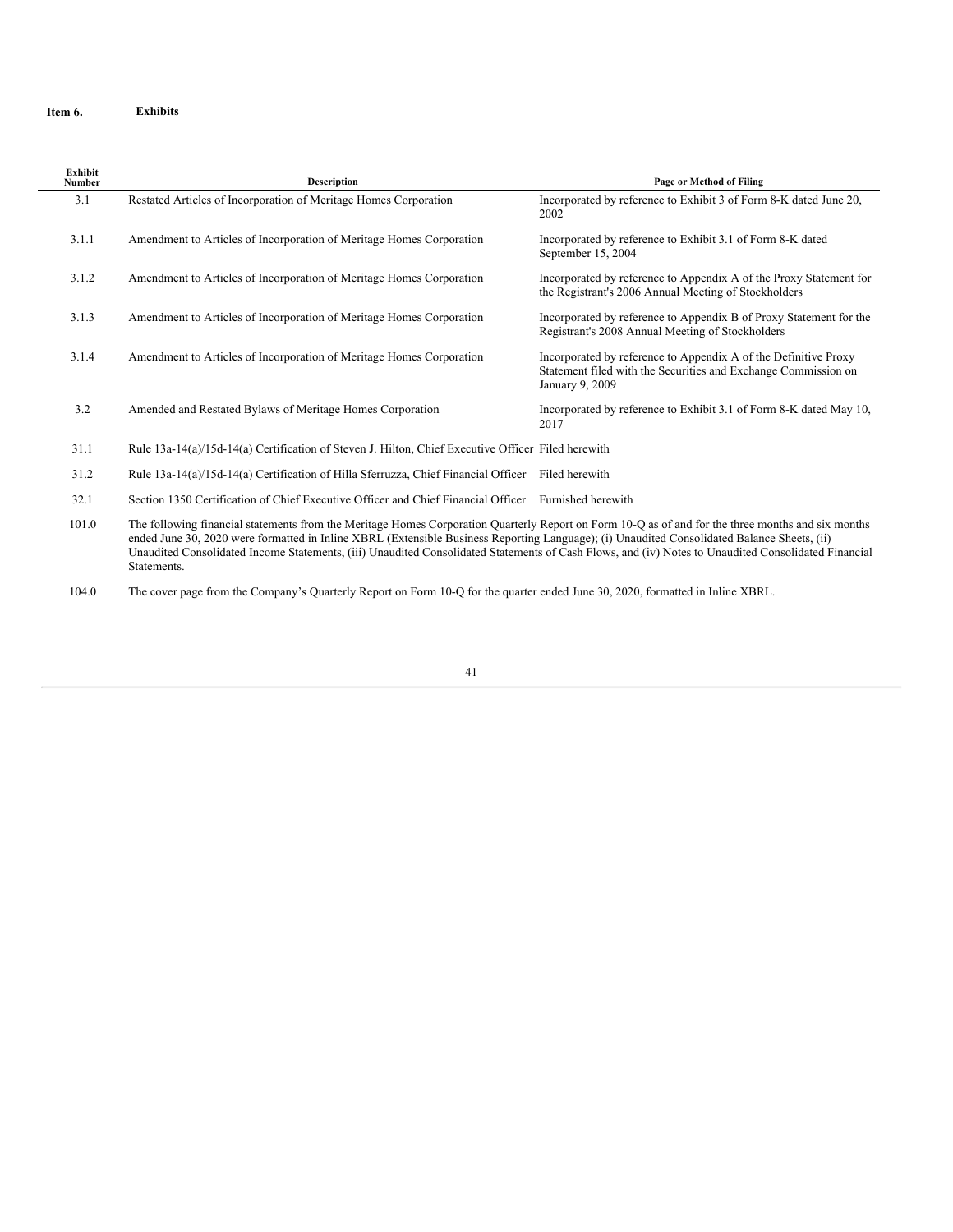### **SIGNATURES**

Pursuant to the requirements of the Securities Exchange Act of 1934, the registrant has duly caused this report to be signed on its behalf by the undersigned thereunto duly authorized.

MERITAGE HOMES CORPORATION, a Maryland corporation

By: /s/ HILLA SFERRUZZA

Hilla Sferruzza *Chief Financial Of icer and Chief Accounting Of icer (Duly Authorized Of icer and Principal Financial Of icer)*

<span id="page-41-0"></span>Date: July 27, 2020

### **INDEX OF EXHIBITS**

3.1 Restated Articles of [Incorporation](http://www.sec.gov/Archives/edgar/data/833079/000095015302001139/p66729exv3.txt) of Meritage Homes Corporation

3.1.1 Amendment to Articles of [Incorporation](http://www.sec.gov/Archives/edgar/data/833079/000110465904027692/a04-10468_1ex3d1.htm) of Meritage Homes Corporation

- 3.1.2 Amendment to Articles of [Incorporation](https://www.sec.gov/Archives/edgar/data/833079/000110465906023822/a06-7606_1def14a.htm) of Amendment to Articles of Incorporation of Meritage Homes Corporation Homes Corporation
- 3.1.3 Amendment to Articles of [Incorporation](https://www.sec.gov/Archives/edgar/data/833079/000104746908003906/a2184391zdef14a.htm) of Meritage Homes Corporation
- 3.1.4 Amendment to Articles of [Incorporation](https://www.sec.gov/Archives/edgar/data/833079/000095013409000313/p13800dedef14a.htm) of Amendment to Articles of Incorporation of Meritage Homes Corporation Homes Corporation
- 3.2 Amended and Restated Bylaws of Meritage Homes [Corporation](http://www.sec.gov/Archives/edgar/data/833079/000119312517165723/d388743dex31.htm)
- 31.1 Rule [13a-14\(a\)/15d-14\(a\)](#page-42-0) Certification of Steven J. Hilton, Chief Executive Officer
- 31.2 Rule [13a-14\(a\)/15d-14\(a\)](#page-43-0) Certification of Hilla Sferruzza, Chief Financial Officer
- 32.1 Section 1350 [Certification](#page-44-0) of Chief Executive Officer and Chief Financial Officer
- 101.0 The following financial statements from the Meritage Homes Corporation Quarterly Report on Form 10-Q as of and for the three months and six months ended June 30, 2020 were formatted in Inline XBRL (Extensible Business Reporting Language); (i) Unaudited Consolidated Balance Sheets, (ii) Unaudited Consolidated Income Statements, (iii) Unaudited Consolidated Statements of Cash Flows, and (iv) Notes to Unaudited Consolidated Financial Statements.

104.0 The cover page from the Company's Quarterly Report on Form 10-Q for the quarter ended June 30, 2020, formatted in Inline XBRL.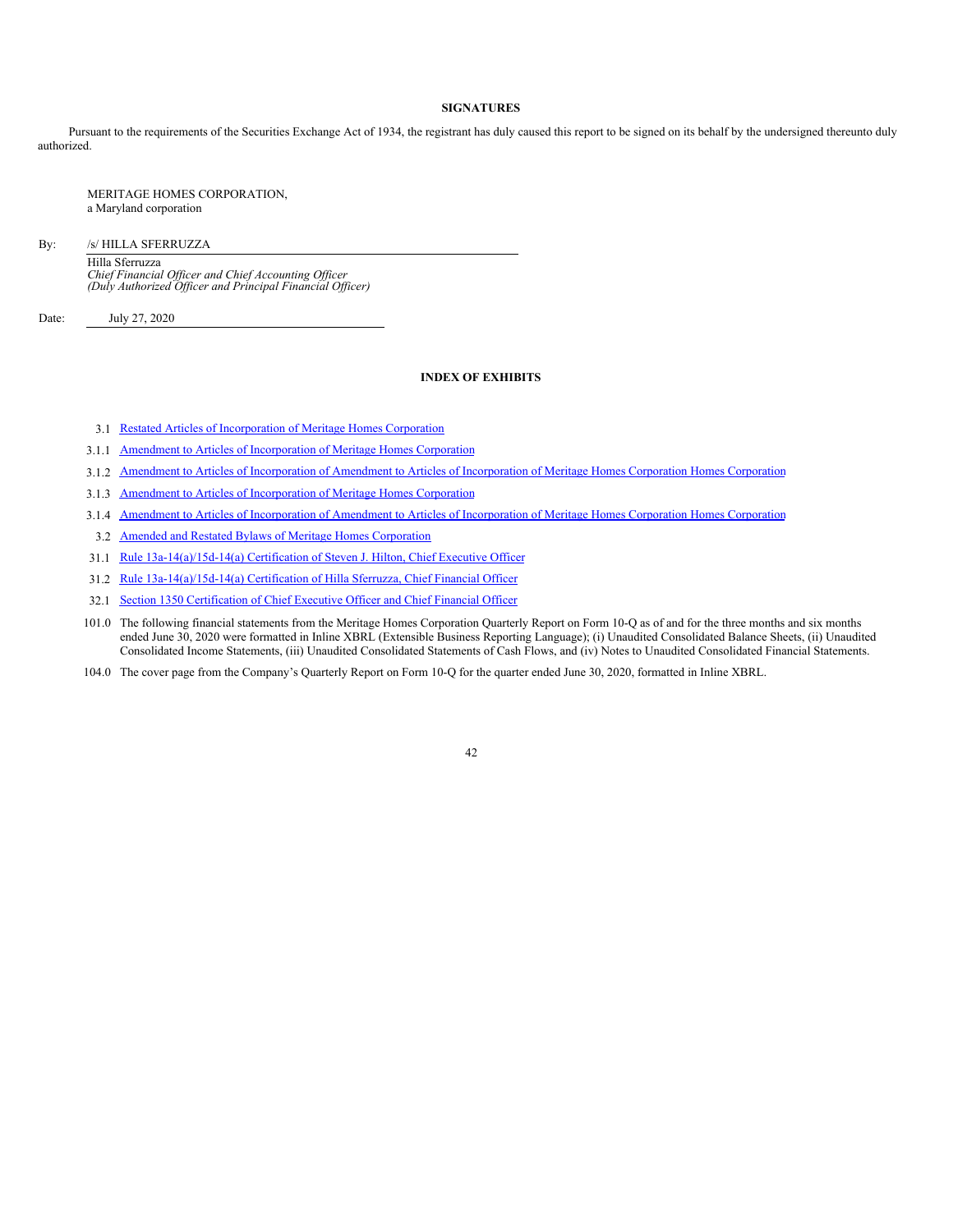**EXHIBIT 31.1**

### **RULE 13a-14(a)/15d-14(a) CERTIFICATION**

<span id="page-42-0"></span>I, Steven J. Hilton, certify that:

1. I have reviewed this Quarterly Report on Form 10-Q of Meritage Homes Corporation;

2. Based on my knowledge, this report does not contain any untrue statement of a material fact or omit to state a material fact necessary to make the statements made, in light of the circumstances under which such statements were made, not misleading with respect to the period covered by this report;

3. Based on my knowledge, the financial statements, and other financial information included in this report, fairly present in all material respects the financial condition, results of operations and cash flows of the registrant as of, and for, the periods presented in this report;

4. The registrant's other certifying officer(s) and I are responsible for establishing and maintaining disclosure controls and procedures (as defined in Exchange Act Rules 13a- $15(e)$  and  $15d-15(e)$  and internal control over financial reporting (as defined in Exchange Act Rules  $13a-15(f)$  and  $15d-15(f)$ ) for the registrant and have:

a) Designed such disclosure controls and procedures, or caused such disclosure controls and procedures to be designed under our supervision, to ensure that material information relating to the registrant, including its consolidated subsidiaries, is made known to us by others within those entities, particularly during the period in which this report is being prepared;

b) Designed such internal control over financial reporting, or caused such internal control over financial reporting to be designed under our supervision, to provide reasonable assurance regarding the reliability of financial reporting and the preparation of financial statements for external purposes in accordance with generally accepted accounting principles;

c) Evaluated the effectiveness of the registrant's disclosure controls and procedures and presented in this report our conclusions about the effectiveness of the disclosure controls and procedures, as of the end of the period covered by this report based on such evaluation; and

d) Disclosed in this report any change in the registrant's internal control over financial reporting that occurred during the registrant's most recent fiscal quarter (the registrant's fourth fiscal quarter in the case of an annual report) that has materially affected, or is reasonably likely to materially affect, the registrant's internal control over financial reporting; and

5. The registrant's other certifying officer(s) and I have disclosed, based on our most recent evaluation of internal control over financial reporting, to the registrant's auditors and the audit committee of the registrant's board of directors (or persons performing the equivalent functions):

a) All significant deficiencies and material weaknesses in the design or operation of internal control over financial reporting which are reasonably likely to adversely affect the registrant's ability to record, process, summarize and report financial information; and

b) Any fraud, whether or not material, that involves management or other employees who have a significant role in the registrant's internal control over financial reporting.

Date: July 27, 2020

/s/ Steven J. Hilton

Steven J. Hilton Chief Executive Officer (Principal Executive Officer)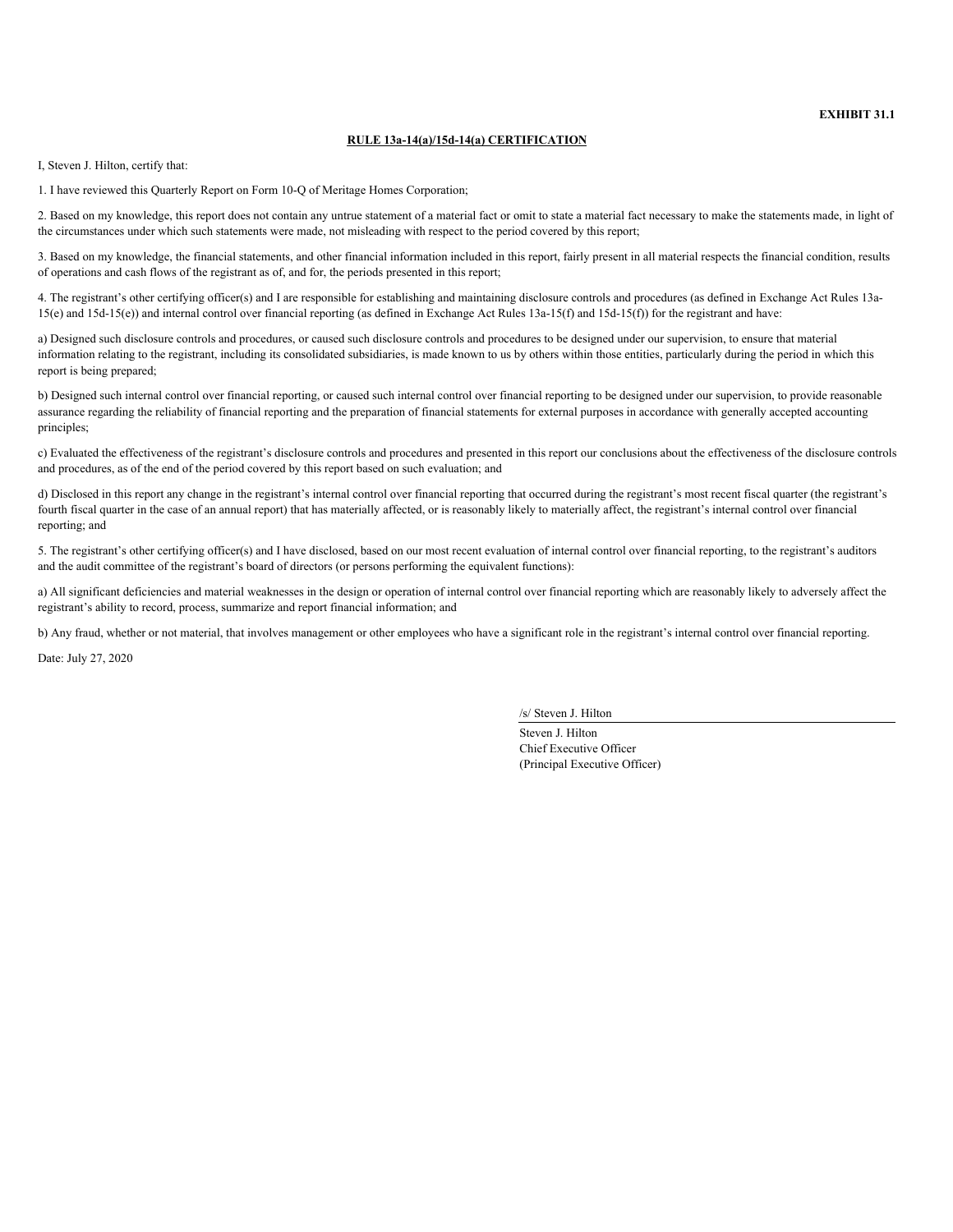**EXHIBIT 31.2**

### **RULE 13a-14(a)/15d-14(a) CERTIFICATION**

<span id="page-43-0"></span>I, Hilla Sferruzza, certify that:

1. I have reviewed this Quarterly Report on Form 10-Q of Meritage Homes Corporation;

2. Based on my knowledge, this report does not contain any untrue statement of a material fact or omit to state a material fact necessary to make the statements made, in light of the circumstances under which such statements were made, not misleading with respect to the period covered by this report;

3. Based on my knowledge, the financial statements, and other financial information included in this report, fairly present in all material respects the financial condition, results of operations and cash flows of the registrant as of, and for, the periods presented in this report;

4. The registrant's other certifying officer(s) and I are responsible for establishing and maintaining disclosure controls and procedures (as defined in Exchange Act Rules 13a- $15(e)$  and  $15d-15(e)$  and internal control over financial reporting (as defined in Exchange Act Rules  $13a-15(f)$  and  $15d-15(f)$ ) for the registrant and have:

a) Designed such disclosure controls and procedures, or caused such disclosure controls and procedures to be designed under our supervision, to ensure that material information relating to the registrant, including its consolidated subsidiaries, is made known to us by others within those entities, particularly during the period in which this report is being prepared;

b) Designed such internal control over financial reporting, or caused such internal control over financial reporting to be designed under our supervision, to provide reasonable assurance regarding the reliability of financial reporting and the preparation of financial statements for external purposes in accordance with generally accepted accounting principles;

c) Evaluated the effectiveness of the registrant's disclosure controls and procedures and presented in this report our conclusions about the effectiveness of the disclosure controls and procedures, as of the end of the period covered by this report based on such evaluation; and

d) Disclosed in this report any change in the registrant's internal control over financial reporting that occurred during the registrant's most recent fiscal quarter (the registrant's fourth fiscal quarter in the case of an annual report) that has materially affected, or is reasonably likely to materially affect, the registrant's internal control over financial reporting; and

5. The registrant's other certifying officer(s) and I have disclosed, based on our most recent evaluation of internal control over financial reporting, to the registrant's auditors and the audit committee of the registrant's board of directors (or persons performing the equivalent functions):

a) All significant deficiencies and material weaknesses in the design or operation of internal control over financial reporting which are reasonably likely to adversely affect the registrant's ability to record, process, summarize and report financial information; and

b) Any fraud, whether or not material, that involves management or other employees who have a significant role in the registrant's internal control over financial reporting.

Date: July 27, 2020

/s/ Hilla Sferruzza

Hilla Sferruzza

Executive Vice President and Chief Financial Officer (Principal Financial Officer)